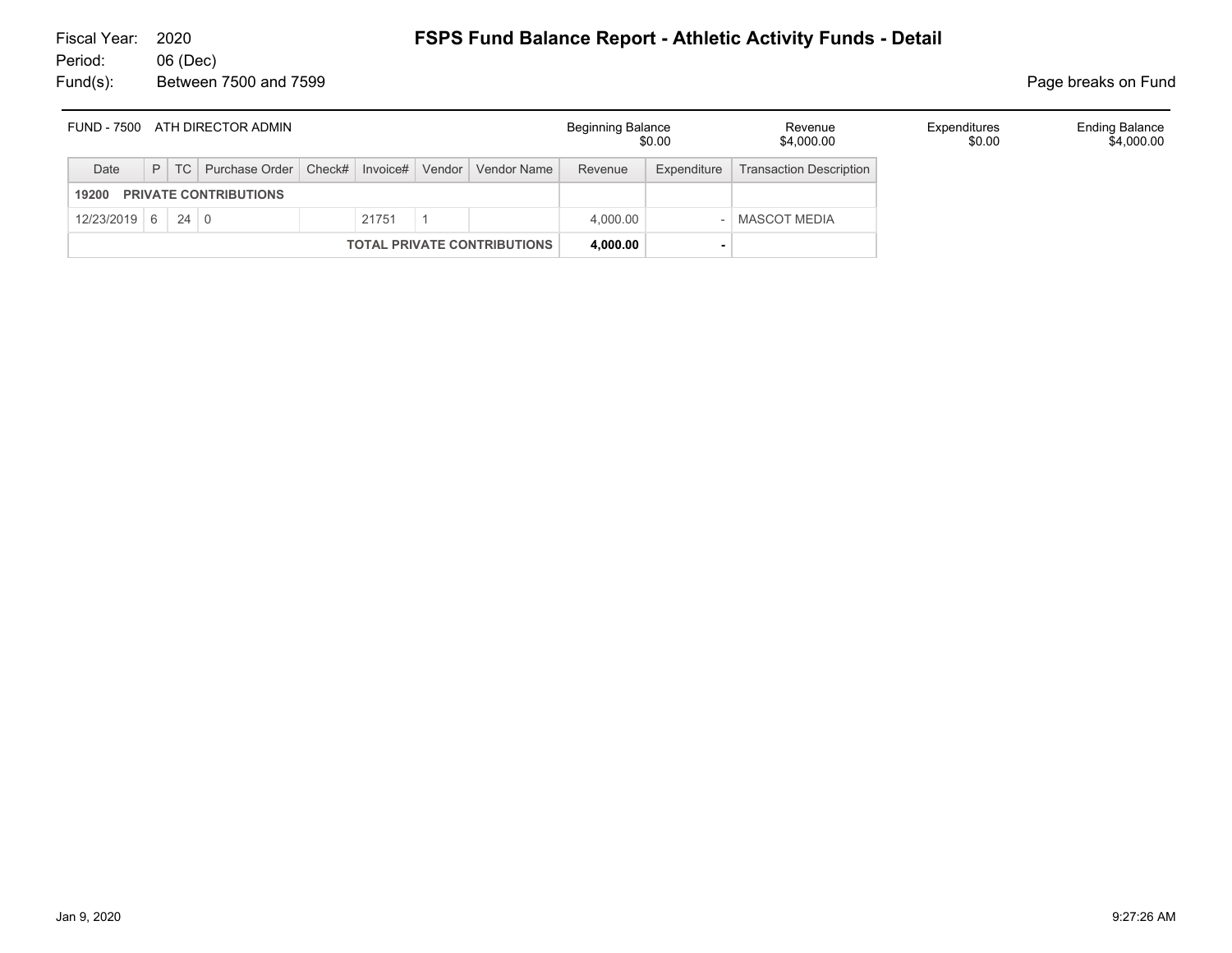| Fiscal Year:<br>Period: | 2020<br>06 (Dec)               | <b>FSPS Fund Balance Report - Athletic Activity Funds - Detail</b> |                   |                        |                                      |
|-------------------------|--------------------------------|--------------------------------------------------------------------|-------------------|------------------------|--------------------------------------|
| Fund(s):                | Between 7500 and 7599          |                                                                    |                   |                        | Page breaks on Fund                  |
|                         | FUND - 7505 ATH BLAYLOCK / LEE | <b>Beginning Balance</b><br>\$25,835.00                            | Revenue<br>\$0.00 | Expenditures<br>\$0.00 | <b>Ending Balance</b><br>\$25.835.00 |

No Activity to Report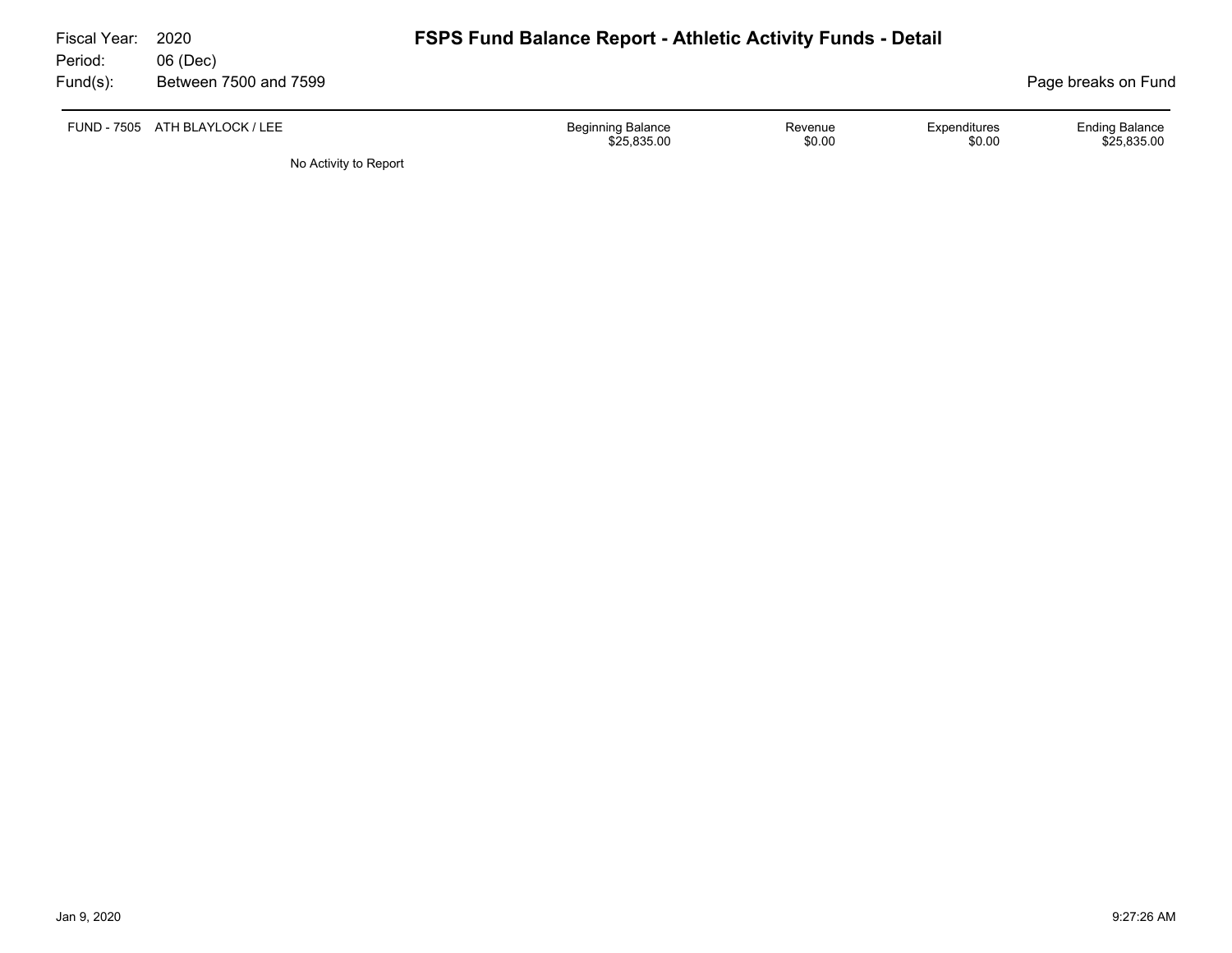Fund(s): Between 7500 and 7599 **Page breaks** on Fund

|              | FUND - 7509 ATH DIRECTOR TOC |             |                                     |        | <b>Beginning Balance</b><br>\$10.643.39 | Revenue<br>\$8,150.00 |                                     | Expenditures<br>\$6,552.92 | <b>Ending Balance</b><br>\$12,240.47 |                                |  |
|--------------|------------------------------|-------------|-------------------------------------|--------|-----------------------------------------|-----------------------|-------------------------------------|----------------------------|--------------------------------------|--------------------------------|--|
| Date         | P                            | <b>TC</b>   | Purchase Order                      | Check# | Invoice#                                | Vendor                | <b>Vendor Name</b>                  | Revenue                    | Expenditure                          | <b>Transaction Description</b> |  |
| 19200        |                              |             | <b>PRIVATE CONTRIBUTIONS</b>        |        |                                         |                       |                                     |                            |                                      |                                |  |
| 12/10/2019   | 6                            | $24 \mid 0$ |                                     |        | 270289                                  | $\mathbf{1}$          |                                     | 500.00                     |                                      | <b>TOC</b>                     |  |
| 12/10/2019   | 6                            | $24 \mid 0$ |                                     |        | 270280                                  | $\mathbf{1}$          |                                     | 250.00                     |                                      | <b>TOC</b>                     |  |
| 12/10/2019   | 6                            | 24          | $\overline{0}$                      |        | 267802                                  | $\mathbf{1}$          |                                     | 250.00                     |                                      | <b>TOC</b>                     |  |
| 12/13/2019   | 6                            | 24          | $\overline{0}$                      |        | 267813                                  | $\mathbf{1}$          |                                     | 400.00                     |                                      | <b>TOC-ACE FENCE</b>           |  |
| 12/13/2019   | 6                            | $24 \mid 0$ |                                     |        | 267814                                  | $\mathbf{1}$          |                                     | 5,750.00                   |                                      | TOC WAGNER MALLORY             |  |
| 12/23/2019   | 6                            | 24          | $\overline{0}$                      |        | 2267819                                 | $\mathbf{1}$          |                                     | 1,000.00                   |                                      | <b>TOC</b>                     |  |
|              |                              |             |                                     |        |                                         |                       | <b>TOTAL PRIVATE CONTRIBUTIONS</b>  | 8,150.00                   |                                      |                                |  |
|              |                              |             | <b>66110 SUPPLIES AND MATERIALS</b> |        |                                         |                       |                                     |                            |                                      |                                |  |
| 12/09/2019 6 |                              | 21          | 20007137-1                          | 528482 | 3795                                    | 21845                 | CHANCE LLC                          | $\sim$                     | 1,429.00                             | <b>INVOICE 112519</b>          |  |
| 12/10/2019   | 6                            | 21          | 20007044-1                          | 528726 | 576262                                  | 580                   | TROPHIES UNLIMITED COMPANY          |                            | 313.89                               | <b>INVOICE 576262</b>          |  |
| 12/17/2019   | 6                            | 21          | 20007609-3                          | 528881 | 19237-12-12                             | 6814                  | A PRINT ABOVE                       |                            | (13.94)                              | <b>TR</b>                      |  |
| 12/17/2019   | 6                            | 21          | 20007609-1                          | 528881 | 19237-12-12                             | 6814                  | A PRINT ABOVE                       |                            | 3,214.58                             | <b>INVOICE 19237-12-12</b>     |  |
| 12/23/2019   | 6                            | 21          | 20007837-1                          | 529178 | <b>TOC</b>                              | 19883                 | <b>TAYLOR FOOD GROUP LLC</b>        |                            | 93.43                                | <b>INVOICE 12/13/19</b>        |  |
| 12/23/2019   | 6                            | 21          | 20007837-1                          | 529179 | TOC 121219                              | 19883                 | <b>TAYLOR FOOD GROUP LLC</b>        |                            | 103.90                               | <b>INVOICE 12/13/19</b>        |  |
| 12/23/2019   | 6                            | 21          | 20007837-2                          | 529178 | <b>TOC</b>                              | 19883                 | <b>TAYLOR FOOD GROUP LLC</b>        |                            | 103.90                               | <b>INVOICE 12/12/19</b>        |  |
| 12/23/2019   | 6                            | 21          | 20007837-2                          | 529179 | TOC 121219                              | 19883                 | TAYLOR FOOD GROUP LLC               | $\overline{\phantom{a}}$   | 115.55                               | <b>INVOICE 12/12/19</b>        |  |
| 12/23/2019   | 6                            | 21          | $\overline{0}$                      | 529341 | <b>ATH</b>                              | 526                   | SPECIAL SCHOOL DIST OF FT SMITH     | $\overline{\phantom{a}}$   | 265.26                               | <b>JACKSON</b>                 |  |
| 12/23/2019   | 6                            | $21 \mid 0$ |                                     | 529341 | <b>ATH</b>                              | 526                   | SPECIAL SCHOOL DIST OF FT SMITH     | $\overline{\phantom{a}}$   | 274.36                               | <b>KINDRICK</b>                |  |
| 12/23/2019   | 6                            | $21$ 0      |                                     | 529341 | <b>ATH</b>                              | 526                   | SPECIAL SCHOOL DIST OF FT SMITH     |                            | 293.96                               | <b>JACKSON</b>                 |  |
| 12/23/2019   | 6                            | 21          | 20007839-1                          | 529327 | NHS 121219                              | 14816                 | RALPH'S PINK FLAMINGO BBQ           |                            | 220.74                               | <b>INVOICE 12/12/19</b>        |  |
| 12/23/2019   | 6                            | 21          | 20007840-1                          | 529142 | 53223                                   | 6838                  | <b>GRAPHIC SERVICE CO</b>           |                            | 138.29                               | INVOICE 53223                  |  |
|              |                              |             |                                     |        |                                         |                       | <b>TOTAL SUPPLIES AND MATERIALS</b> |                            | 6,552.92                             |                                |  |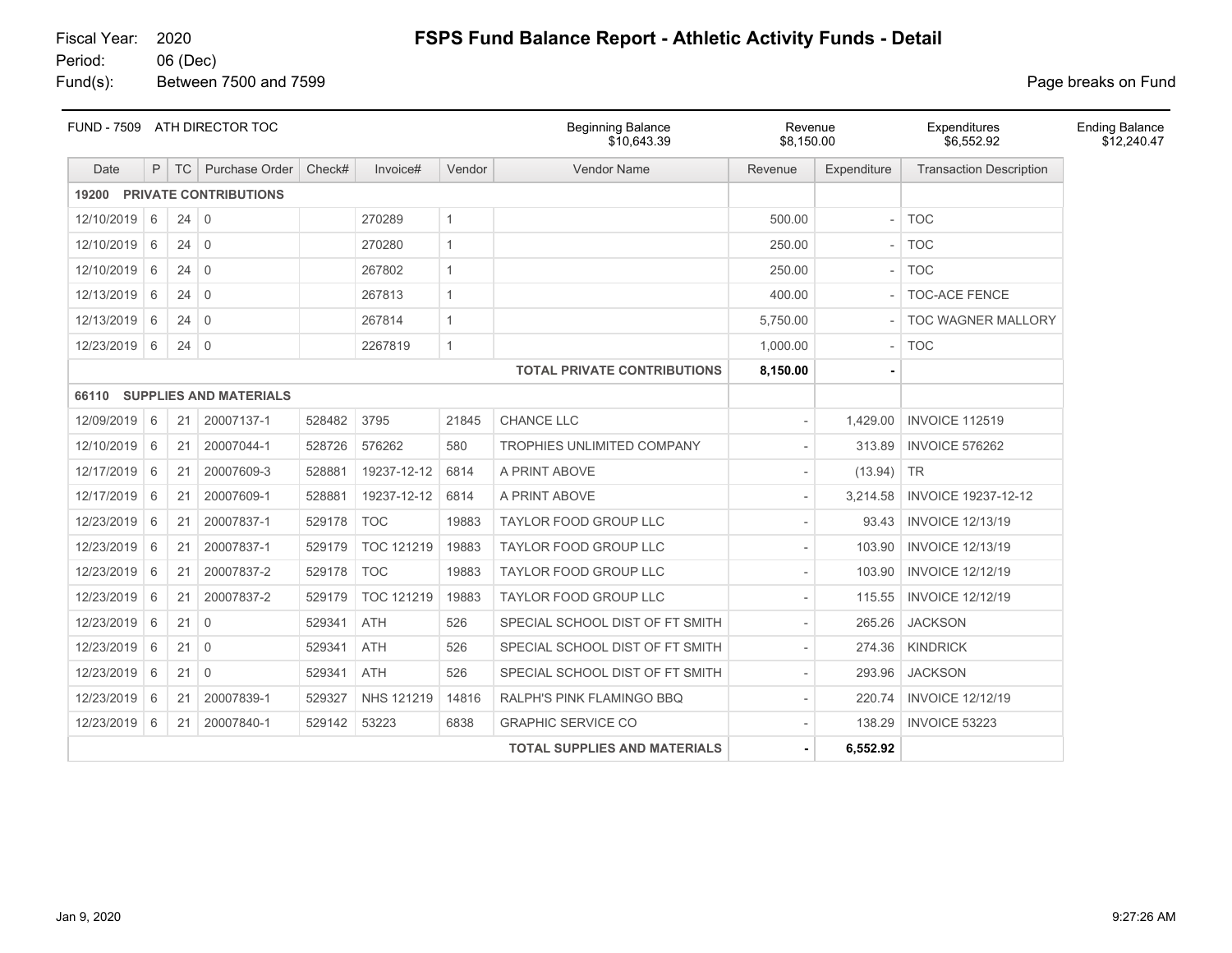| Fiscal Year:<br>Period: | 2020<br>06 (Dec)               | <b>FSPS Fund Balance Report - Athletic Activity Funds - Detail</b> |                                                             |
|-------------------------|--------------------------------|--------------------------------------------------------------------|-------------------------------------------------------------|
| $Fund(s)$ :             | Between 7500 and 7599          |                                                                    | Page breaks on Fund                                         |
|                         | FUND - 7510 ATH CFN M-FOOTBALL | <b>Beginning Balance</b><br>Revenue<br>\$0.00<br>\$101.44          | <b>Ending Balance</b><br>Expenditures<br>\$0.00<br>\$101.44 |
|                         | No Activity to Report          |                                                                    |                                                             |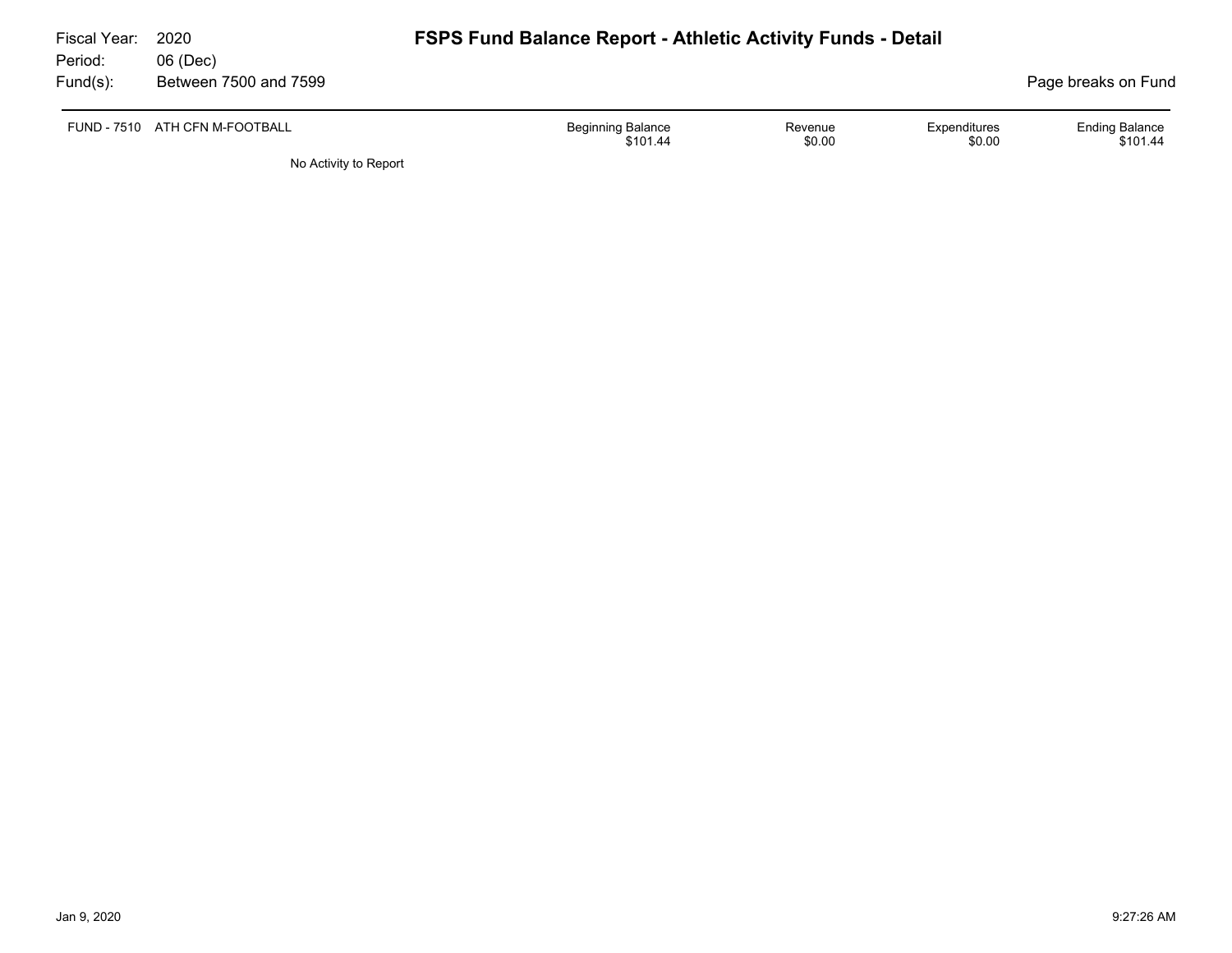| FUND - 7511 ATH CFN F-VOLLEYBALL |                                     |  |                                  |  |                      |        |                   | <b>Beginning Balance</b><br>Revenue<br>\$0.00<br>\$2,839.20 |             |                                | Expenditures<br>\$1,039.32 | <b>Ending Balance</b><br>\$1,799.88 |
|----------------------------------|-------------------------------------|--|----------------------------------|--|----------------------|--------|-------------------|-------------------------------------------------------------|-------------|--------------------------------|----------------------------|-------------------------------------|
| Date                             |                                     |  | P   TC   Purchase Order   Check# |  | Invoice#             | Vendor | Vendor Name       | Revenue                                                     | Expenditure | <b>Transaction Description</b> |                            |                                     |
| 66110                            | <b>SUPPLIES AND MATERIALS</b>       |  |                                  |  |                      |        |                   |                                                             |             |                                |                            |                                     |
| $12/06/2019$ 6                   |                                     |  | 21 20007042-1                    |  | 528479 905742979 787 |        | <b>BSN SPORTS</b> |                                                             | 1.039.32    | <b>INVOICE 90742979</b>        |                            |                                     |
|                                  | <b>TOTAL SUPPLIES AND MATERIALS</b> |  |                                  |  |                      |        |                   |                                                             | 1.039.32    |                                |                            |                                     |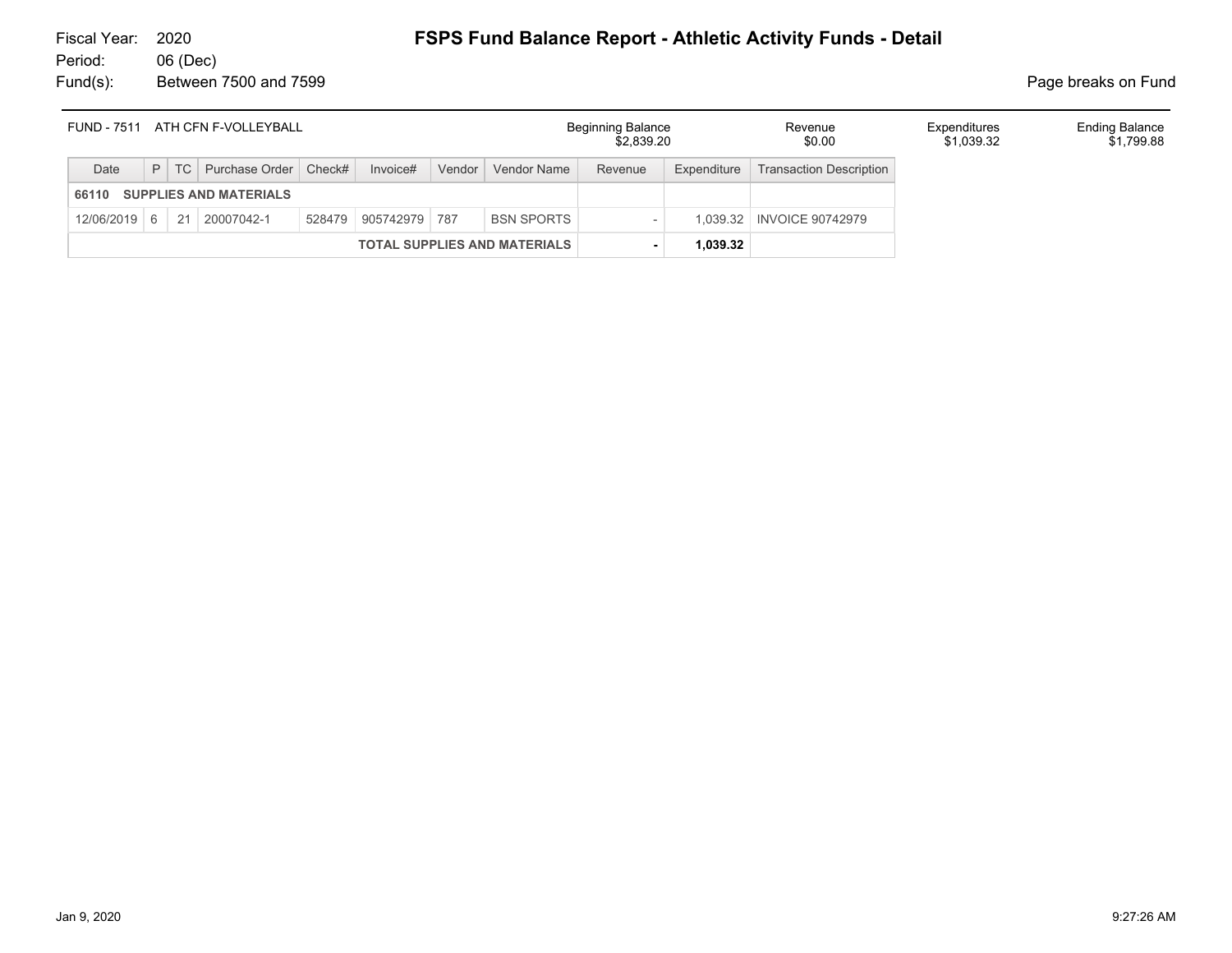| <b>FUND - 7518</b>    |   |             | ATH CFN DRILLTEAM             |        |          |           | <b>Beginning Balance</b>            | \$7.076.12               |             | Revenue<br>\$418.00            | Expenditures<br>\$141.58 | <b>Ending Balance</b><br>\$7,352.54 |
|-----------------------|---|-------------|-------------------------------|--------|----------|-----------|-------------------------------------|--------------------------|-------------|--------------------------------|--------------------------|-------------------------------------|
| Date                  | P | TC          | Purchase Order                | Check# | Invoice# | Vendor    | Vendor Name                         | Revenue                  | Expenditure | <b>Transaction Description</b> |                          |                                     |
| <b>SALES</b><br>17200 |   |             |                               |        |          |           |                                     |                          |             |                                |                          |                                     |
| 12/10/2019            | 6 | $24 \mid 0$ |                               |        | 270218   | $\vert$ 1 |                                     | 48.00                    |             | <b>CHAFFIN DRILL TEAM</b>      |                          |                                     |
| 12/23/2019            | 6 | $24 \mid 0$ |                               |        | 270225   |           |                                     | 370.00                   |             | <b>CHAFFIN DRILL TEAM</b>      |                          |                                     |
|                       |   |             |                               |        |          |           | <b>TOTAL SALES</b>                  | 418.00                   |             |                                |                          |                                     |
| 66110                 |   |             | <b>SUPPLIES AND MATERIALS</b> |        |          |           |                                     |                          |             |                                |                          |                                     |
| 12/17/2019            | 6 | 21          | 20007608-1                    | 528949 | 3820     | 13194     | <b>EXCEED ENTERPRISES</b>           | $\overline{\phantom{a}}$ | 141.58      | <b>INVOICE 3820</b>            |                          |                                     |
|                       |   |             |                               |        |          |           | <b>TOTAL SUPPLIES AND MATERIALS</b> |                          | 141.58      |                                |                          |                                     |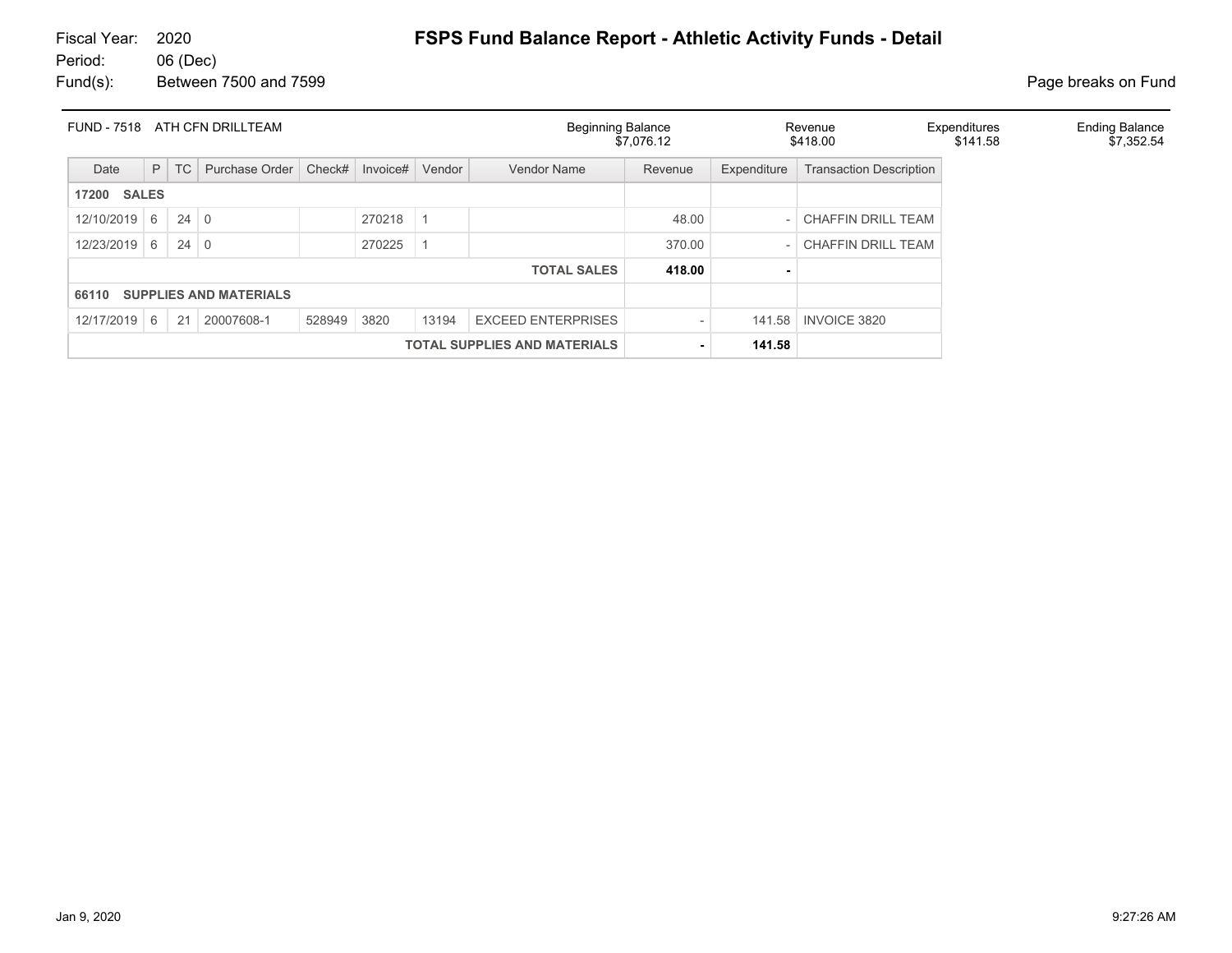| FUND - 7519 ATH CFN CHEERLEADING |  |        |                                                           |  |        |  |                    | <b>Beginning Balance</b><br>(\$2,627.56) |             | Revenue<br>\$327.50            | Expenditures<br>\$0.00 | <b>Ending Balance</b><br>(\$2,300.06) |
|----------------------------------|--|--------|-----------------------------------------------------------|--|--------|--|--------------------|------------------------------------------|-------------|--------------------------------|------------------------|---------------------------------------|
| Date                             |  | $P$ TC | Purchase Order   Check#   Invoice#   Vendor   Vendor Name |  |        |  |                    | Revenue                                  | Expenditure | <b>Transaction Description</b> |                        |                                       |
| <b>SALES</b><br>17200            |  |        |                                                           |  |        |  |                    |                                          |             |                                |                        |                                       |
| $12/10/2019$ 6 24 0              |  |        |                                                           |  | 270219 |  |                    | 327.50                                   |             | <b>CHAFFIN CHEER</b>           |                        |                                       |
|                                  |  |        |                                                           |  |        |  | <b>TOTAL SALES</b> | 327.50                                   |             |                                |                        |                                       |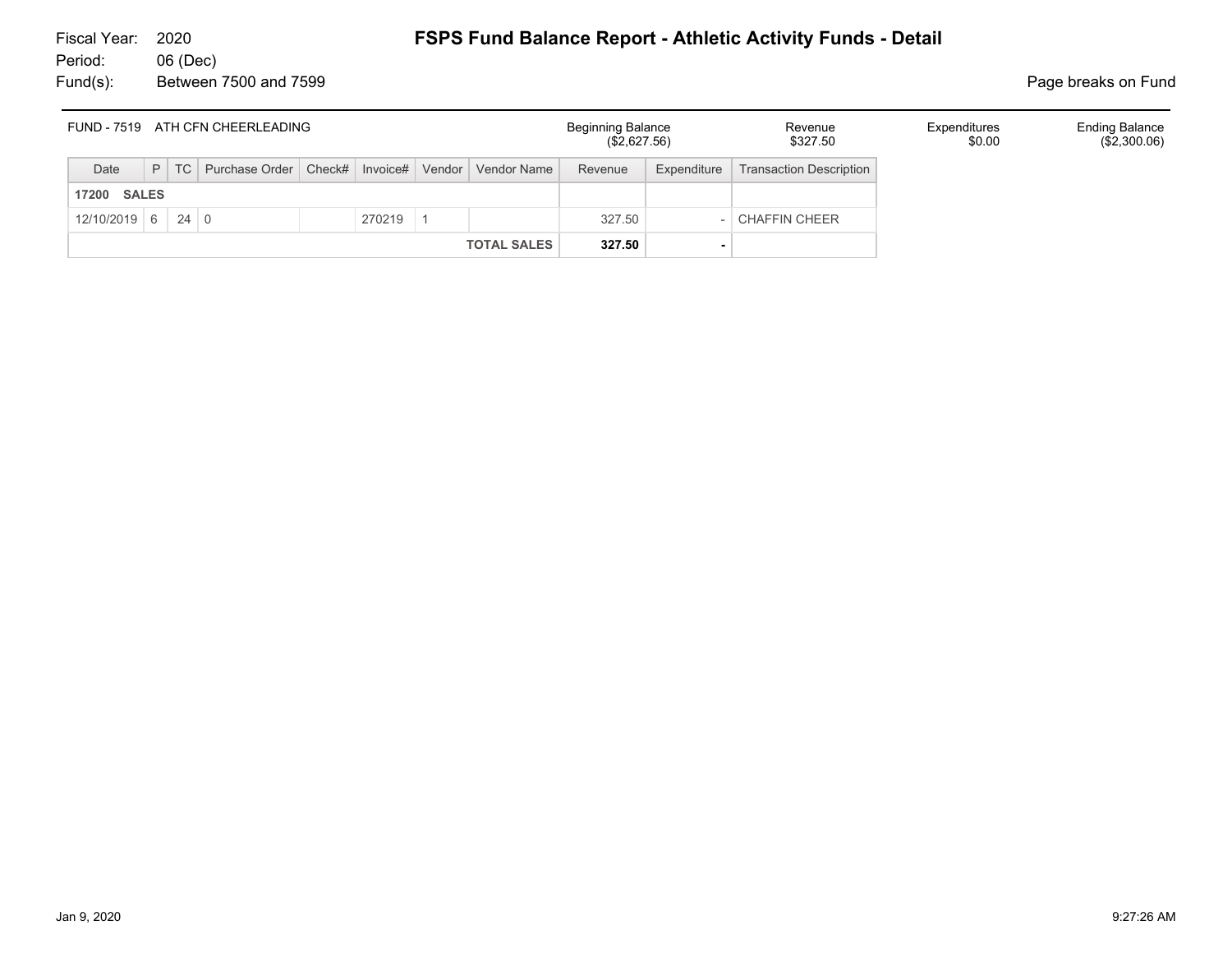| Fiscal Year:<br>Period: | 2020<br>06 (Dec)               | <b>FSPS Fund Balance Report - Athletic Activity Funds - Detail</b> |                        |                                     |
|-------------------------|--------------------------------|--------------------------------------------------------------------|------------------------|-------------------------------------|
| $Fund(s)$ :             | Between 7500 and 7599          |                                                                    |                        | Page breaks on Fund                 |
|                         | FUND - 7520 ATH DRB M-FOOTBALL | <b>Beginning Balance</b><br>Revenue<br>\$0.00<br>\$1.779.15        | Expenditures<br>\$0.00 | <b>Ending Balance</b><br>\$1,779.15 |
|                         | No Activity to Report          |                                                                    |                        |                                     |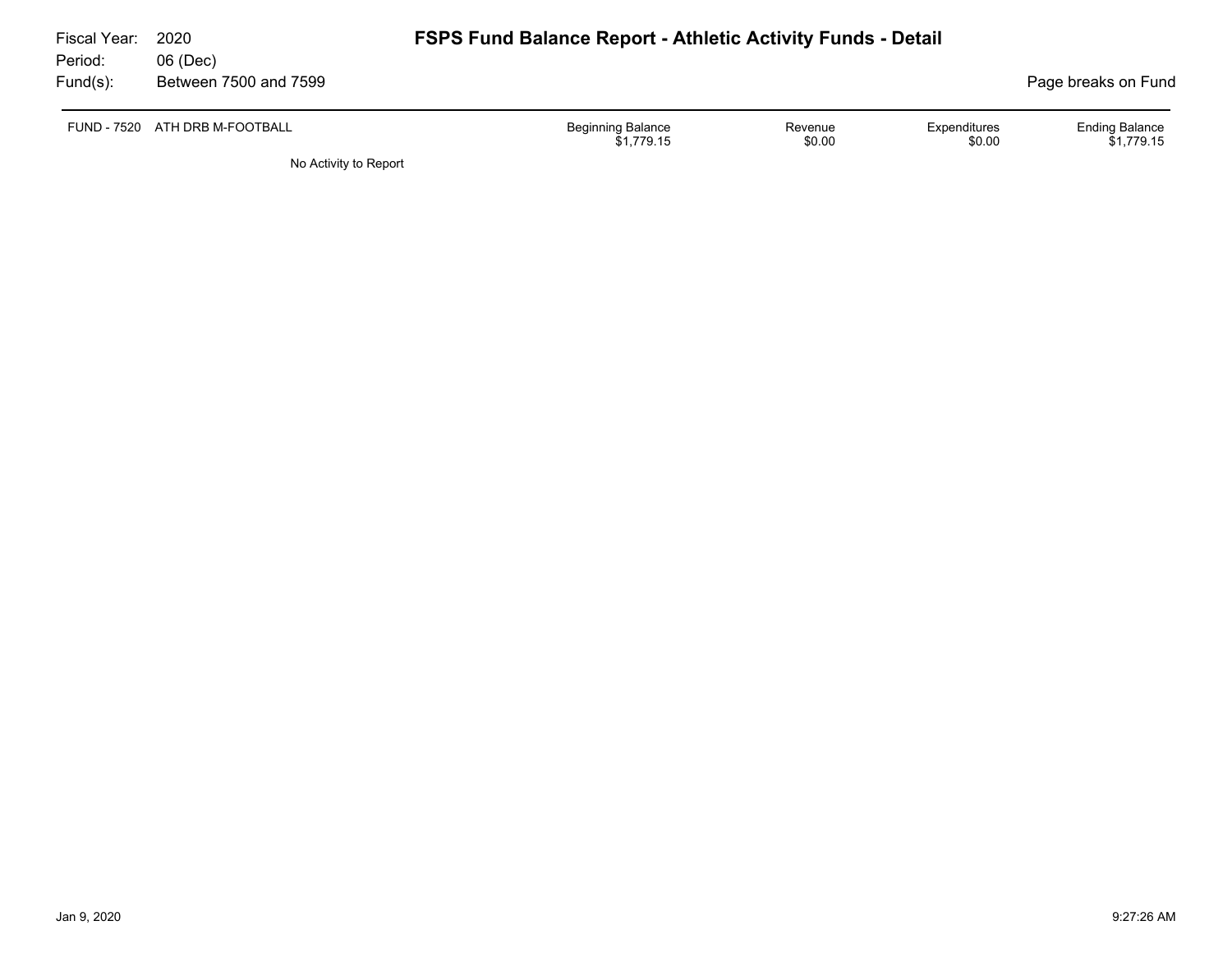Fund(s): Between 7500 and 7599 **Page breaks** on Fund

| <b>FUND - 7521</b>                  | ATH DRB F-VOLLEYBALL          |           |                |        |           |        |                   | Beginning Balance<br>\$100.40 |             | Revenue<br>\$0.00              | Expenditures<br>\$173.41 | <b>Ending Balance</b><br>(\$73.01) |
|-------------------------------------|-------------------------------|-----------|----------------|--------|-----------|--------|-------------------|-------------------------------|-------------|--------------------------------|--------------------------|------------------------------------|
| Date                                | P.                            | <b>TC</b> | Purchase Order | Check# | Invoice#  | Vendor | Vendor Name       | Revenue                       | Expenditure | <b>Transaction Description</b> |                          |                                    |
| 66110                               | <b>SUPPLIES AND MATERIALS</b> |           |                |        |           |        |                   |                               |             |                                |                          |                                    |
| 12/06/2019                          | - 6                           | 21        | 20007052-6     | 528479 | 905850820 | 787    | <b>BSN SPORTS</b> |                               | 2.25        | <b>INVOICE 905857660</b>       |                          |                                    |
| 12/06/2019                          | 6                             | 21        | 20007052-6     | 528479 | 905833834 | 787    | <b>BSN SPORTS</b> | $\overline{\phantom{a}}$      | 3.04        | <b>INVOICE 905857660</b>       |                          |                                    |
| 12/06/2019                          | 6                             | 21        | 20007052-6     | 528479 | 905833835 | 787    | <b>BSN SPORTS</b> | $\overline{\phantom{a}}$      | 3.09        | <b>INVOICE 905857660</b>       |                          |                                    |
| 12/06/2019                          | 6                             | 21        | 20007052-6     | 528479 | 905856976 | 787    | <b>BSN SPORTS</b> | $\overline{\phantom{a}}$      | 3.31        | <b>INVOICE 905857660</b>       |                          |                                    |
| 12/06/2019                          | 6                             | 21        | 20007052-6     | 528479 | 905857660 | 787    | <b>BSN SPORTS</b> | $\overline{\phantom{0}}$      | 4.91        | <b>INVOICE 905857660</b>       |                          |                                    |
| 12/06/2019                          | 6                             | 21        | 20007052-6     | 528479 | 905899538 | 787    | <b>BSN SPORTS</b> | $\overline{\phantom{a}}$      | 8.23        | <b>INVOICE 905857660</b>       |                          |                                    |
| 12/06/2019                          | 6                             | 21        | 20007052-6     | 528479 | 905833996 | 787    | <b>BSN SPORTS</b> | $\overline{\phantom{a}}$      | 15.30       | <b>INVOICE 905857660</b>       |                          |                                    |
| 12/06/2019                          | 6                             | 21        | 20007052-6     | 528479 | 905833727 | 787    | <b>BSN SPORTS</b> | $\overline{\phantom{0}}$      | 16.59       | <b>INVOICE 905857660</b>       |                          |                                    |
| 12/06/2019                          | 6                             | 21        | 20007052-6     | 528479 | 905856972 | 787    | <b>BSN SPORTS</b> |                               | 32.25       | <b>INVOICE 905857660</b>       |                          |                                    |
| 12/06/2019                          | 6                             | 21        | 20007052-6     | 528479 | 905833730 | 787    | <b>BSN SPORTS</b> | $\overline{\phantom{0}}$      | 41.32       | <b>INVOICE 905857660</b>       |                          |                                    |
| 12/06/2019                          | 6                             | 21        | 20007052-6     | 528479 | 905901598 | 787    | <b>BSN SPORTS</b> | $\overline{\phantom{a}}$      | 43.12       | <b>INVOICE 905857660</b>       |                          |                                    |
| <b>TOTAL SUPPLIES AND MATERIALS</b> |                               |           |                |        |           |        |                   | ٠                             | 173.41      |                                |                          |                                    |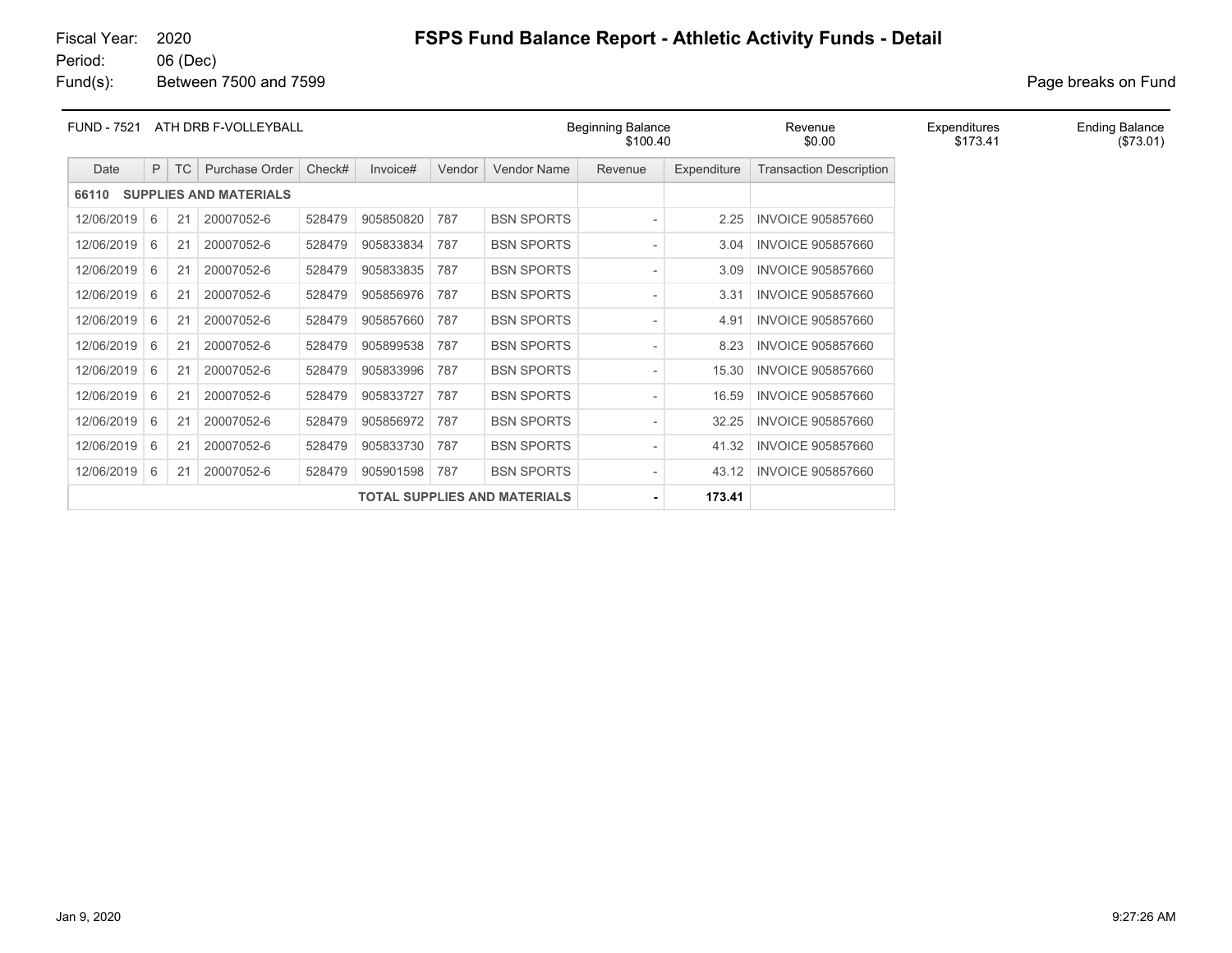| Fiscal Year:<br>Period: | 2020<br>06 (Dec)                 | <b>FSPS Fund Balance Report - Athletic Activity Funds - Detail</b> |                   |                        |                                    |
|-------------------------|----------------------------------|--------------------------------------------------------------------|-------------------|------------------------|------------------------------------|
| $Fund(s)$ :             | Between 7500 and 7599            |                                                                    |                   |                        | Page breaks on Fund                |
|                         | FUND - 7522 ATH DRB M-BASKETBALL | <b>Beginning Balance</b><br>(\$82.27)                              | Revenue<br>\$0.00 | Expenditures<br>\$0.00 | <b>Ending Balance</b><br>(\$82.27) |
|                         | No Activity to Report            |                                                                    |                   |                        |                                    |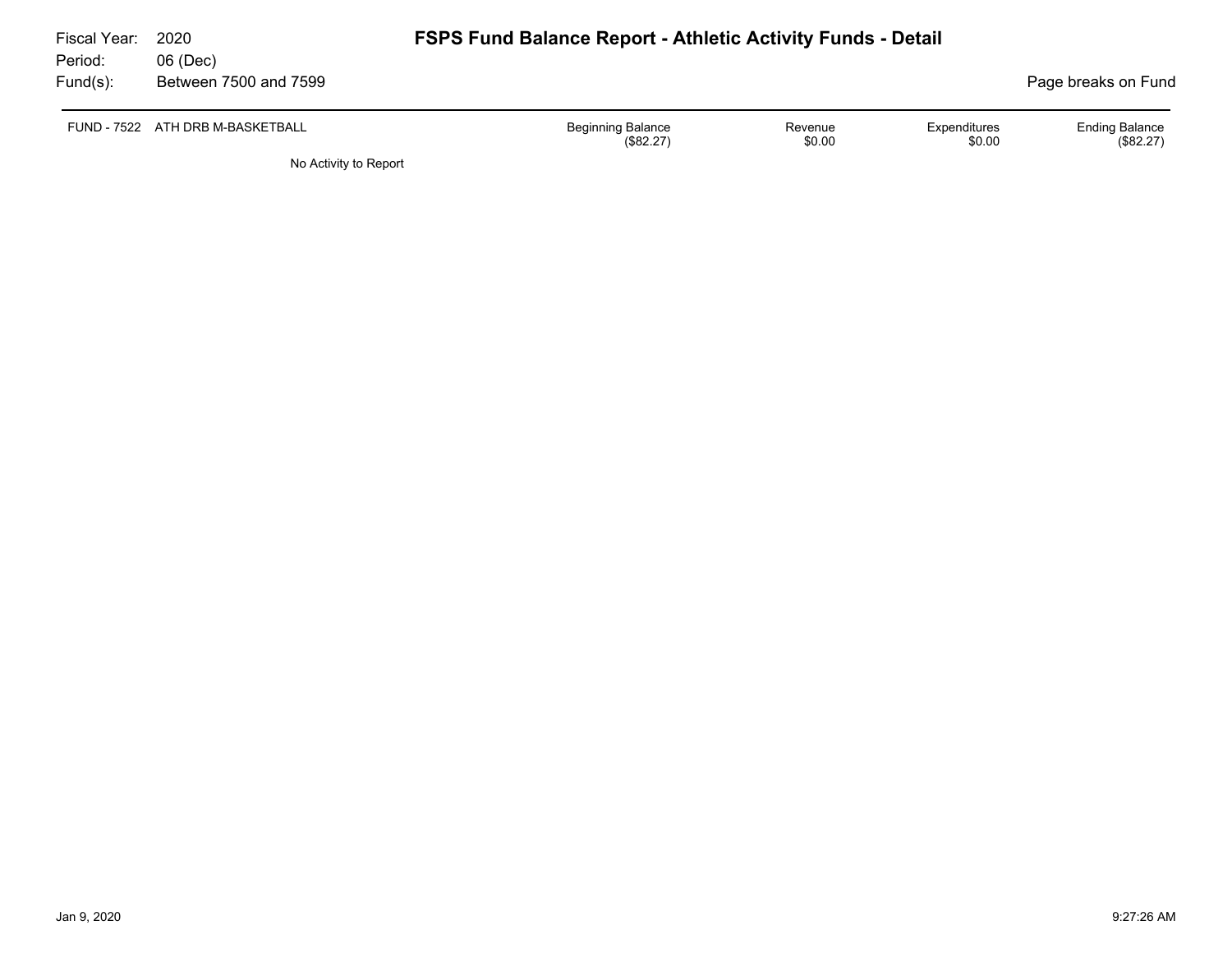### Fund(s): Between 7500 and 7599 **Page breaks** on Fund

|            | FUND - 7523 ATH DRB F-BASKETBALL |    |                              |        |           |        | \$6.917.03                          | <b>Beginning Balance</b><br>Revenue<br>\$0.00 |             |                                | <b>Ending Balance</b><br>\$4,921.86 |
|------------|----------------------------------|----|------------------------------|--------|-----------|--------|-------------------------------------|-----------------------------------------------|-------------|--------------------------------|-------------------------------------|
| Date       | P                                |    | TC Purchase Order            | Check# | Invoice#  | Vendor | <b>Vendor Name</b>                  | Revenue                                       | Expenditure | <b>Transaction Description</b> |                                     |
|            |                                  |    | 66110 SUPPLIES AND MATERIALS |        |           |        |                                     |                                               |             |                                |                                     |
| 12/17/2019 | 6                                | 21 | 20007606-5                   | 528924 | 472725    | 312    | COCA COLA BOTTLING COMPANY          |                                               | 9.34        | <b>INVOICE 461226</b>          |                                     |
| 12/17/2019 | 6                                | 21 | 20007606-5                   | 528924 | 471551    | 312    | COCA COLA BOTTLING COMPANY          |                                               | 12.46       | <b>INVOICE 461226</b>          |                                     |
| 12/17/2019 | 6                                | 21 | 20007606-5                   | 528924 | 461226    | 312    | COCA COLA BOTTLING COMPANY          |                                               | 18.65       | <b>INVOICE 461226</b>          |                                     |
| 12/17/2019 | 6                                | 21 | 20007606-5                   | 528924 | 473073    | 312    | COCA COLA BOTTLING COMPANY          |                                               | 18.69       | <b>INVOICE 461226</b>          |                                     |
| 12/17/2019 | 6                                | 21 | 20007606-5                   | 528924 | 469603    | 312    | COCA COLA BOTTLING COMPANY          | $\overline{a}$                                | 37.37       | <b>INVOICE 461226</b>          |                                     |
| 12/17/2019 | 6                                | 21 | 20007606-5                   | 528924 | 462234    | 312    | COCA COLA BOTTLING COMPANY          | $\overline{\phantom{a}}$                      | 38.39       | <b>INVOICE 461226</b>          |                                     |
| 12/17/2019 | 6                                | 21 | 20007606-6                   | 528924 | 472725    | 312    | COCA COLA BOTTLING COMPANY          | $\overline{\phantom{a}}$                      | 19.24       | <b>INVOICE 462234</b>          |                                     |
| 12/17/2019 | 6                                | 21 | 20007606-6                   | 528924 | 471551    | 312    | COCA COLA BOTTLING COMPANY          | $\overline{\phantom{a}}$                      | 25.64       | <b>INVOICE 462234</b>          |                                     |
| 12/17/2019 | 6                                | 21 | 20007606-6                   | 528924 | 461226    | 312    | COCA COLA BOTTLING COMPANY          | $\overline{\phantom{a}}$                      | 38.39       | INVOICE 462234                 |                                     |
| 12/17/2019 | 6                                | 21 | 20007606-6                   | 528924 | 473073    | 312    | COCA COLA BOTTLING COMPANY          | $\overline{\phantom{a}}$                      | 38.47       | <b>INVOICE 462234</b>          |                                     |
| 12/17/2019 | 6                                | 21 | 20007606-6                   | 528924 | 469603    | 312    | COCA COLA BOTTLING COMPANY          |                                               | 76.93       | <b>INVOICE 462234</b>          |                                     |
| 12/17/2019 | 6                                | 21 | 20007606-6                   | 528924 | 462234    | 312    | COCA COLA BOTTLING COMPANY          |                                               | 79.02       | <b>INVOICE 462234</b>          |                                     |
| 12/17/2019 | 6                                | 21 | 20007572-9                   | 528798 | 906966814 | 787    | <b>BSN SPORTS</b>                   |                                               | 15.51       | <b>INVOICE 907007349</b>       |                                     |
| 12/17/2019 | 6                                | 21 | 20007572-9                   | 528798 | 906941640 | 787    | <b>BSN SPORTS</b>                   |                                               | 50.07       | <b>INVOICE 907007349</b>       |                                     |
| 12/17/2019 | 6                                | 21 | 20007572-9                   | 528798 | 906891906 | 787    | <b>BSN SPORTS</b>                   |                                               | 63.19       | <b>INVOICE 907007349</b>       |                                     |
| 12/17/2019 | 6                                | 21 | 20007572-9                   | 528798 | 906963422 | 787    | <b>BSN SPORTS</b>                   |                                               | 75.24       | <b>INVOICE 907007349</b>       |                                     |
| 12/17/2019 | 6                                | 21 | 20007572-9                   | 528798 | 907007975 | 787    | <b>BSN SPORTS</b>                   |                                               | 83.37       | <b>INVOICE 907007349</b>       |                                     |
| 12/17/2019 | 6                                | 21 | 20007572-9                   | 528798 | 906978228 | 787    | <b>BSN SPORTS</b>                   |                                               | 121.45      | <b>INVOICE 907007349</b>       |                                     |
| 12/17/2019 | 6                                | 21 | 20007572-9                   | 528798 | 906961723 | 787    | <b>BSN SPORTS</b>                   |                                               | 160.81      | <b>INVOICE 907007349</b>       |                                     |
| 12/17/2019 | 6                                | 21 | 20007572-9                   | 528798 | 906981257 | 787    | <b>BSN SPORTS</b>                   |                                               | 240.78      | <b>INVOICE 907007349</b>       |                                     |
| 12/17/2019 | 6                                | 21 | 20007572-9                   | 528798 | 907007349 | 787    | <b>BSN SPORTS</b>                   | $\overline{\phantom{a}}$                      | 772.16      | <b>INVOICE 907007349</b>       |                                     |
|            |                                  |    |                              |        |           |        | <b>TOTAL SUPPLIES AND MATERIALS</b> |                                               | 1,995.17    |                                |                                     |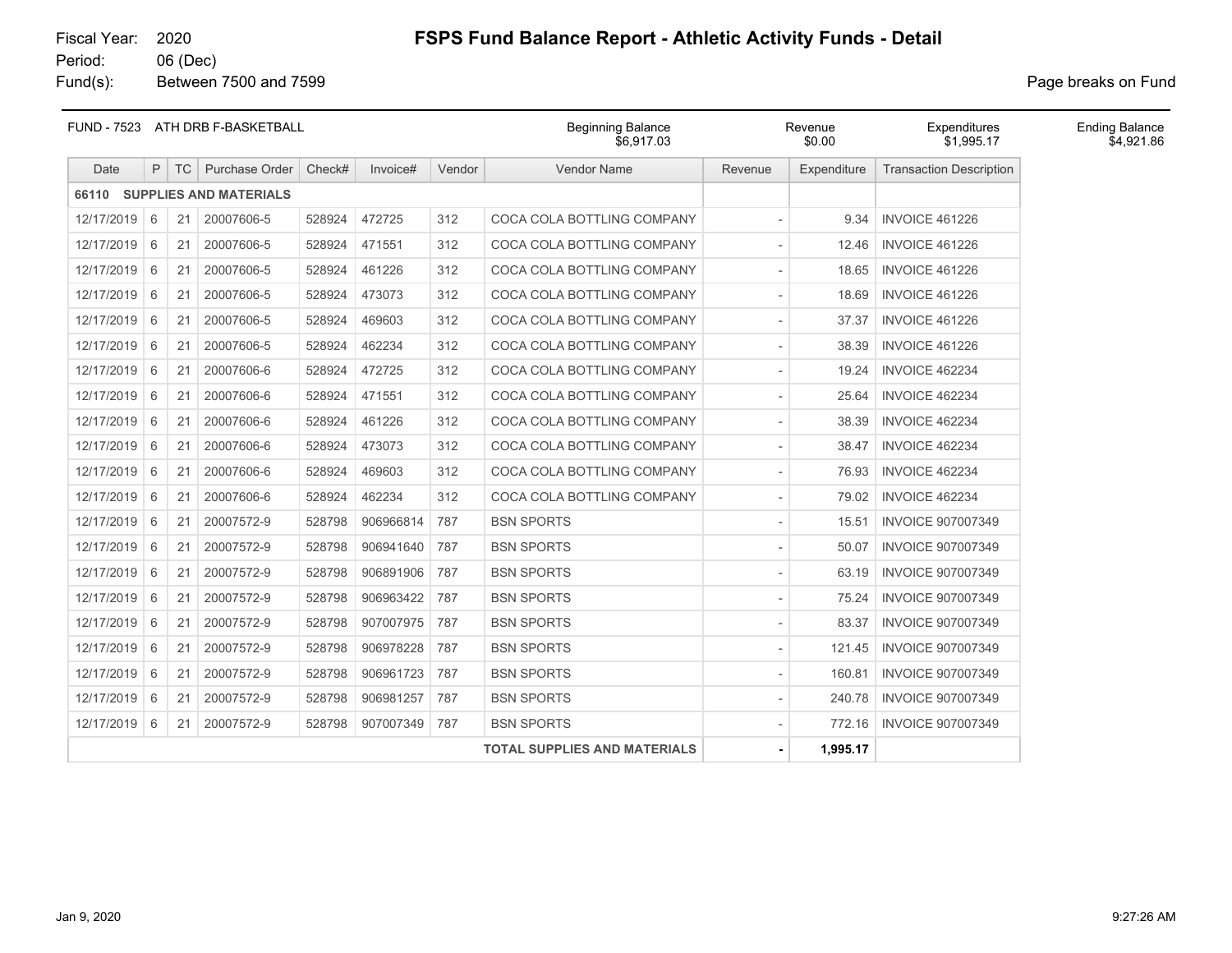| Fiscal Year: | 2020                        | <b>FSPS Fund Balance Report - Athletic Activity Funds - Detail</b>                  |                                   |
|--------------|-----------------------------|-------------------------------------------------------------------------------------|-----------------------------------|
| Period:      | 06 (Dec)                    |                                                                                     |                                   |
| $Fund(s)$ :  | Between 7500 and 7599       |                                                                                     | Page breaks on Fund               |
|              | FUND - 7525 ATH DRB F-TRACK | <b>Beginning Balance</b><br>Expenditures<br>Revenue<br>\$0.00<br>\$0.00<br>\$513.00 | <b>Ending Balance</b><br>\$513.00 |
|              | No Activity to Report       |                                                                                     |                                   |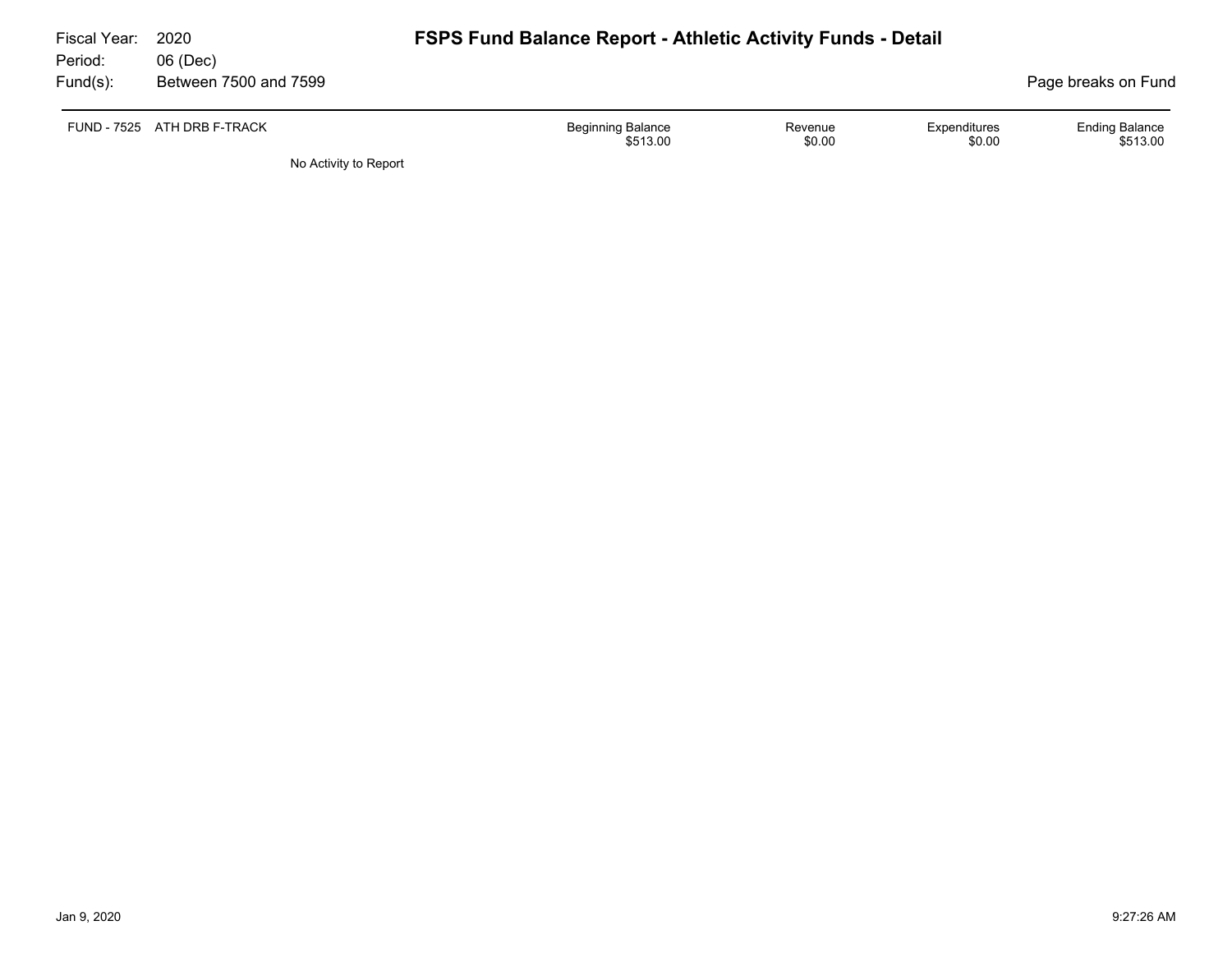| 2020<br>06 (Dec)      |                                          |                   |                        |                                                                    |
|-----------------------|------------------------------------------|-------------------|------------------------|--------------------------------------------------------------------|
| Between 7500 and 7599 |                                          |                   |                        | Page breaks on Fund                                                |
| ATH DRB DRILLTEAM     | <b>Beginning Balance</b><br>(\$2,300.99) | Revenue<br>\$0.00 | Expenditures<br>\$0.00 | <b>Ending Balance</b><br>$(\$2,300.99)$                            |
|                       |                                          | .                 |                        | <b>FSPS Fund Balance Report - Athletic Activity Funds - Detail</b> |

No Activity to Report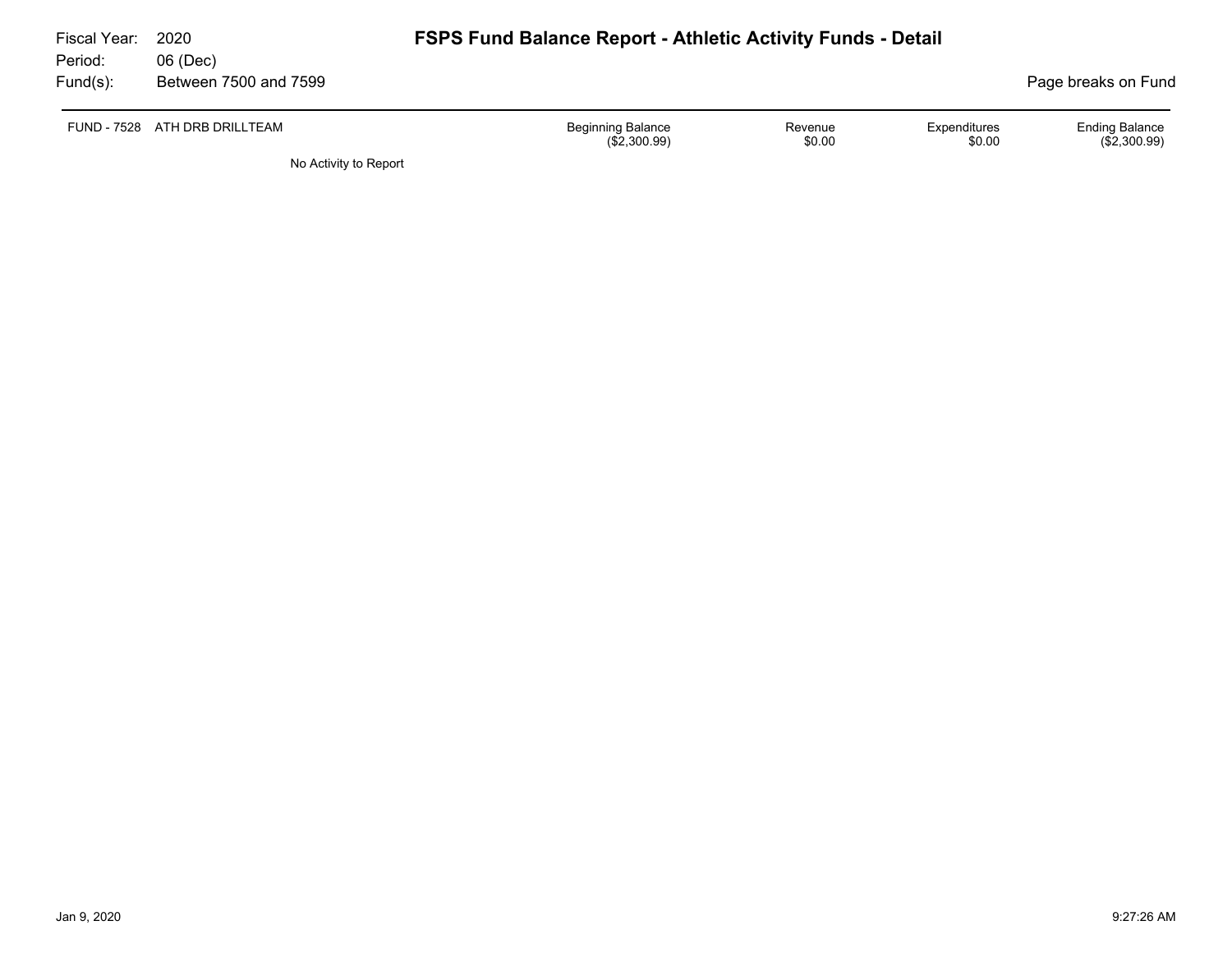| Fiscal Year:<br>Period: | 2020<br>06 (Dec)                 | <b>FSPS Fund Balance Report - Athletic Activity Funds - Detail</b> |                   |                        |                                       |
|-------------------------|----------------------------------|--------------------------------------------------------------------|-------------------|------------------------|---------------------------------------|
| Fund(s):                | Between 7500 and 7599            |                                                                    |                   |                        | Page breaks on Fund                   |
|                         | FUND - 7529 ATH DRB CHEERLEADING | <b>Beginning Balance</b><br>(\$5,267.44)                           | Revenue<br>\$0.00 | Expenditures<br>\$0.00 | <b>Ending Balance</b><br>(\$5,267.44) |

No Activity to Report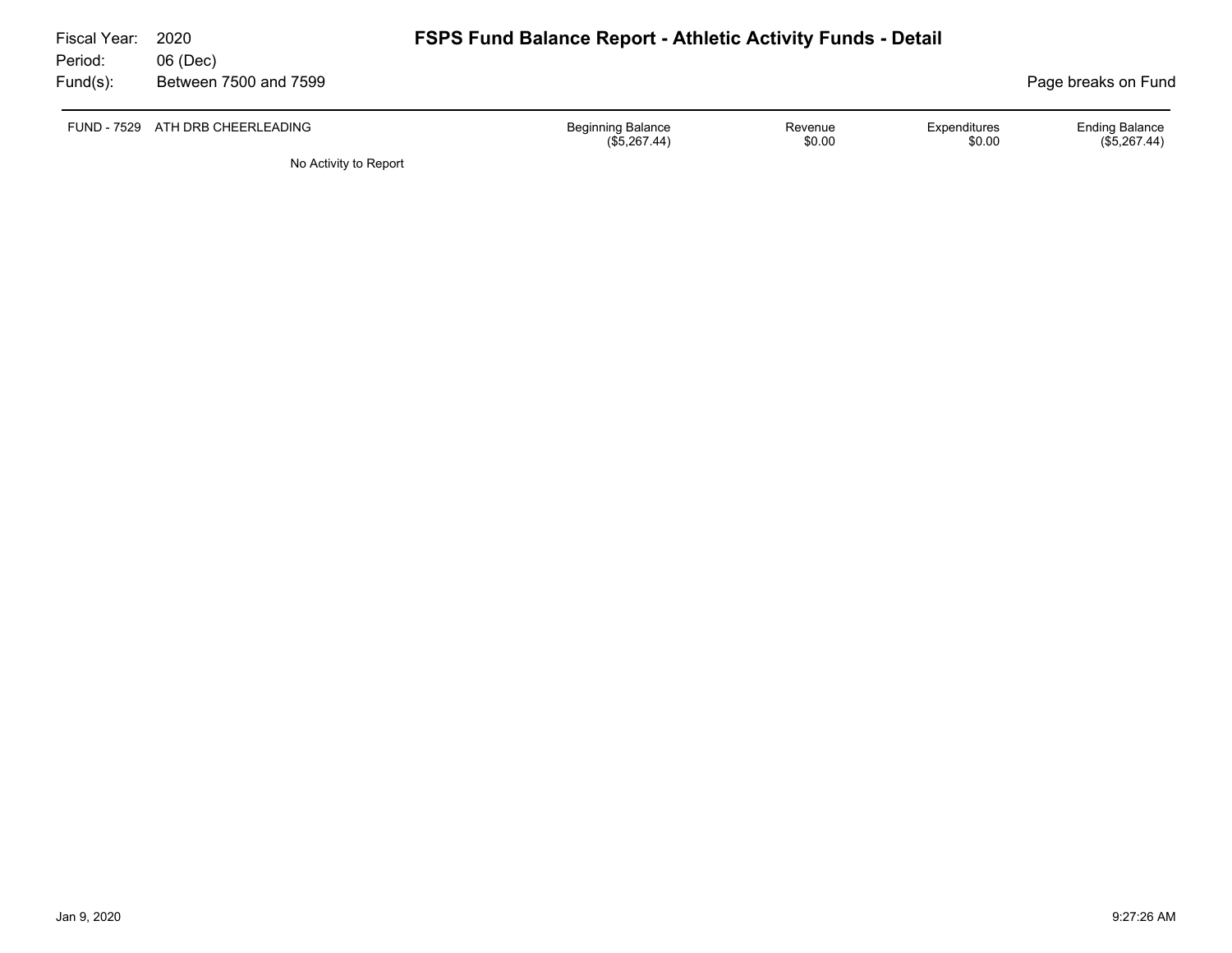| Fiscal Year:<br>Period:<br>Fund(s): | 2020<br>06 (Dec)<br>Between 7500 and 7599 | <b>FSPS Fund Balance Report - Athletic Activity Funds - Detail</b> |                   |                        | Page breaks on Fund               |
|-------------------------------------|-------------------------------------------|--------------------------------------------------------------------|-------------------|------------------------|-----------------------------------|
| FUND - 7530                         | ATH KMN M-FOOTBALL                        | <b>Beginning Balance</b><br>\$679.05                               | Revenue<br>\$0.00 | Expenditures<br>\$0.00 | <b>Ending Balance</b><br>\$679.05 |
|                                     | No Activity to Report                     |                                                                    |                   |                        |                                   |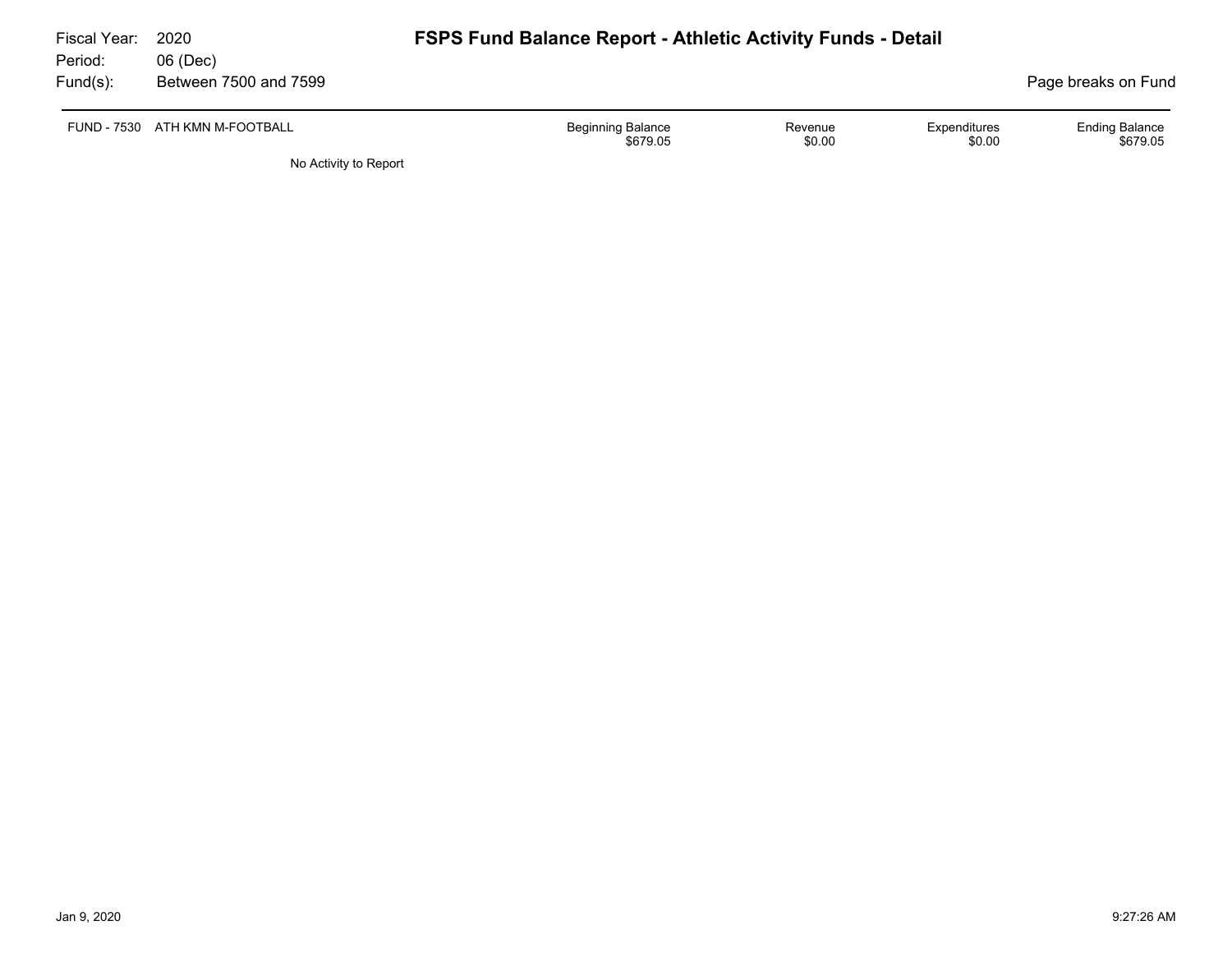Fund(s): Between 7500 and 7599 **Page breaks** on Fund

|            |                | FUND - 7531 ATH KMN F-VOLLEYBALL |                              |        |           |        |                                     | <b>Beginning Balance</b><br>Revenue<br>\$4,594.13<br>\$0.00 |             |                                | Expenditures<br>\$175.58 | <b>Ending Balance</b><br>\$4,418.55 |
|------------|----------------|----------------------------------|------------------------------|--------|-----------|--------|-------------------------------------|-------------------------------------------------------------|-------------|--------------------------------|--------------------------|-------------------------------------|
| Date       | P              | TC                               | Purchase Order               | Check# | Invoice#  | Vendor | Vendor Name                         | Revenue                                                     | Expenditure | <b>Transaction Description</b> |                          |                                     |
|            |                |                                  | 66110 SUPPLIES AND MATERIALS |        |           |        |                                     |                                                             |             |                                |                          |                                     |
| 12/17/2019 | 6              | 21                               | 20007591-3                   | 528798 | 906163206 | 787    | <b>BSN SPORTS</b>                   |                                                             | 1.65        | <b>INVOICE 906135308</b>       |                          |                                     |
| 12/17/2019 | 6              | 21                               | 20007591-3                   | 528798 | 906135308 | 787    | <b>BSN SPORTS</b>                   |                                                             | 1.65        | <b>INVOICE 906135308</b>       |                          |                                     |
| 12/17/2019 | 6              | 21                               | 20007591-3                   | 528798 | 906180165 | 787    | <b>BSN SPORTS</b>                   |                                                             | 1.93        | <b>INVOICE 906135308</b>       |                          |                                     |
| 12/17/2019 | 6              | 21                               | 20007591-3                   | 528798 | 906134356 | 787    | <b>BSN SPORTS</b>                   |                                                             | 2.00        | <b>INVOICE 906135308</b>       |                          |                                     |
| 12/17/2019 | 6              | 21                               | 20007591-3                   | 528798 | 906163545 | 787    | <b>BSN SPORTS</b>                   |                                                             | 2.23        | <b>INVOICE 906135308</b>       |                          |                                     |
| 12/17/2019 | 6              | 21                               | 20007591-3                   | 528798 | 906134354 | 787    | <b>BSN SPORTS</b>                   |                                                             | 3.35        | <b>INVOICE 906135308</b>       |                          |                                     |
| 12/17/2019 | $\overline{6}$ | 21                               | 20007591-3                   | 528798 | 906114338 | 787    | <b>BSN SPORTS</b>                   |                                                             | 4.93        | <b>INVOICE 906135308</b>       |                          |                                     |
| 12/17/2019 | 6              | 21                               | 20007591-3                   | 528798 | 906208391 | 787    | <b>BSN SPORTS</b>                   |                                                             | 6.84        | <b>INVOICE 906135308</b>       |                          |                                     |
| 12/17/2019 | 6              | 21                               | 20007591-3                   | 528798 | 906138289 | 787    | <b>BSN SPORTS</b>                   |                                                             | 7.62        | <b>INVOICE 906135308</b>       |                          |                                     |
| 12/17/2019 | 6              | 21                               | 20007591-3                   | 528798 | 906235842 | 787    | <b>BSN SPORTS</b>                   |                                                             | 7.63        | <b>INVOICE 906135308</b>       |                          |                                     |
| 12/17/2019 | 6              | 21                               | 20007591-3                   | 528798 | 906229053 | 787    | <b>BSN SPORTS</b>                   |                                                             | 9.42        | <b>INVOICE 906135308</b>       |                          |                                     |
| 12/17/2019 | $\sqrt{6}$     | 21                               | 20007591-3                   | 528798 | 906145778 | 787    | <b>BSN SPORTS</b>                   |                                                             | 10.78       | <b>INVOICE 906135308</b>       |                          |                                     |
| 12/17/2019 | 6              | 21                               | 20007591-3                   | 528798 | 906236225 | 787    | <b>BSN SPORTS</b>                   |                                                             | 27.76       | <b>INVOICE 906135308</b>       |                          |                                     |
| 12/17/2019 | 6              | 21                               | 20007591-7                   | 528798 | 906163206 | 787    | <b>BSN SPORTS</b>                   |                                                             | 1.65        | <b>INVOICE 906163206</b>       |                          |                                     |
| 12/17/2019 | 6              | 21                               | 20007591-7                   | 528798 | 906135308 | 787    | <b>BSN SPORTS</b>                   |                                                             | 1.65        | <b>INVOICE 906163206</b>       |                          |                                     |
| 12/17/2019 | 6              | 21                               | 20007591-7                   | 528798 | 906180165 | 787    | <b>BSN SPORTS</b>                   |                                                             | 1.93        | <b>INVOICE 906163206</b>       |                          |                                     |
| 12/17/2019 | $\sqrt{6}$     | 21                               | 20007591-7                   | 528798 | 906134356 | 787    | <b>BSN SPORTS</b>                   |                                                             | 2.00        | <b>INVOICE 906163206</b>       |                          |                                     |
| 12/17/2019 | 6              | 21                               | 20007591-7                   | 528798 | 906163545 | 787    | <b>BSN SPORTS</b>                   |                                                             | 2.23        | <b>INVOICE 906163206</b>       |                          |                                     |
| 12/17/2019 | 6              | 21                               | 20007591-7                   | 528798 | 906134354 | 787    | <b>BSN SPORTS</b>                   |                                                             | 3.35        | <b>INVOICE 906163206</b>       |                          |                                     |
| 12/17/2019 | 6              | 21                               | 20007591-7                   | 528798 | 906114338 | 787    | <b>BSN SPORTS</b>                   |                                                             | 4.93        | <b>INVOICE 906163206</b>       |                          |                                     |
| 12/17/2019 | 6              | 21                               | 20007591-7                   | 528798 | 906208391 | 787    | <b>BSN SPORTS</b>                   |                                                             | 6.84        | <b>INVOICE 906163206</b>       |                          |                                     |
| 12/17/2019 | $\vert 6$      | 21                               | 20007591-7                   | 528798 | 906138289 | 787    | <b>BSN SPORTS</b>                   |                                                             | 7.62        | <b>INVOICE 906163206</b>       |                          |                                     |
| 12/17/2019 | 6              | 21                               | 20007591-7                   | 528798 | 906235842 | 787    | <b>BSN SPORTS</b>                   |                                                             | 7.63        | <b>INVOICE 906163206</b>       |                          |                                     |
| 12/17/2019 | 6              | 21                               | 20007591-7                   | 528798 | 906229053 | 787    | <b>BSN SPORTS</b>                   |                                                             | 9.42        | <b>INVOICE 906163206</b>       |                          |                                     |
| 12/17/2019 | $\overline{6}$ | 21                               | 20007591-7                   | 528798 | 906145778 | 787    | <b>BSN SPORTS</b>                   |                                                             | 10.78       | <b>INVOICE 906163206</b>       |                          |                                     |
| 12/17/2019 | 6              | 21                               | 20007591-7                   | 528798 | 906236225 | 787    | <b>BSN SPORTS</b>                   |                                                             | 27.76       | <b>INVOICE 906163206</b>       |                          |                                     |
|            |                |                                  |                              |        |           |        | <b>TOTAL SUPPLIES AND MATERIALS</b> |                                                             | 175.58      |                                |                          |                                     |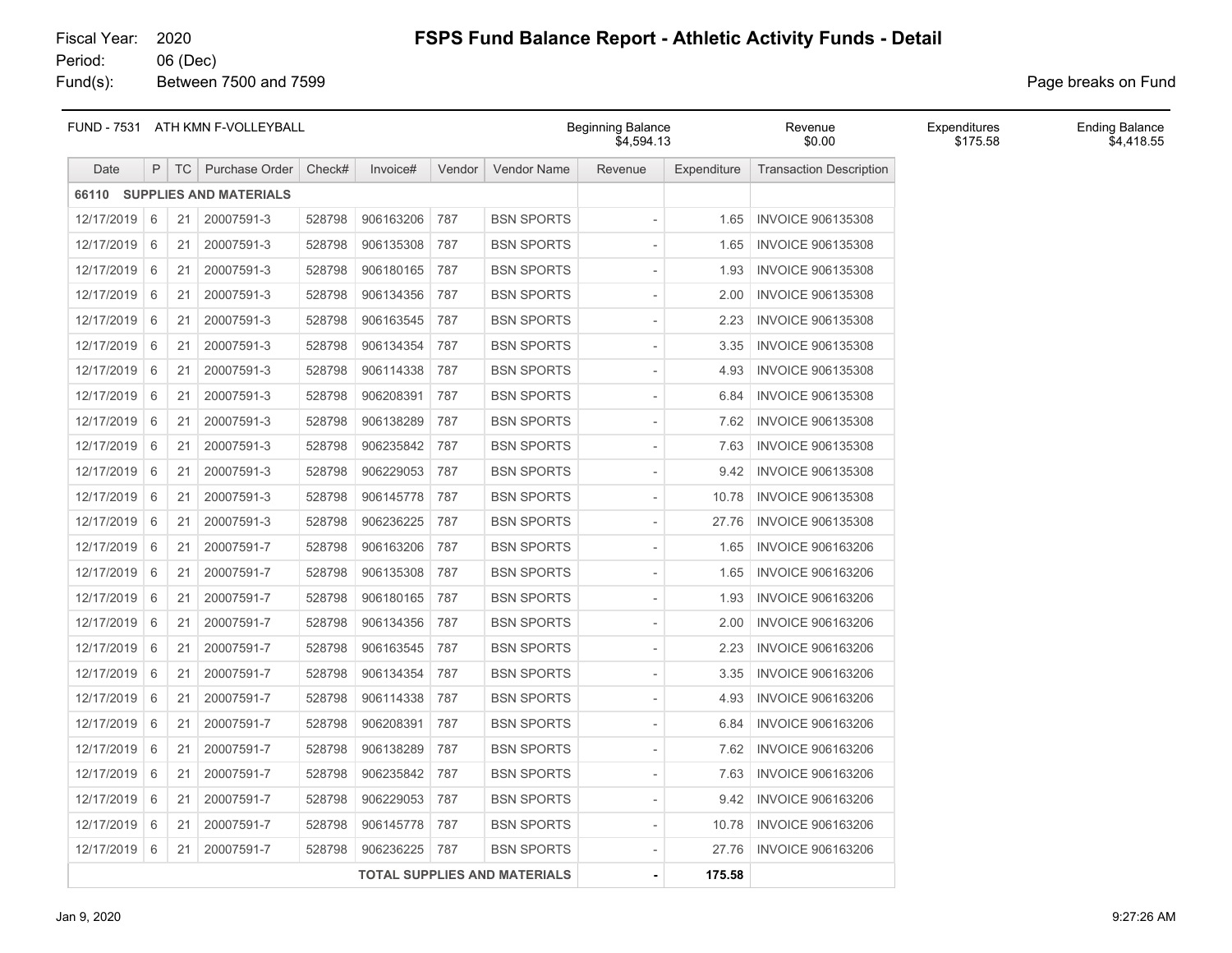| ATH KMN M-BASKETBALL<br>FUND - 7532 |   |    |                               |        |               |        |                                     | <b>Beginning Balance</b><br>(\$386.50) |             | Revenue<br>\$0.00              | Expenditures<br>\$5,133.95 | <b>Ending Balance</b><br>(\$5,520.45) |
|-------------------------------------|---|----|-------------------------------|--------|---------------|--------|-------------------------------------|----------------------------------------|-------------|--------------------------------|----------------------------|---------------------------------------|
| Date                                | P | TC | Purchase Order   Check#       |        | Invoice#      | Vendor | Vendor Name                         | Revenue                                | Expenditure | <b>Transaction Description</b> |                            |                                       |
| 66110                               |   |    | <b>SUPPLIES AND MATERIALS</b> |        |               |        |                                     |                                        |             |                                |                            |                                       |
| 12/17/2019 6                        |   | 21 | 20007584-1                    | 528798 | 906852214 787 |        | <b>BSN SPORTS</b>                   |                                        | 2.405.60    | <b>INVOICE 906852214</b>       |                            |                                       |
| $12/17/2019$ 6                      |   | 21 | 20007599-1                    | 528798 | 906480687     | 787    | <b>BSN SPORTS</b>                   |                                        | 2.728.35    | <b>INVOICE 906480687</b>       |                            |                                       |
|                                     |   |    |                               |        |               |        | <b>TOTAL SUPPLIES AND MATERIALS</b> |                                        | 5,133.95    |                                |                            |                                       |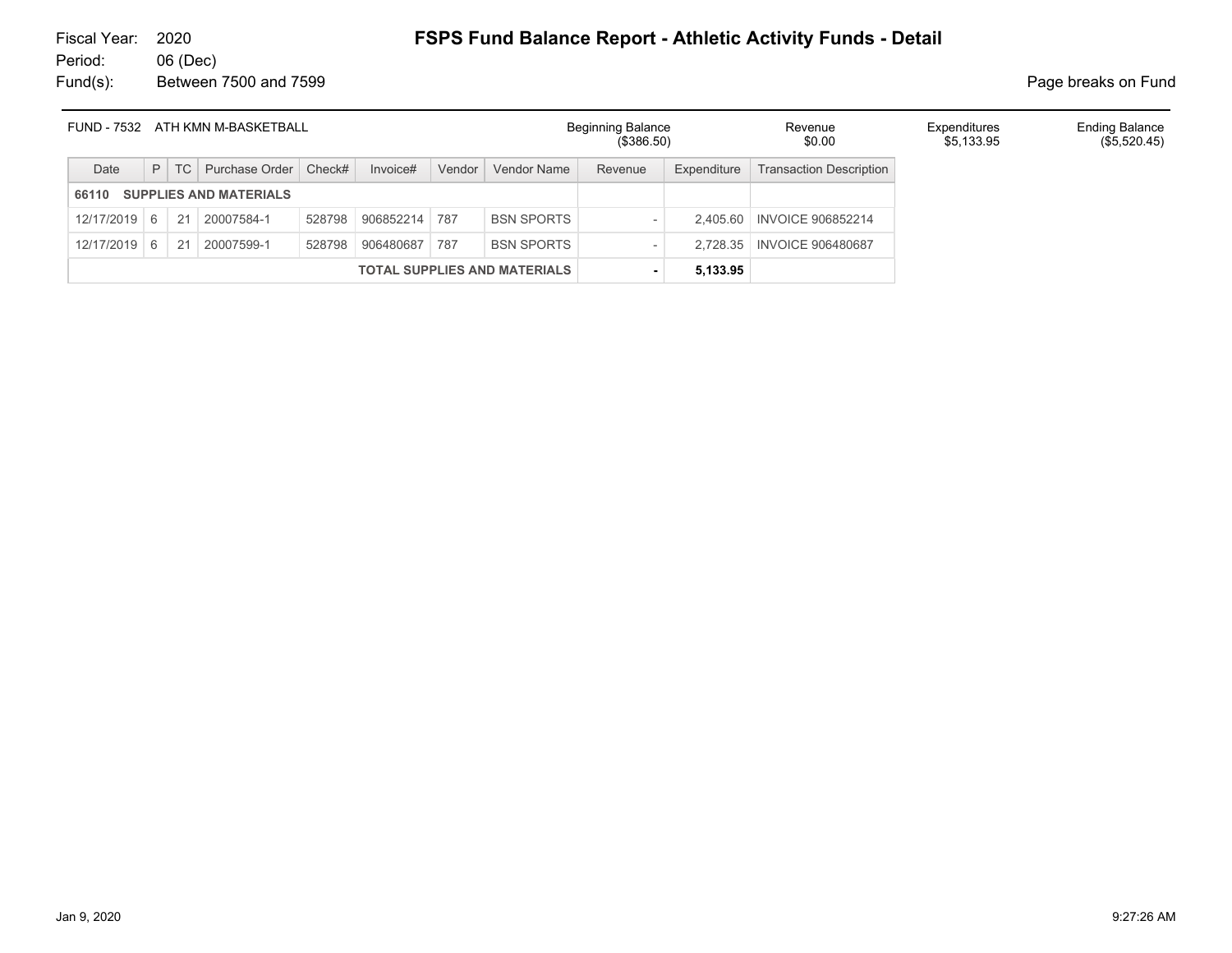Fund(s): Between 7500 and 7599 **Page breaks** on Fund

| <b>FUND - 7533</b> |     |           | ATH KMN F-BASKETBALL         |        |           |        |                                     | <b>Beginning Balance</b><br>\$662.37 |             | Revenue<br>\$0.00              | Expenditures<br>\$664.34 | <b>Ending Balance</b><br>(\$1.97) |
|--------------------|-----|-----------|------------------------------|--------|-----------|--------|-------------------------------------|--------------------------------------|-------------|--------------------------------|--------------------------|-----------------------------------|
| Date               | P   | <b>TC</b> | Purchase Order               | Check# | Invoice#  | Vendor | Vendor Name                         | Revenue                              | Expenditure | <b>Transaction Description</b> |                          |                                   |
|                    |     |           | 66110 SUPPLIES AND MATERIALS |        |           |        |                                     |                                      |             |                                |                          |                                   |
| 12/17/2019         | 6   | 21        | 20007572-7                   | 528798 | 906966814 | 787    | <b>BSN SPORTS</b>                   |                                      | 4.84        | <b>INVOICE 906981257</b>       |                          |                                   |
| 12/17/2019 6       |     | 21        | 20007572-7                   | 528798 | 906941640 | 787    | <b>BSN SPORTS</b>                   | $\overline{\phantom{a}}$             | 15.61       | <b>INVOICE 906981257</b>       |                          |                                   |
| 12/17/2019         | 6   | 21        | 20007572-7                   | 528798 | 906891906 | 787    | <b>BSN SPORTS</b>                   | $\overline{\phantom{a}}$             | 19.70       | <b>INVOICE 906981257</b>       |                          |                                   |
| 12/17/2019         | 6   | 21        | 20007572-7                   | 528798 | 906963422 | 787    | <b>BSN SPORTS</b>                   | $\overline{\phantom{a}}$             | 23.46       | <b>INVOICE 906981257</b>       |                          |                                   |
| 12/17/2019 6       |     | 21        | 20007572-7                   | 528798 | 907007975 | 787    | <b>BSN SPORTS</b>                   | $\overline{\phantom{a}}$             | 26.00       | <b>INVOICE 906981257</b>       |                          |                                   |
| 12/17/2019         | - 6 | 21        | 20007572-7                   | 528798 | 906978228 | 787    | <b>BSN SPORTS</b>                   | $\overline{\phantom{a}}$             | 37.87       | <b>INVOICE 906981257</b>       |                          |                                   |
| 12/17/2019         | 6   | 21        | 20007572-7                   | 528798 | 906961723 | 787    | <b>BSN SPORTS</b>                   | $\overline{\phantom{a}}$             | 50.14       | <b>INVOICE 906981257</b>       |                          |                                   |
| 12/17/2019 6       |     | 21        | 20007572-7                   | 528798 | 906981257 | 787    | <b>BSN SPORTS</b>                   | $\overline{\phantom{a}}$             | 75.08       | <b>INVOICE 906981257</b>       |                          |                                   |
| 12/17/2019         | - 6 | 21        | 20007572-7                   | 528798 | 907007349 | 787    | <b>BSN SPORTS</b>                   | $\overline{\phantom{a}}$             | 240.78      | <b>INVOICE 906981257</b>       |                          |                                   |
| 12/17/2019         | 6   | 21        | 20007572-8                   | 528798 | 906966814 | 787    | <b>BSN SPORTS</b>                   | $\overline{\phantom{a}}$             | 1.67        | <b>INVOICE 707007975</b>       |                          |                                   |
| 12/17/2019 6       |     | 21        | 20007572-8                   | 528798 | 906941640 | 787    | <b>BSN SPORTS</b>                   |                                      | 5.41        | <b>INVOICE 707007975</b>       |                          |                                   |
| 12/17/2019         | - 6 | 21        | 20007572-8                   | 528798 | 906891906 | 787    | <b>BSN SPORTS</b>                   | $\overline{\phantom{a}}$             | 6.82        | <b>INVOICE 707007975</b>       |                          |                                   |
| 12/17/2019         | 6   | 21        | 20007572-8                   | 528798 | 906963422 | 787    | <b>BSN SPORTS</b>                   | $\overline{\phantom{a}}$             | 8.12        | <b>INVOICE 707007975</b>       |                          |                                   |
| 12/17/2019         | -6  | 21        | 20007572-8                   | 528798 | 907007975 | 787    | <b>BSN SPORTS</b>                   | $\overline{\phantom{a}}$             | 9.00        | <b>INVOICE 707007975</b>       |                          |                                   |
| 12/17/2019         | - 6 | 21        | 20007572-8                   | 528798 | 906978228 | 787    | <b>BSN SPORTS</b>                   | $\overline{\phantom{a}}$             | 13.11       | <b>INVOICE 707007975</b>       |                          |                                   |
| 12/17/2019         | 6   | 21        | 20007572-8                   | 528798 | 906961723 | 787    | <b>BSN SPORTS</b>                   | $\overline{\phantom{a}}$             | 17.36       | <b>INVOICE 707007975</b>       |                          |                                   |
| 12/17/2019         | -6  | 21        | 20007572-8                   | 528798 | 906981257 | 787    | <b>BSN SPORTS</b>                   | $\overline{\phantom{a}}$             | 26.00       | <b>INVOICE 707007975</b>       |                          |                                   |
| 12/17/2019         | 6   | 21        | 20007572-8                   | 528798 | 907007349 | 787    | <b>BSN SPORTS</b>                   | $\overline{\phantom{a}}$             | 83.37       | <b>INVOICE 707007975</b>       |                          |                                   |
|                    |     |           |                              |        |           |        | <b>TOTAL SUPPLIES AND MATERIALS</b> | $\sim$                               | 664.34      |                                |                          |                                   |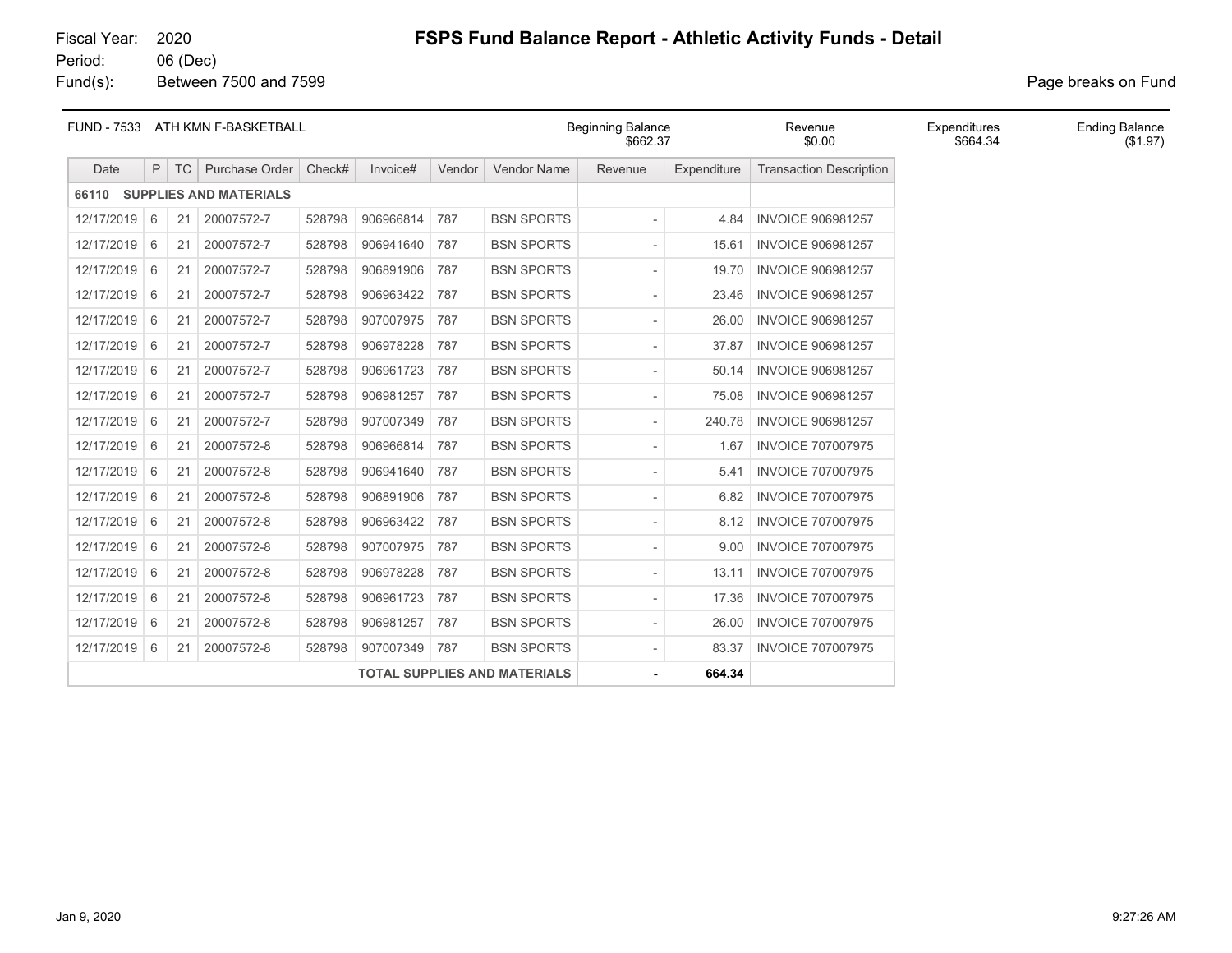| Fiscal Year: | <b>FSPS Fund Balance Report - Athletic Activity Funds - Detail</b><br>2020 |                          |         |              |                       |  |  |  |
|--------------|----------------------------------------------------------------------------|--------------------------|---------|--------------|-----------------------|--|--|--|
| Period:      | 06 (Dec)                                                                   |                          |         |              |                       |  |  |  |
| $Fund(s)$ :  | Between 7500 and 7599                                                      |                          |         |              | Page breaks on Fund   |  |  |  |
|              |                                                                            |                          |         |              |                       |  |  |  |
|              | FUND - 7534 ATH KMN M-TRACK                                                | <b>Beginning Balance</b> | Revenue | Expenditures | <b>Ending Balance</b> |  |  |  |
|              |                                                                            | \$2.98                   | \$0.00  | \$0.00       | \$2.98                |  |  |  |
|              | No Activity to Report                                                      |                          |         |              |                       |  |  |  |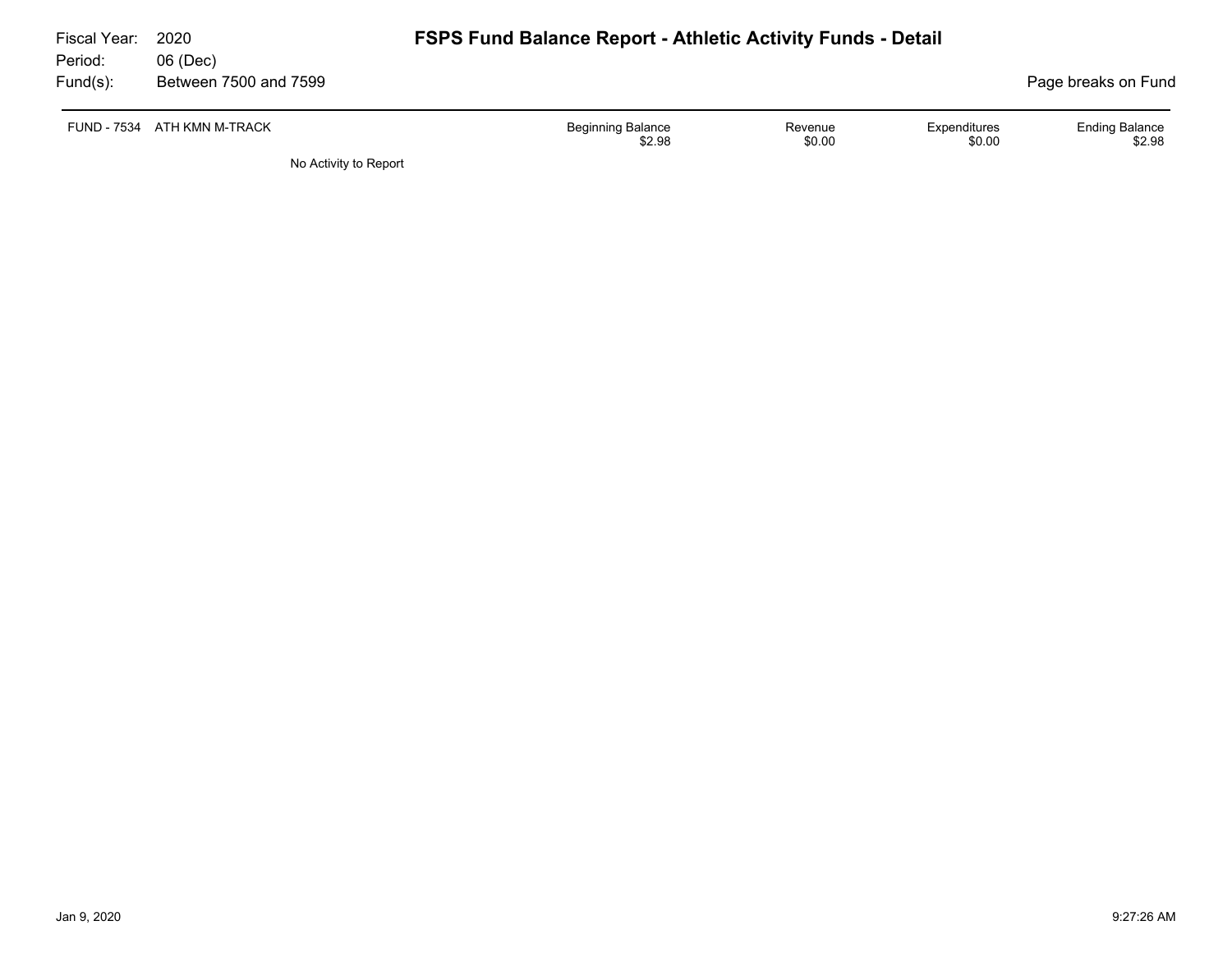# Fiscal Year: 2020 **FSPS Fund Balance Report - Athletic Activity Funds - Detail**

06 (Dec) Fund(s): Between 7500 and 7599 **Page breaks** on Fund

|            | FUND - 7538 ATH KMN DRILLTEAM |    |                               |             | <b>Beginning Balance</b><br>$(\$4,143.27)$ |        | Revenue<br>\$0.00                   | Expenditures<br>\$3.030.75 | <b>Ending Balance</b><br>(\$7,174.02) |                                |  |  |
|------------|-------------------------------|----|-------------------------------|-------------|--------------------------------------------|--------|-------------------------------------|----------------------------|---------------------------------------|--------------------------------|--|--|
| Date       | P                             | TC | Purchase Order                | Check#      | Invoice#                                   | Vendor | Vendor Name                         | Revenue                    | Expenditure                           | <b>Transaction Description</b> |  |  |
| 66110      |                               |    | <b>SUPPLIES AND MATERIALS</b> |             |                                            |        |                                     |                            |                                       |                                |  |  |
| 12/10/2019 | 6                             | 21 | 20007046-1                    | 528611 3817 |                                            | 13194  | <b>EXCEED ENTERPRISES</b>           |                            | 447.78                                | <b>INVOICE 3817</b>            |  |  |
| 12/17/2019 | 6                             | 21 | 20007586-1                    | 528798      | 906022992 787                              |        | <b>BSN SPORTS</b>                   |                            | 2.582.97                              | <b>INVOICE 906022992</b>       |  |  |
|            |                               |    |                               |             |                                            |        | <b>TOTAL SUPPLIES AND MATERIALS</b> |                            | 3,030.75                              |                                |  |  |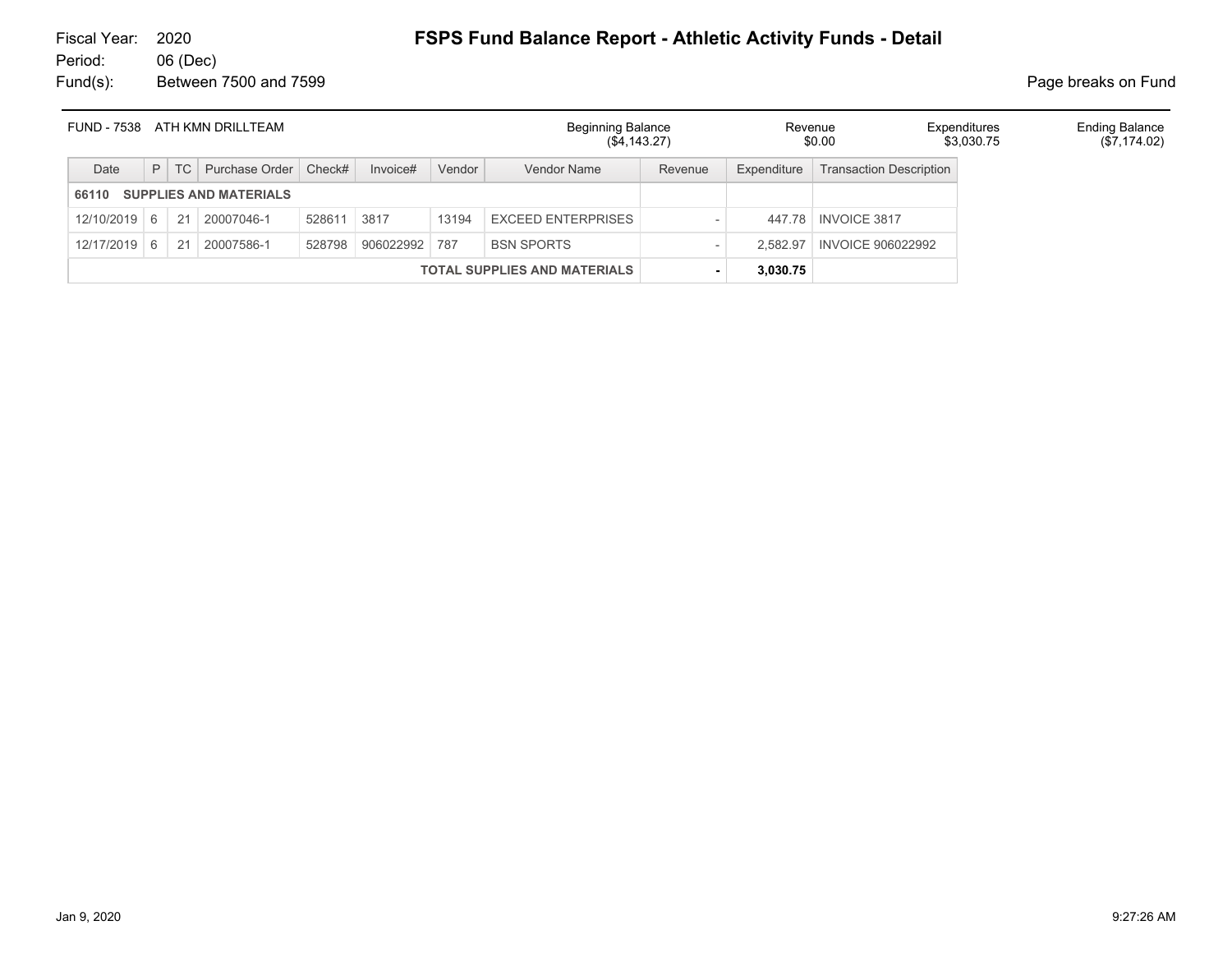Fund(s): Between 7500 and 7599 **Page breaks** on Fund

| <b>FUND - 7539</b> |   |        | ATH KMN CHEERLEADING          |        |           |        |                                     | <b>Beginning Balance</b><br>(\$23,597.34) |             | Revenue<br>\$0.00              | Expenditures<br>\$1,732.81 | <b>Ending Balance</b><br>(\$25,330.15) |
|--------------------|---|--------|-------------------------------|--------|-----------|--------|-------------------------------------|-------------------------------------------|-------------|--------------------------------|----------------------------|----------------------------------------|
| Date               |   | $P$ TC | Purchase Order                | Check# | Invoice#  | Vendor | Vendor Name                         | Revenue                                   | Expenditure | <b>Transaction Description</b> |                            |                                        |
| 66110              |   |        | <b>SUPPLIES AND MATERIALS</b> |        |           |        |                                     |                                           |             |                                |                            |                                        |
| 12/06/2019         | 6 | 21     | 20007052-2                    | 528479 | 905850820 | 787    | <b>BSN SPORTS</b>                   |                                           | 19.79       | <b>INVOICE 905901598</b>       |                            |                                        |
| 12/06/2019         | 6 | 21     | 20007052-2                    | 528479 | 905833834 | 787    | <b>BSN SPORTS</b>                   | $\overline{\phantom{a}}$                  | 26.64       | <b>INVOICE 905901598</b>       |                            |                                        |
| 12/06/2019 6       |   | 21     | 20007052-2                    | 528479 | 905833835 | 787    | <b>BSN SPORTS</b>                   | $\overline{\phantom{0}}$                  | 27.12       | <b>INVOICE 905901598</b>       |                            |                                        |
| 12/06/2019         | 6 | 21     | 20007052-2                    | 528479 | 905856976 | 787    | <b>BSN SPORTS</b>                   | $\overline{\phantom{a}}$                  | 29.07       | <b>INVOICE 905901598</b>       |                            |                                        |
| 12/06/2019         | 6 | 21     | 20007052-2                    | 528479 | 905857660 | 787    | <b>BSN SPORTS</b>                   | $\overline{\phantom{a}}$                  | 43.12       | <b>INVOICE 905901598</b>       |                            |                                        |
| 12/06/2019         | 6 | 21     | 20007052-2                    | 528479 | 905899538 | 787    | <b>BSN SPORTS</b>                   | $\overline{\phantom{a}}$                  | 72.18       | <b>INVOICE 905901598</b>       |                            |                                        |
| 12/06/2019 6       |   | 21     | 20007052-2                    | 528479 | 905833996 | 787    | <b>BSN SPORTS</b>                   | $\overline{\phantom{a}}$                  | 134.28      | <b>INVOICE 905901598</b>       |                            |                                        |
| 12/06/2019         | 6 | 21     | 20007052-2                    | 528479 | 905833727 | 787    | <b>BSN SPORTS</b>                   | $\overline{\phantom{a}}$                  | 145.57      | <b>INVOICE 905901598</b>       |                            |                                        |
| 12/06/2019         | 6 | 21     | 20007052-2                    | 528479 | 905856972 | 787    | <b>BSN SPORTS</b>                   | $\overline{\phantom{a}}$                  | 283.00      | <b>INVOICE 905901598</b>       |                            |                                        |
| 12/06/2019         | 6 | 21     | 20007052-2                    | 528479 | 905833730 | 787    | <b>BSN SPORTS</b>                   | $\overline{\phantom{a}}$                  | 362.56      | <b>INVOICE 905901598</b>       |                            |                                        |
| 12/06/2019 6       |   | 21     | 20007052-2                    | 528479 | 905901598 | 787    | <b>BSN SPORTS</b>                   | $\overline{\phantom{a}}$                  | 378.39      | <b>INVOICE 905901598</b>       |                            |                                        |
| 12/17/2019         | 6 | 21     | 20007600-1                    | 528798 | 906011406 | 787    | <b>BSN SPORTS</b>                   | $\overline{\phantom{a}}$                  | 4.43        | <b>INVOICE 905332355</b>       |                            |                                        |
| 12/17/2019         | 6 | 21     | 20007600-1                    | 528798 | 906011412 | 787    | <b>BSN SPORTS</b>                   | $\overline{\phantom{a}}$                  | 11.67       | <b>INVOICE 905332355</b>       |                            |                                        |
| 12/17/2019         | 6 | 21     | 20007600-1                    | 528798 | 905332355 | 787    | <b>BSN SPORTS</b>                   | $\overline{\phantom{a}}$                  | 11.71       | <b>INVOICE 905332355</b>       |                            |                                        |
| 12/17/2019 6       |   | 21     | 20007600-1                    | 528798 | 905409949 | 787    | <b>BSN SPORTS</b>                   | $\overline{\phantom{0}}$                  | 43.60       | <b>INVOICE 905332355</b>       |                            |                                        |
| 12/17/2019         | 6 | 21     | 20007600-1                    | 528798 | 906006003 | 787    | <b>BSN SPORTS</b>                   | $\overline{\phantom{a}}$                  | 47.26       | <b>INVOICE 905332355</b>       |                            |                                        |
| 12/17/2019 6       |   | 21     | 20007600-1                    | 528798 | 906011396 | 787    | <b>BSN SPORTS</b>                   | $\overline{\phantom{a}}$                  | 92.42       | <b>INVOICE 905332355</b>       |                            |                                        |
|                    |   |        |                               |        |           |        | <b>TOTAL SUPPLIES AND MATERIALS</b> | ٠                                         | 1,732.81    |                                |                            |                                        |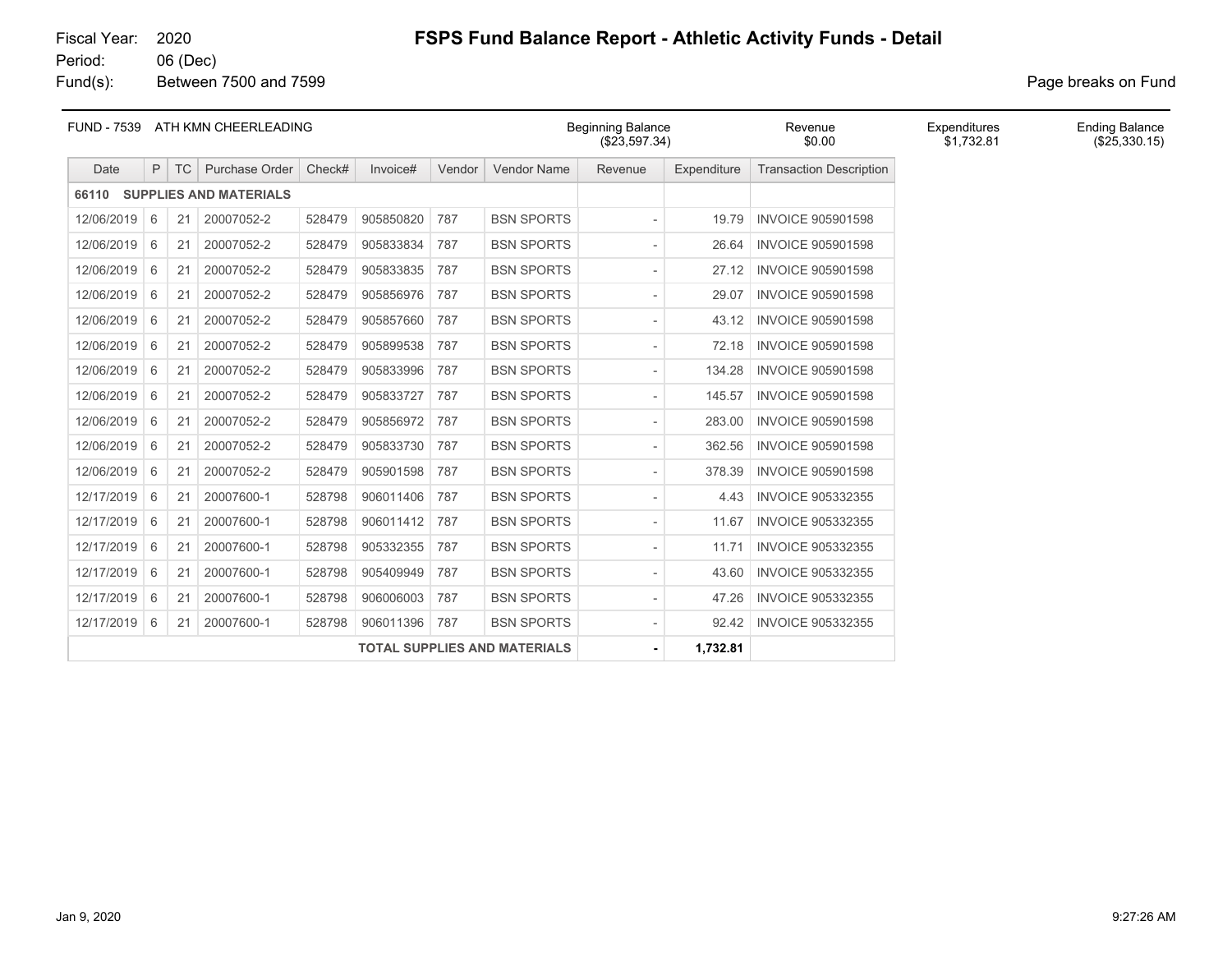| Fiscal Year:<br>Period: | 2020<br>06 (Dec)               | <b>FSPS Fund Balance Report - Athletic Activity Funds - Detail</b> |                   |                        |                                         |
|-------------------------|--------------------------------|--------------------------------------------------------------------|-------------------|------------------------|-----------------------------------------|
| Fund(s):                | Between 7500 and 7599          |                                                                    |                   |                        | Page breaks on Fund                     |
|                         | FUND - 7540 ATH RMS M-FOOTBALL | <b>Beginning Balance</b><br>(\$4,266.21)                           | Revenue<br>\$0.00 | Expenditures<br>\$0.00 | <b>Ending Balance</b><br>$(\$4,266.21)$ |

No Activity to Report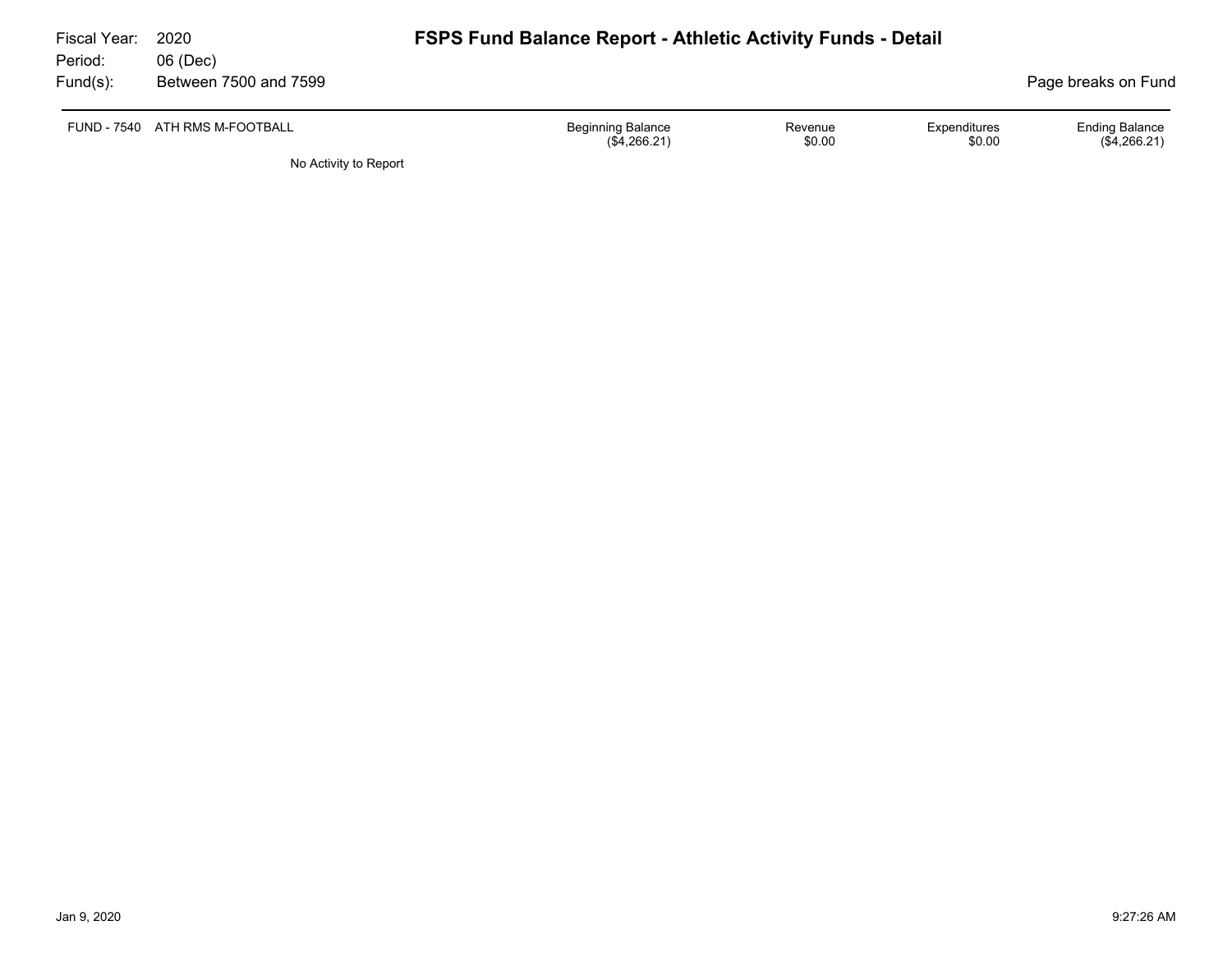Fund(s): Between 7500 and 7599 **Page breaks** on Fund

| ATH RMS F-VOLLEYBALL<br><b>FUND - 7541</b> |    |           |                               |        |              |        |                                     | <b>Beginning Balance</b><br>Revenue<br>\$264.04<br>\$0.00 |             |                                | Expenditures<br>\$345.16 | <b>Ending Balance</b><br>(\$81.12) |
|--------------------------------------------|----|-----------|-------------------------------|--------|--------------|--------|-------------------------------------|-----------------------------------------------------------|-------------|--------------------------------|--------------------------|------------------------------------|
| Date                                       | P  | <b>TC</b> | Purchase Order                | Check# | Invoice#     | Vendor | <b>Vendor Name</b>                  | Revenue                                                   | Expenditure | <b>Transaction Description</b> |                          |                                    |
| 66110                                      |    |           | <b>SUPPLIES AND MATERIALS</b> |        |              |        |                                     |                                                           |             |                                |                          |                                    |
| 12/06/2019                                 | -6 | 21        | 20007053-1                    | 528479 | 906577887 CM | 787    | <b>BSN SPORTS</b>                   |                                                           | (82.30)     | <b>INVOICE 905844619</b>       |                          |                                    |
| 12/06/2019                                 | 6  | 21        | 20007053-1                    | 528479 | 905844619    | 787    | <b>BSN SPORTS</b>                   |                                                           | 87.80       | <b>INVOICE 905844619</b>       |                          |                                    |
| 12/06/2019                                 | -6 | 21        | 20007056-4                    | 528479 | 905969845    | 787    | <b>BSN SPORTS</b>                   |                                                           | 14.83       | <b>INVOICE 905947156</b>       |                          |                                    |
| 12/06/2019                                 | 6  | 21        | 20007056-4                    | 528479 | 905947156    | 787    | <b>BSN SPORTS</b>                   |                                                           | 19.35       | <b>INVOICE 905947156</b>       |                          |                                    |
| 12/06/2019                                 | -6 | 21        | 20007056-4                    | 528479 | 905915346    | 787    | <b>BSN SPORTS</b>                   |                                                           | 22.28       | <b>INVOICE 905947156</b>       |                          |                                    |
| 12/06/2019                                 | 6  | 21        | 20007056-4                    | 528479 | 905766893    | 787    | <b>BSN SPORTS</b>                   |                                                           | 25.39       | <b>INVOICE 905947156</b>       |                          |                                    |
| 12/06/2019                                 | -6 | 21        | 20007056-4                    | 528479 | 905896437    | 787    | <b>BSN SPORTS</b>                   |                                                           | 38.09       | <b>INVOICE 905947156</b>       |                          |                                    |
| 12/06/2019                                 | -6 | 21        | 20007056-4                    | 528479 | 905918943    | 787    | <b>BSN SPORTS</b>                   |                                                           | 94.39       | <b>INVOICE 905947156</b>       |                          |                                    |
| 12/06/2019                                 | -6 | 21        | 20007056-4                    | 528479 | 905978356    | 787    | <b>BSN SPORTS</b>                   |                                                           | 125.33      | <b>INVOICE 905947156</b>       |                          |                                    |
|                                            |    |           |                               |        |              |        | <b>TOTAL SUPPLIES AND MATERIALS</b> |                                                           | 345.16      |                                |                          |                                    |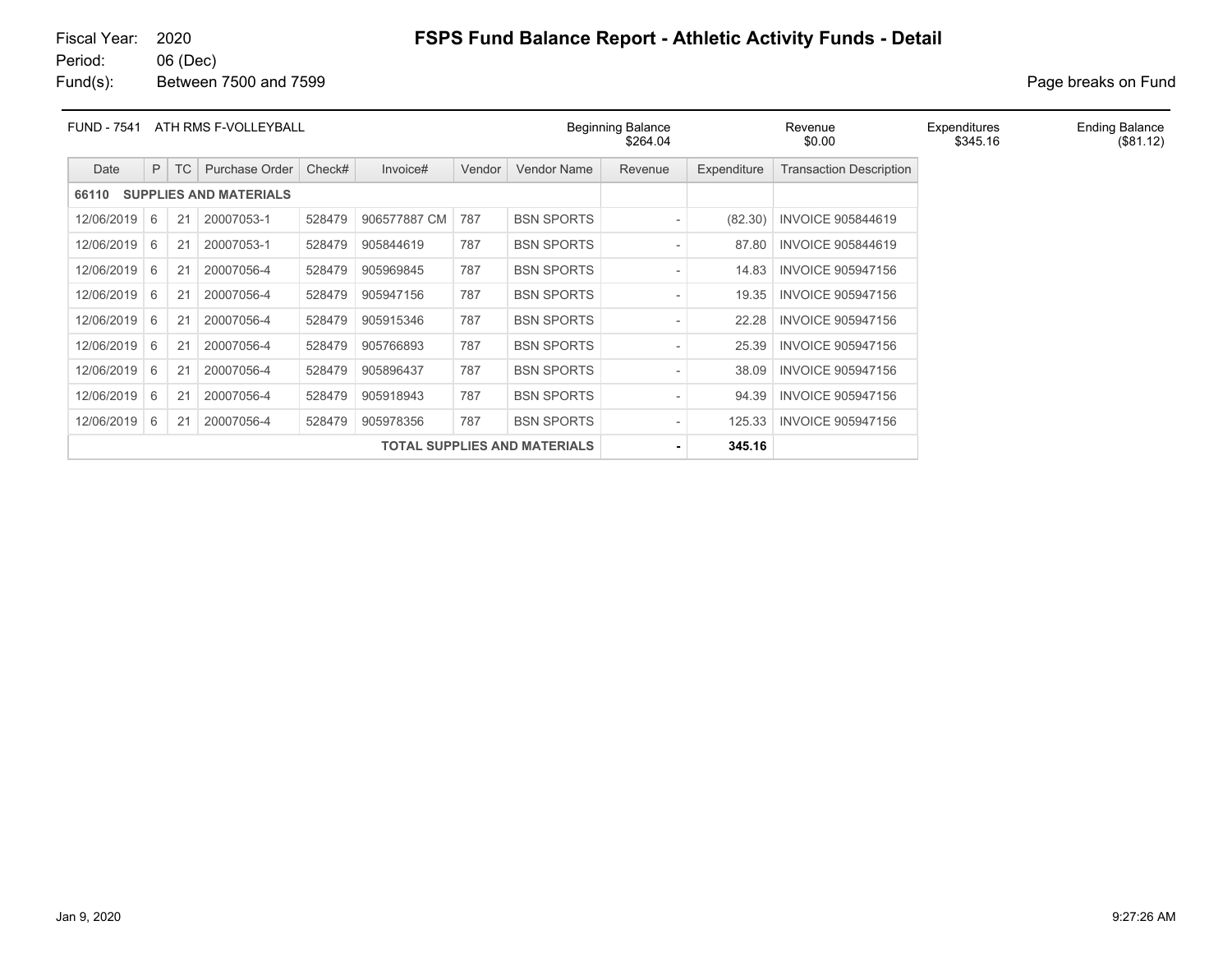|                       | FUND - 7542 ATH RMS M-BASKETBALL<br>P   TC   Purchase Order   Check#   Invoice#   Vendor   Vendor Name |  |  |  |        |  |                    | <b>Beginning Balance</b> | \$369.87    | Revenue<br>\$105.00            | Expenditures<br>\$0.00 | <b>Ending Balance</b><br>\$474.87 |
|-----------------------|--------------------------------------------------------------------------------------------------------|--|--|--|--------|--|--------------------|--------------------------|-------------|--------------------------------|------------------------|-----------------------------------|
| Date                  |                                                                                                        |  |  |  |        |  |                    | Revenue                  | Expenditure | <b>Transaction Description</b> |                        |                                   |
| <b>SALES</b><br>17200 |                                                                                                        |  |  |  |        |  |                    |                          |             |                                |                        |                                   |
| $12/10/2019$ 6 24 0   |                                                                                                        |  |  |  | 267801 |  |                    | 105.00                   |             | RAMSEY BOYS BASKETBALL         |                        |                                   |
|                       |                                                                                                        |  |  |  |        |  | <b>TOTAL SALES</b> | 105.00                   |             |                                |                        |                                   |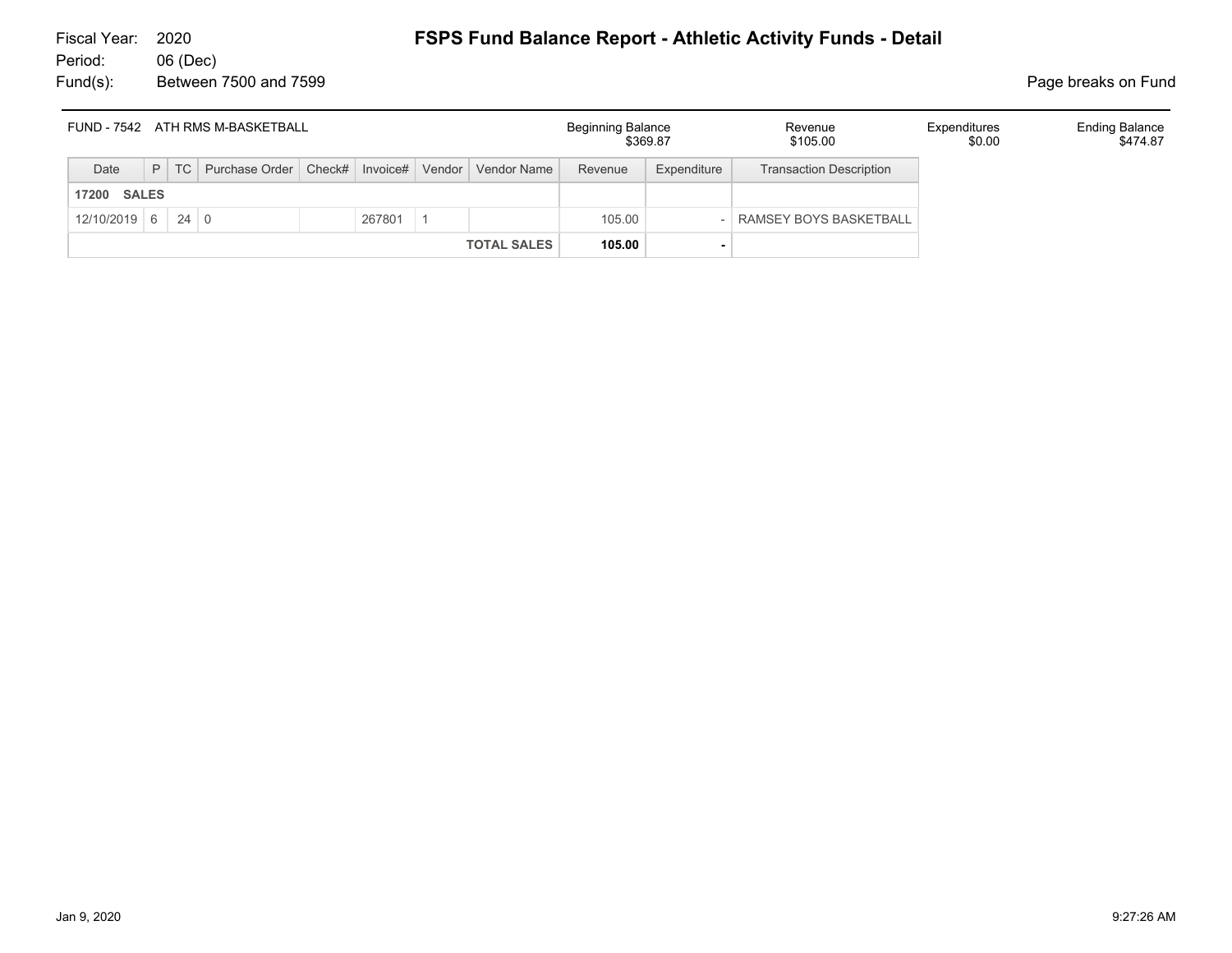|      |                               |  | FUND - 7543 ATH RMS F-BASKETBALL                                   |  |  |  |                    | <b>Beginning Balance</b> | \$369.87    | Revenue<br>\$105.00            | Expenditures<br>\$0.00 | <b>Ending Balance</b><br>\$474.87 |
|------|-------------------------------|--|--------------------------------------------------------------------|--|--|--|--------------------|--------------------------|-------------|--------------------------------|------------------------|-----------------------------------|
| Date |                               |  | P   TC   Purchase Order   Check#   Invoice#   Vendor   Vendor Name |  |  |  |                    | Revenue                  | Expenditure | <b>Transaction Description</b> |                        |                                   |
|      | <b>17200 SALES</b>            |  |                                                                    |  |  |  |                    |                          |             |                                |                        |                                   |
|      | $12/10/2019$ 6 24 0<br>267801 |  |                                                                    |  |  |  |                    | 105.00                   |             | RAMSEY GIRLS BASKETBALL        |                        |                                   |
|      |                               |  |                                                                    |  |  |  | <b>TOTAL SALES</b> | 105.00                   |             |                                |                        |                                   |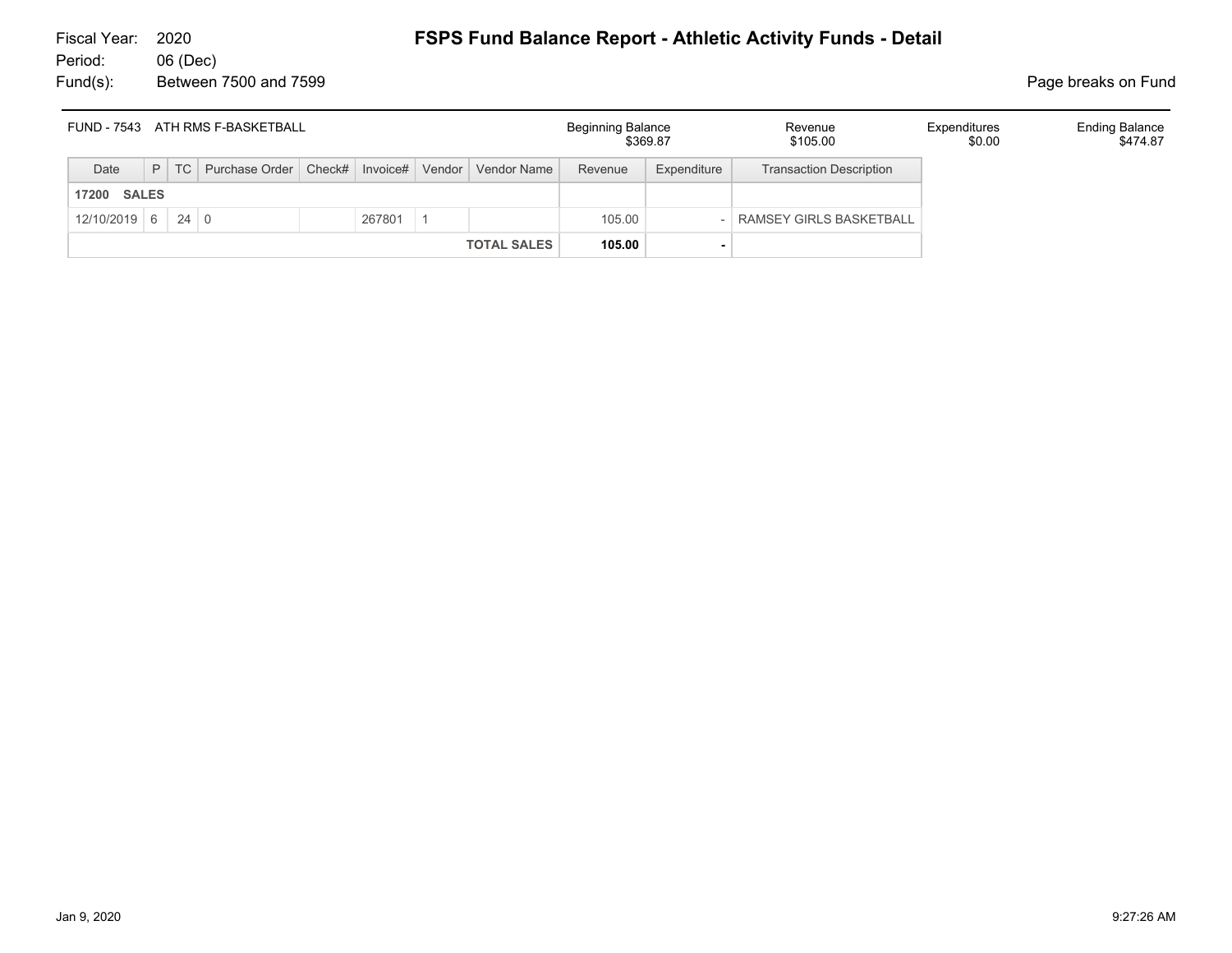# Fiscal Year: 2020 **FSPS Fund Balance Report - Athletic Activity Funds - Detail**

06 (Dec) Fund(s): Between 7500 and 7599 **Page breaks** on Fund

| <b>FUND - 7548</b> |                                     |             | ATH RMS DRILL TEAM            |                    |                  |        | <b>Beginning Balance</b><br>(\$7,785.44) |         | Revenue<br>\$319.00 | Expenditures                   | \$1,060.03 | <b>Ending Balance</b><br>(\$8,526.47) |  |
|--------------------|-------------------------------------|-------------|-------------------------------|--------------------|------------------|--------|------------------------------------------|---------|---------------------|--------------------------------|------------|---------------------------------------|--|
| Date               |                                     | $P$ TC      | Purchase Order                | Check#<br>Invoice# |                  | Vendor | <b>Vendor Name</b>                       | Revenue | Expenditure         | <b>Transaction Description</b> |            |                                       |  |
| <b>17200 SALES</b> |                                     |             |                               |                    |                  |        |                                          |         |                     |                                |            |                                       |  |
| $12/10/2019$ 6     |                                     | $24 \mid 0$ |                               | 270293             |                  |        |                                          | 319.00  |                     | RAMSEY DRILL TEAM              |            |                                       |  |
|                    |                                     |             |                               |                    |                  |        | <b>TOTAL SALES</b>                       | 319.00  |                     |                                |            |                                       |  |
| 66110              |                                     |             | <b>SUPPLIES AND MATERIALS</b> |                    |                  |        |                                          |         |                     |                                |            |                                       |  |
| 12/09/2019 6       |                                     | 21          | 20007048-1                    | 528510             | ATHL ORDR RAMSEY | 9011   | <b>JUST FOR KIX</b>                      |         | 1.060.03            | <b>ONLINE ORDER</b>            |            |                                       |  |
|                    | <b>TOTAL SUPPLIES AND MATERIALS</b> |             |                               |                    |                  |        |                                          |         | 1,060.03            |                                |            |                                       |  |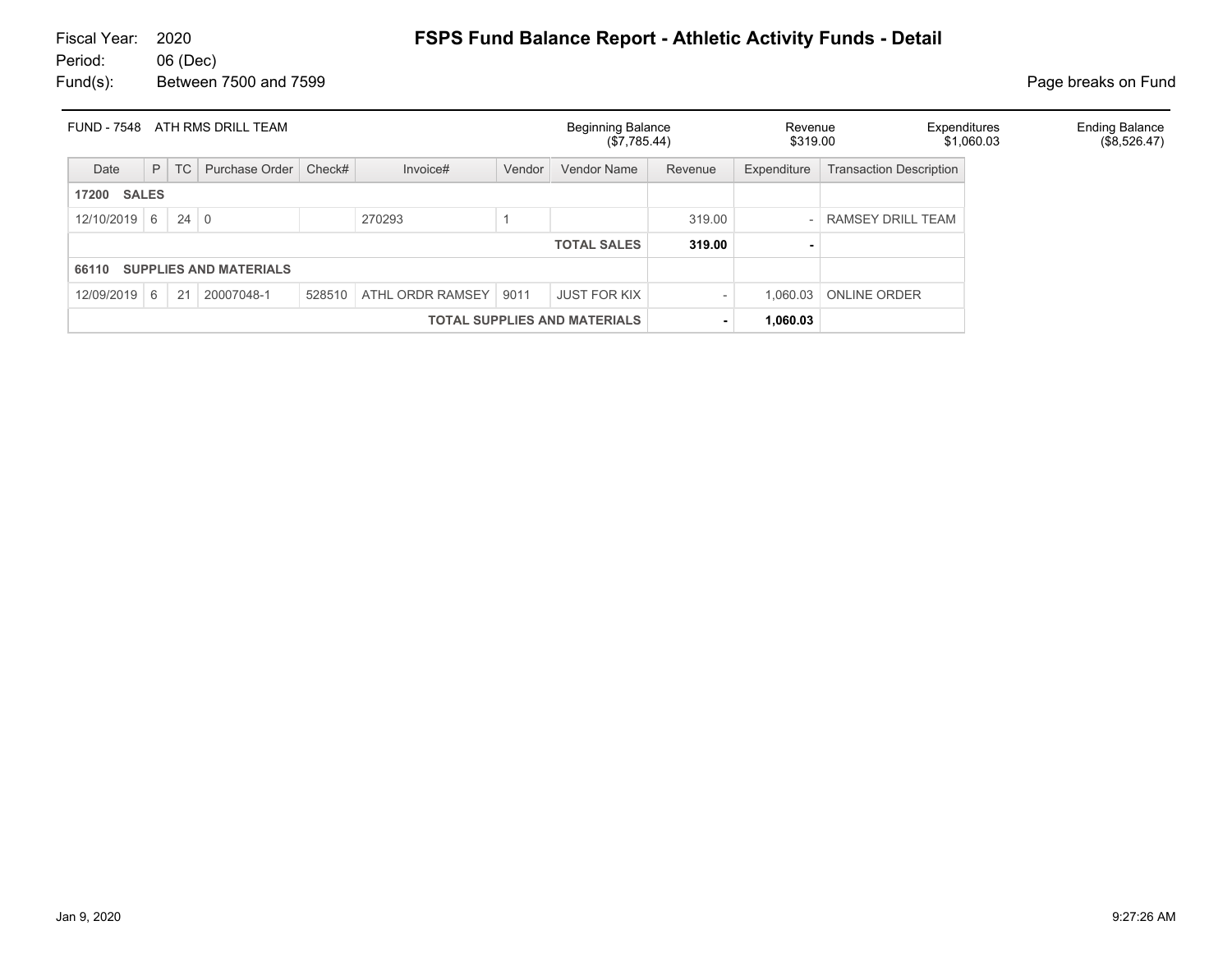# Fiscal Year: 2020 **FSPS Fund Balance Report - Athletic Activity Funds - Detail**

06 (Dec) Fund(s): Between 7500 and 7599 **Page breaks** on Fund

| FUND - 7549                                                                                 |                                     |    | ATH RMS CHEERLEADING          |        |                 |  |                    | <b>Beginning Balance</b><br>(\$3,503.32) |             | Revenue<br>\$160.00            | Expenditures<br>\$32.93 | <b>Ending Balance</b><br>(\$3,376.25) |
|---------------------------------------------------------------------------------------------|-------------------------------------|----|-------------------------------|--------|-----------------|--|--------------------|------------------------------------------|-------------|--------------------------------|-------------------------|---------------------------------------|
| Date                                                                                        | P                                   | TC | Purchase Order                | Check# | Invoice# Vendor |  | Vendor Name        | Revenue                                  | Expenditure | <b>Transaction Description</b> |                         |                                       |
| 17200                                                                                       | <b>SALES</b>                        |    |                               |        |                 |  |                    |                                          |             |                                |                         |                                       |
| 12/10/2019                                                                                  | $24 \mid 0$<br>267801<br>6          |    |                               |        |                 |  |                    | 160.00                                   |             | <b>RAMSEY CHEER</b>            |                         |                                       |
|                                                                                             |                                     |    |                               |        |                 |  | <b>TOTAL SALES</b> | 160.00                                   | ٠           |                                |                         |                                       |
| 66110                                                                                       |                                     |    | <b>SUPPLIES AND MATERIALS</b> |        |                 |  |                    |                                          |             |                                |                         |                                       |
| 6838<br><b>GRAPHIC SERVICE CO</b><br>20007934-1<br>529142<br>12/23/2019<br>21<br>53015<br>6 |                                     |    |                               |        |                 |  |                    |                                          | 32.93       | <b>INVOICE 53015</b>           |                         |                                       |
|                                                                                             | <b>TOTAL SUPPLIES AND MATERIALS</b> |    |                               |        |                 |  |                    |                                          | 32.93       |                                |                         |                                       |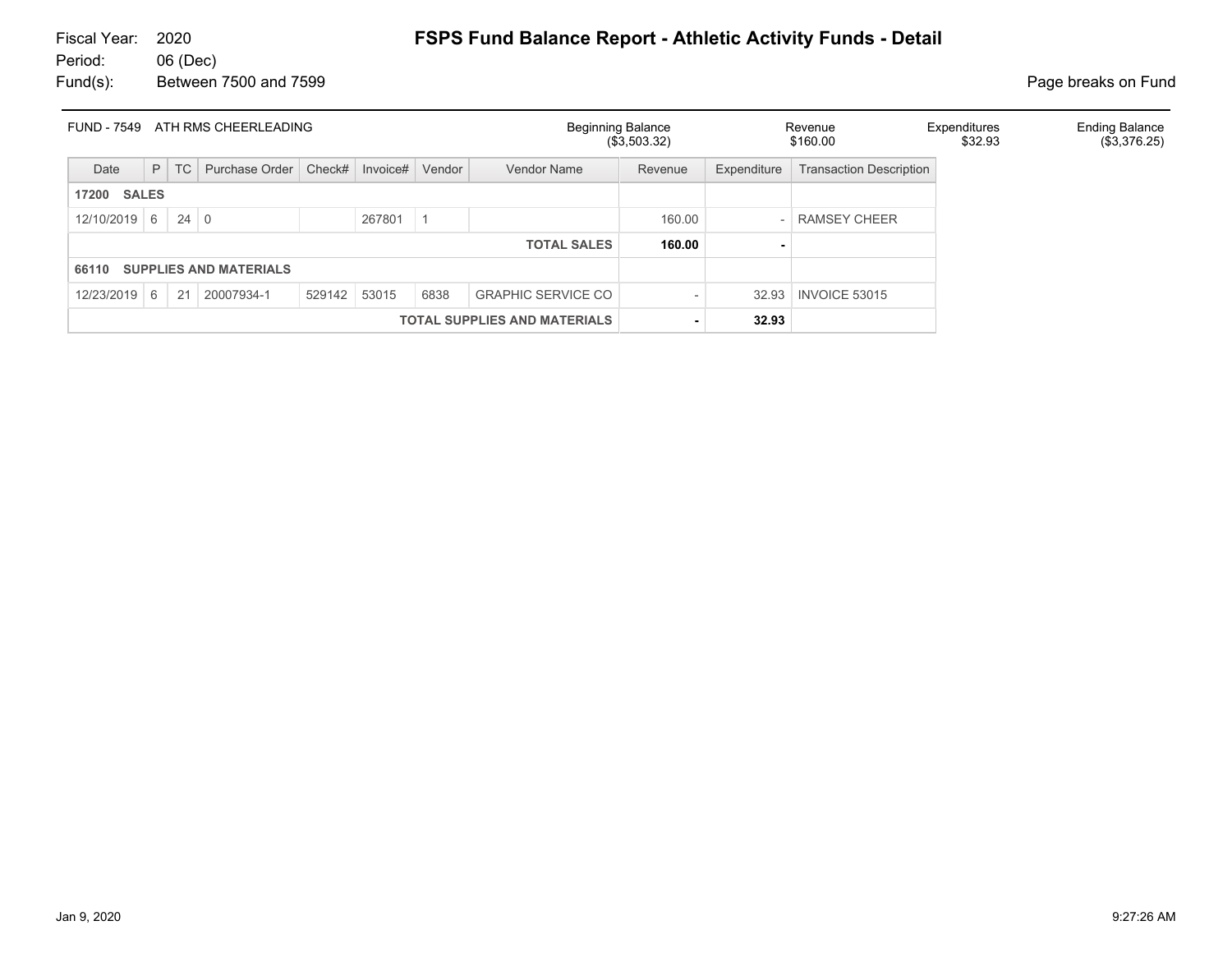| FUND - 7550                                                                                       |                                     |             | ATH NSD M-FOOTBALL |        |          |          | <b>Beginning Balance</b><br>\$42,621.78 |          | Revenue<br>\$1,200.00 | Expenditures<br>\$2.493.31     | <b>Ending Balance</b><br>\$41,328.47 |
|---------------------------------------------------------------------------------------------------|-------------------------------------|-------------|--------------------|--------|----------|----------|-----------------------------------------|----------|-----------------------|--------------------------------|--------------------------------------|
| Date                                                                                              | P                                   | TC          | Purchase Order     | Check# | Invoice# | Vendor   | Vendor Name                             | Revenue  | Expenditure           | <b>Transaction Description</b> |                                      |
| <b>SALES</b><br>17200                                                                             |                                     |             |                    |        |          |          |                                         |          |                       |                                |                                      |
| 12/10/2019                                                                                        | 6                                   | $24 \mid 0$ |                    |        | 270299   |          |                                         | 1,000.00 |                       | - NHS FOOTBALL                 |                                      |
| 12/10/2019                                                                                        | $24 \mid 0$<br>270300<br>6          |             |                    |        |          |          |                                         | 200.00   |                       | NHS GIRLS BASKETBALL           |                                      |
|                                                                                                   |                                     |             |                    |        |          |          | <b>TOTAL SALES</b>                      | 1,200.00 |                       |                                |                                      |
| <b>SUPPLIES AND MATERIALS</b><br>66110                                                            |                                     |             |                    |        |          |          |                                         |          |                       |                                |                                      |
| 12/23/2019<br>20007932-1<br>1912545<br>CUSTOM AWARDS & ENGRAVING INC<br>21<br>529222<br>1041<br>6 |                                     |             |                    |        |          | 2.493.31 | <b>INVOICE 1912545</b>                  |          |                       |                                |                                      |
|                                                                                                   | <b>TOTAL SUPPLIES AND MATERIALS</b> |             |                    |        |          |          |                                         |          | 2,493.31              |                                |                                      |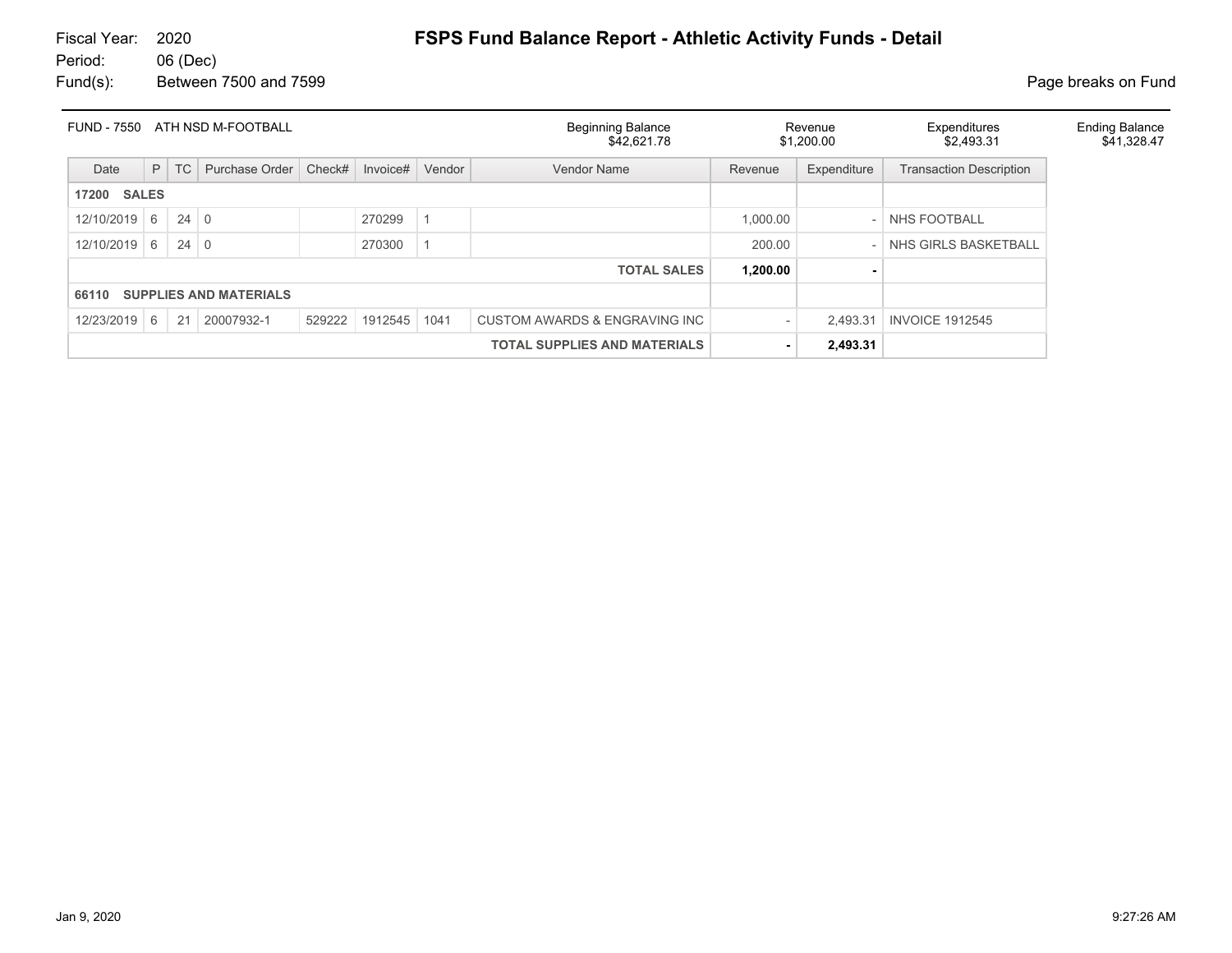Fund(s): Between 7500 and 7599 **Page breaks** on Fund

|                                                                                                           | FUND - 7551 ATH NSD F-VOLLEYBALL |                     |                               |        |                    |        | <b>Beginning Balance</b><br>(\$2,696.46) |         | Revenue<br>\$0.00 | Expenditures<br>\$1,776.79     | <b>Ending Balance</b><br>(\$4,473.25) |  |
|-----------------------------------------------------------------------------------------------------------|----------------------------------|---------------------|-------------------------------|--------|--------------------|--------|------------------------------------------|---------|-------------------|--------------------------------|---------------------------------------|--|
| Date                                                                                                      | P                                | TC                  | Purchase Order                | Check# | Invoice#           | Vendor | <b>Vendor Name</b>                       | Revenue | Expenditure       | <b>Transaction Description</b> |                                       |  |
| 61120 REG EMPLOYEES-CLS                                                                                   |                                  |                     |                               |        |                    |        |                                          |         |                   |                                |                                       |  |
| 12/20/2019 6                                                                                              |                                  | 22                  |                               |        |                    |        |                                          |         | 350.00            | <b>PAYROLL CHARGES</b>         |                                       |  |
|                                                                                                           |                                  |                     |                               |        |                    |        | <b>TOTAL REG EMPLOYEES-CLS</b>           |         | 350.00            |                                |                                       |  |
| 62210                                                                                                     |                                  |                     | <b>SOCIAL SECURITY-CRT</b>    |        |                    |        |                                          |         |                   |                                |                                       |  |
| 12/20/2019 6                                                                                              |                                  | 22                  |                               |        |                    |        |                                          |         | 21.18             | PAYROLL CHARGES-FRINGE         |                                       |  |
|                                                                                                           |                                  |                     |                               |        |                    |        | <b>TOTAL SOCIAL SECURITY-CRT</b>         |         | 21.18             |                                |                                       |  |
| 62260                                                                                                     |                                  | <b>MEDICARE-CRT</b> |                               |        |                    |        |                                          |         |                   |                                |                                       |  |
| 12/20/2019 6                                                                                              |                                  | 22                  |                               |        |                    |        |                                          |         | 4.94              | PAYROLL CHARGES-FRINGE         |                                       |  |
| <b>TOTAL MEDICARE-CRT</b><br>4.94                                                                         |                                  |                     |                               |        |                    |        |                                          |         |                   |                                |                                       |  |
| 62310 TEACH RET-CRT                                                                                       |                                  |                     |                               |        |                    |        |                                          |         |                   |                                |                                       |  |
| 12/20/2019 6                                                                                              |                                  | 22                  |                               |        |                    |        |                                          |         | 49.88             | PAYROLL CHARGES-FRINGE         |                                       |  |
|                                                                                                           |                                  |                     |                               |        |                    |        | <b>TOTAL TEACH RET-CRT</b>               |         | 49.88             |                                |                                       |  |
| 62510 UNEMPL COMP-CRT                                                                                     |                                  |                     |                               |        |                    |        |                                          |         |                   |                                |                                       |  |
| 12/20/2019 6                                                                                              |                                  | 22                  |                               |        |                    |        |                                          |         | 0.03              | PAYROLL CHARGES-FRINGE         |                                       |  |
|                                                                                                           |                                  |                     |                               |        |                    |        | <b>TOTAL UNEMPL COMP-CRT</b>             |         | 0.03              |                                |                                       |  |
| 62610 WORKERS' COMP-CRT                                                                                   |                                  |                     |                               |        |                    |        |                                          |         |                   |                                |                                       |  |
| 12/20/2019 6                                                                                              |                                  | 22                  |                               |        |                    |        |                                          |         | 0.76              | PAYROLL CHARGES-WORKERS C      |                                       |  |
|                                                                                                           |                                  |                     |                               |        |                    |        | <b>TOTAL WORKERS' COMP-CRT</b>           |         | 0.76              |                                |                                       |  |
| 66110                                                                                                     |                                  |                     | <b>SUPPLIES AND MATERIALS</b> |        |                    |        |                                          |         |                   |                                |                                       |  |
| <b>SUMMER CAMP</b><br>12/17/2019 6<br>21<br>20007610-1<br>529091<br>18678<br><b>JESSICA DIANNE MORGAN</b> |                                  |                     |                               |        |                    |        |                                          |         | 900.00            | PAYMENT FOR SUMMER CAMP        |                                       |  |
| 12/17/2019                                                                                                | 6                                | 21                  | 20007611-1                    | 528997 | <b>SUMMER CAMP</b> | 6955   | <b>KAREN WAACK</b>                       |         | 450.00            | PAYMENT FOR SUMMER CAMP        |                                       |  |
|                                                                                                           |                                  |                     |                               |        |                    |        | <b>TOTAL SUPPLIES AND MATERIALS</b>      |         | 1,350.00          |                                |                                       |  |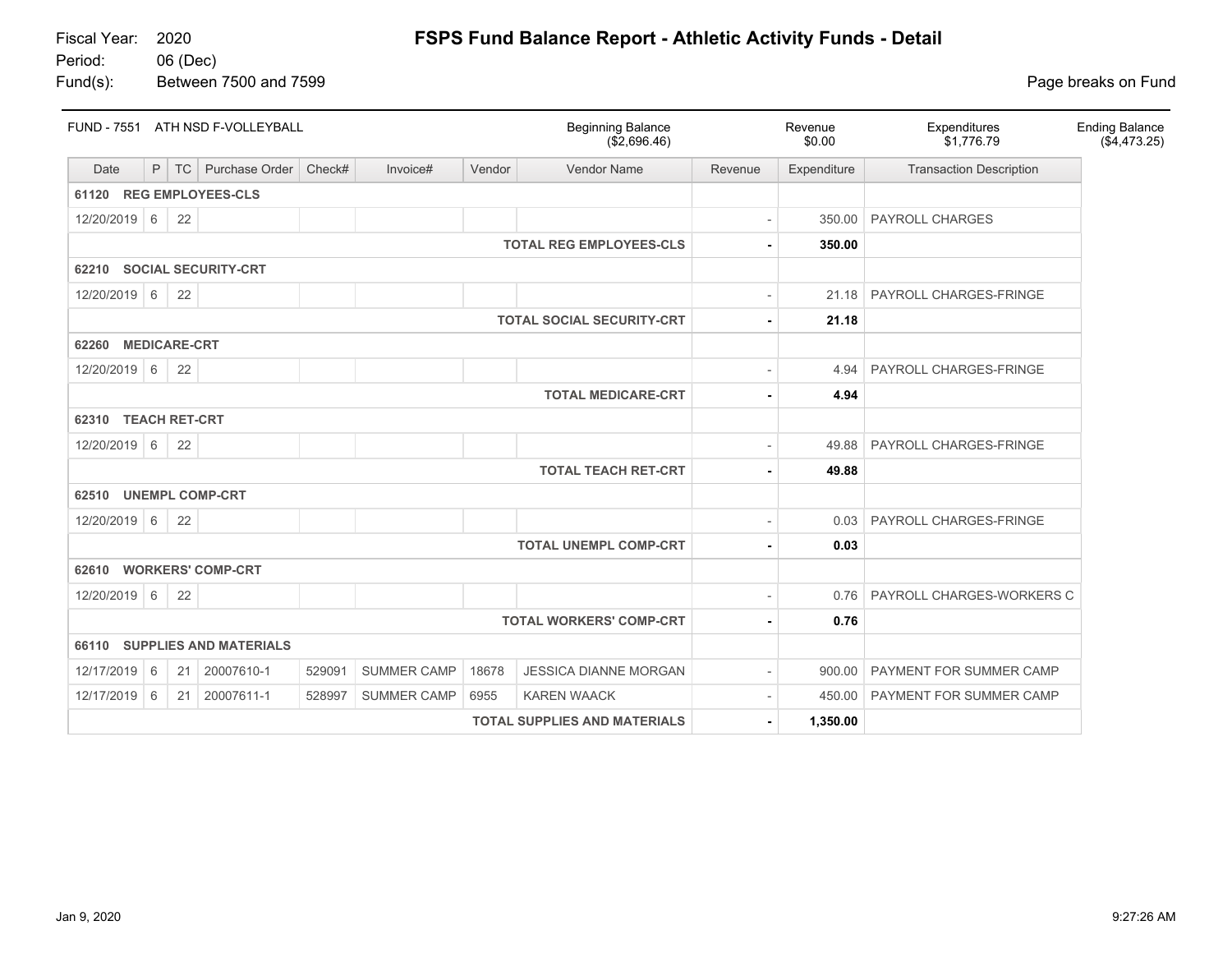Fund(s): Between 7500 and 7599 **Page breaks** on Fund

|              | FUND - 7552 ATH NSD M-BASKETBALL<br>P<br><b>TC</b><br>Purchase Order<br>Check#<br>Invoice# |             |                              |        |            |              | <b>Beginning Balance</b><br>\$14,480.59 |          | Revenue<br>\$1,168.00 | Expenditures<br>\$3,886.07     | <b>Ending Balance</b><br>\$11,762.52 |
|--------------|--------------------------------------------------------------------------------------------|-------------|------------------------------|--------|------------|--------------|-----------------------------------------|----------|-----------------------|--------------------------------|--------------------------------------|
| Date         |                                                                                            |             |                              |        |            | Vendor       | <b>Vendor Name</b>                      | Revenue  | Expenditure           | <b>Transaction Description</b> |                                      |
| 17200 SALES  |                                                                                            |             |                              |        |            |              |                                         |          |                       |                                |                                      |
| 12/10/2019 6 |                                                                                            | $24 \mid 0$ |                              |        | 270296     | $\mathbf{1}$ |                                         | 168.00   |                       | NHS BOYS BASKETBALL            |                                      |
|              |                                                                                            |             |                              |        |            |              | <b>TOTAL SALES</b>                      | 168.00   |                       |                                |                                      |
| 19200        |                                                                                            |             | <b>PRIVATE CONTRIBUTIONS</b> |        |            |              |                                         |          |                       |                                |                                      |
| 12/10/2019 6 |                                                                                            | $24 \mid 0$ |                              |        | 21740      | $\mathbf{1}$ |                                         | 1,000.00 |                       | NHS BOYS BASKETBALL BOOST      |                                      |
|              |                                                                                            |             |                              |        |            |              | <b>TOTAL PRIVATE CONTRIBUTIONS</b>      | 1,000.00 |                       |                                |                                      |
|              |                                                                                            |             | 66110 SUPPLIES AND MATERIALS |        |            |              |                                         |          |                       |                                |                                      |
| 12/02/2019   | 6                                                                                          | $21 \mid 0$ |                              | 528434 | <b>ATH</b> | 526          | SPECIAL SCHOOL DIST OF FT SMITH         |          | (0.09)                | <b>BURNETT</b>                 |                                      |
| 12/02/2019   | 6                                                                                          | $21 \mid 0$ |                              | 528434 | ATH        | 526          | SPECIAL SCHOOL DIST OF FT SMITH         |          | 0.09                  | <b>BURNETT</b>                 |                                      |
| 12/10/2019   | 6                                                                                          | 21          | 20007047-1                   | 528536 | 43890      | 17406        | <b>VILLAGE TOURS</b>                    |          | 3,759.90              | INVOICE 43890                  |                                      |
| 12/17/2019   | 6                                                                                          | 21          | 20007601-2                   | 528798 | 906410614  | 787          | <b>BSN SPORTS</b>                       |          | 1.02                  | <b>INVOICE 906410614</b>       |                                      |
| 12/17/2019   | 6                                                                                          | 21          | 20007601-2                   | 528798 | 906424882  | 787          | <b>BSN SPORTS</b>                       |          | 1.12                  | <b>INVOICE 906410614</b>       |                                      |
| 12/17/2019   | 6                                                                                          | 21          | 20007601-2                   | 528798 | 906525860  | 787          | <b>BSN SPORTS</b>                       |          | 1.40                  | <b>INVOICE 906410614</b>       |                                      |
| 12/17/2019   | 6                                                                                          | 21          | 20007601-2                   | 528798 | 906575365  | 787          | <b>BSN SPORTS</b>                       |          | 1.90                  | <b>INVOICE 906410614</b>       |                                      |
| 12/17/2019   | 6                                                                                          | 21          | 20007601-2                   | 528798 | 906593282  | 787          | <b>BSN SPORTS</b>                       |          | 3.18                  | <b>INVOICE 906410614</b>       |                                      |
| 12/17/2019   | 6                                                                                          | 21          | 20007601-2                   | 528798 | 906424899  | 787          | <b>BSN SPORTS</b>                       |          | 4.00                  | <b>INVOICE 906410614</b>       |                                      |
| 12/17/2019   | 6                                                                                          | 21          | 20007601-2                   | 528798 | 906540425  | 787          | <b>BSN SPORTS</b>                       |          | 4.13                  | <b>INVOICE 906410614</b>       |                                      |
| 12/17/2019   | 6                                                                                          | 21          | 20007601-2                   | 528798 | 906523948  | 787          | <b>BSN SPORTS</b>                       |          | 5.13                  | <b>INVOICE 906410614</b>       |                                      |
| 12/17/2019   | 6                                                                                          | 21          | 20007601-2                   | 528798 | 906524025  | 787          | <b>BSN SPORTS</b>                       |          | 6.21                  | <b>INVOICE 906410614</b>       |                                      |
| 12/17/2019   | 6                                                                                          | 21          | 20007601-2                   | 528798 | 906566232  | 787          | <b>BSN SPORTS</b>                       |          | 6.80                  | <b>INVOICE 906410614</b>       |                                      |
| 12/17/2019   | 6                                                                                          | 21          | 20007601-2                   | 528798 | 906524022  | 787          | <b>BSN SPORTS</b>                       |          | 13.31                 | <b>INVOICE 906410614</b>       |                                      |
| 12/17/2019   | 6                                                                                          | 21          | 20007601-2                   | 528798 | 906449505  | 787          | <b>BSN SPORTS</b>                       |          | 14.99                 | <b>INVOICE 906410614</b>       |                                      |
| 12/17/2019   | 6                                                                                          | 21          | 20007601-2                   | 528798 | 906406684  | 787          | <b>BSN SPORTS</b>                       |          | 16.89                 | <b>INVOICE 906410614</b>       |                                      |
| 12/17/2019   | 6                                                                                          | 21          | 20007602-2                   | 528798 | 906720169  | 787          | <b>BSN SPORTS</b>                       |          | 0.22                  | <b>INVOICE 906612226</b>       |                                      |
| 12/17/2019   | 6                                                                                          | 21          | 20007602-2                   | 528798 | 906612226  | 787          | <b>BSN SPORTS</b>                       |          | 0.31                  | <b>INVOICE 906612226</b>       |                                      |
| 12/17/2019   | 6                                                                                          | 21          | 20007602-2                   | 528798 | 906784661  | 787          | <b>BSN SPORTS</b>                       |          | 0.62                  | <b>INVOICE 906612226</b>       |                                      |
| 12/17/2019   | 6                                                                                          | 21          | 20007602-2                   | 528798 | 906634792  | 787          | <b>BSN SPORTS</b>                       |          | 0.83                  | <b>INVOICE 906612226</b>       |                                      |
| 12/17/2019   | 6                                                                                          | 21          | 20007602-2                   | 528798 | 90651981   | 787          | <b>BSN SPORTS</b>                       |          | 0.85                  | <b>INVOICE 906612226</b>       |                                      |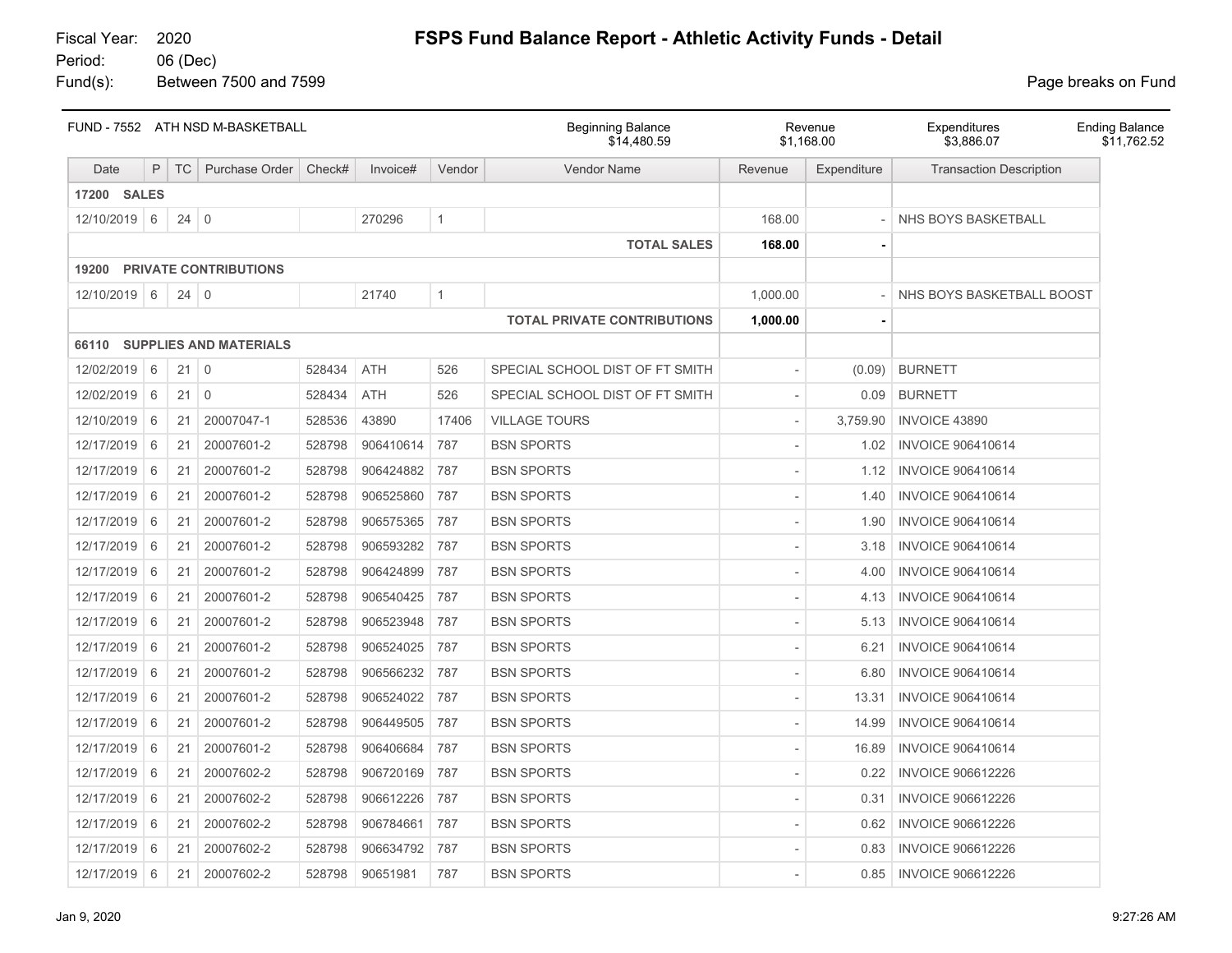Fund(s): Between 7500 and 7599 **Page breaks** on Fund

| <b>FUND - 7552</b> |                                                     |           | ATH NSD M-BASKETBALL          |        |           |        | <b>Beginning Balance</b><br>\$14,480.59 |         | Revenue<br>\$1,168.00 | Expenditures<br>\$3,886.07     | <b>Ending Balance</b><br>\$11,762.52 |
|--------------------|-----------------------------------------------------|-----------|-------------------------------|--------|-----------|--------|-----------------------------------------|---------|-----------------------|--------------------------------|--------------------------------------|
| Date               | P                                                   | <b>TC</b> | Purchase Order                | Check# | Invoice#  | Vendor | <b>Vendor Name</b>                      | Revenue | Expenditure           | <b>Transaction Description</b> |                                      |
| 66110              |                                                     |           | <b>SUPPLIES AND MATERIALS</b> |        |           |        |                                         |         |                       |                                |                                      |
| 12/17/2019         | 6                                                   | 21        | 20007602-2                    | 528798 | 906645435 | 787    | <b>BSN SPORTS</b>                       |         | 1.20                  | <b>INVOICE 906612226</b>       |                                      |
| 12/17/2019         | 6                                                   | 21        | 20007602-2                    | 528798 | 906682688 | 787    | <b>BSN SPORTS</b>                       |         | 2.17                  | <b>INVOICE 906612226</b>       |                                      |
| 12/17/2019         | 6                                                   | 21        | 20007602-2                    | 528798 | 906846261 | 787    | <b>BSN SPORTS</b>                       |         | 2.37                  | <b>INVOICE 906612226</b>       |                                      |
| 12/17/2019         | 6                                                   | 21        | 20007602-2                    | 528798 | 906828823 | 787    | <b>BSN SPORTS</b>                       |         | 2.94                  | <b>INVOICE 906612226</b>       |                                      |
| 12/17/2019         | 6                                                   | 21        | 20007602-2                    | 528798 | 906866531 | 787    | <b>BSN SPORTS</b>                       |         | 2.95                  | <b>INVOICE 906612226</b>       |                                      |
| 12/17/2019         | 6                                                   | 21        | 20007602-2                    | 528798 | 906680027 | 787    | <b>BSN SPORTS</b>                       |         | 2.95                  | <b>INVOICE 906612226</b>       |                                      |
| 12/17/2019         | 6                                                   | 21        | 20007602-2                    | 528798 | 906634043 | 787    | <b>BSN SPORTS</b>                       |         | 4.17                  | <b>INVOICE 906612226</b>       |                                      |
| 12/17/2019         | 20007602-2<br>528798<br>906736231<br>787<br>6<br>21 |           |                               |        |           |        | <b>BSN SPORTS</b>                       |         | 6.81                  | <b>INVOICE 906612226</b>       |                                      |
| 12/17/2019         | 6                                                   | 21        | 20007602-2                    | 528798 | 906717639 | 787    | <b>BSN SPORTS</b>                       |         | 7.23                  | <b>INVOICE 906612226</b>       |                                      |
| 12/17/2019         | 6                                                   | 21        | 20007602-2                    | 528798 | 906812895 | 787    | <b>BSN SPORTS</b>                       |         | 10.47                 | <b>INVOICE 906612226</b>       |                                      |
|                    | <b>TOTAL SUPPLIES AND MATERIALS</b>                 |           |                               |        |           |        |                                         |         | 3,886.07              |                                |                                      |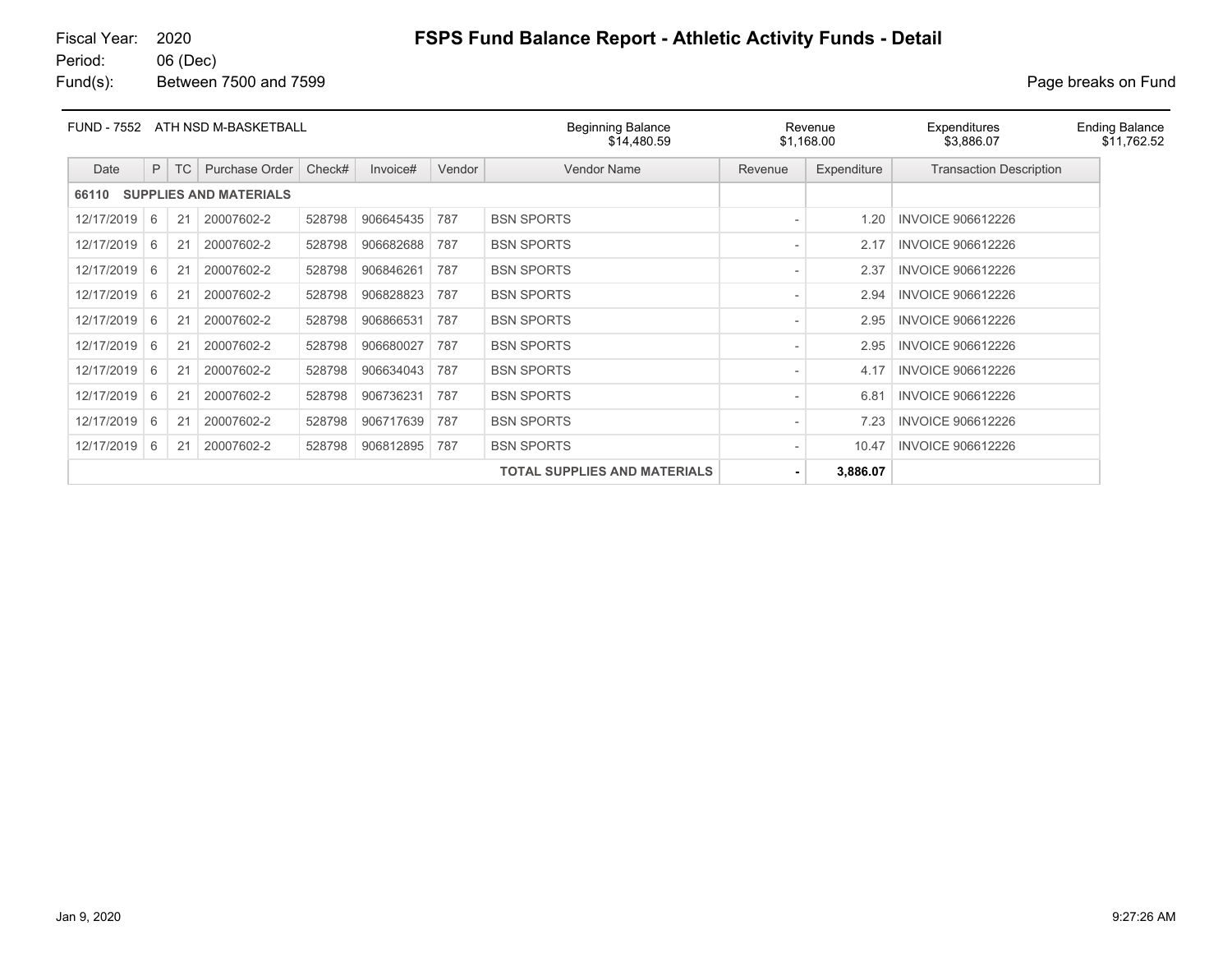# Fiscal Year: 2020 **FSPS Fund Balance Report - Athletic Activity Funds - Detail**

### Fund(s): Between 7500 and 7599 **Page breaks** on Fund

| <b>FUND - 7553</b> | ATH NSD F-BASKETBALL |             |                               |        |               |        | <b>Beginning Balance</b><br>\$12,365.81 |                          | Revenue<br>\$2,800.00 | Expenditures<br>\$1,179.81     | <b>Ending Balance</b><br>\$13,986.00 |  |
|--------------------|----------------------|-------------|-------------------------------|--------|---------------|--------|-----------------------------------------|--------------------------|-----------------------|--------------------------------|--------------------------------------|--|
| Date               | P.                   | <b>TC</b>   | Purchase Order                | Check# | Invoice#      | Vendor | <b>Vendor Name</b>                      | Revenue                  | Expenditure           | <b>Transaction Description</b> |                                      |  |
|                    | <b>17200 SALES</b>   |             |                               |        |               |        |                                         |                          |                       |                                |                                      |  |
| 12/10/2019 6       |                      | $24 \mid 0$ |                               |        | 270291        |        |                                         | 1,000.00                 |                       | NHS GIRLS BASKETBALL           |                                      |  |
| 12/13/2019         | 6                    | 24          | $\Omega$                      |        | 270223        |        |                                         | 400.00                   |                       | NHS GIRLS BASKETBALL           |                                      |  |
| 12/23/2019 6       |                      | $24 \mid 0$ |                               |        | 267822        |        |                                         | 400.00                   |                       | NHS GIRLS BASKETBALL           |                                      |  |
|                    |                      |             |                               |        |               |        | <b>TOTAL SALES</b>                      | 1,800.00                 |                       |                                |                                      |  |
| 19200              |                      |             | <b>PRIVATE CONTRIBUTIONS</b>  |        |               |        |                                         |                          |                       |                                |                                      |  |
| 12/10/2019 6       |                      | $24 \mid 0$ |                               |        | 21740         |        |                                         | 1,000.00                 |                       | NHS GIRLS BASKETBALL BOOS      |                                      |  |
|                    |                      |             |                               |        |               |        | <b>TOTAL PRIVATE CONTRIBUTIONS</b>      | 1,000.00                 |                       |                                |                                      |  |
| 66110              |                      |             | <b>SUPPLIES AND MATERIALS</b> |        |               |        |                                         |                          |                       |                                |                                      |  |
| 12/23/2019         | 6                    | 21          | 20007935-1                    | 529183 | 19231-12-02   | 6814   | A PRINT ABOVE                           | $\overline{\phantom{a}}$ | 204.90                | <b>INVOICE 19231-12-02</b>     |                                      |  |
| 12/23/2019         | 6                    | 21          | 20007935-1                    | 529183 | 19231-2-12-02 | 6814   | A PRINT ABOVE                           | $\overline{\phantom{a}}$ | 286.77                | INVOICE 19231-12-02            |                                      |  |
| 12/23/2019         | 6                    | 21          | 20007935-2                    | 529183 | 19231-12-02   | 6814   | A PRINT ABOVE                           | $\overline{\phantom{a}}$ | 286.78                | INVOICE 19231-2-12-02          |                                      |  |
| 12/23/2019         | 6                    | 21          | 20007935-2                    | 529183 | 19231-2-12-02 | 6814   | A PRINT ABOVE                           |                          | 401.36                | INVOICE 19231-2-12-02          |                                      |  |
|                    |                      |             |                               |        |               |        | <b>TOTAL SUPPLIES AND MATERIALS</b>     | $\blacksquare$           | 1,179.81              |                                |                                      |  |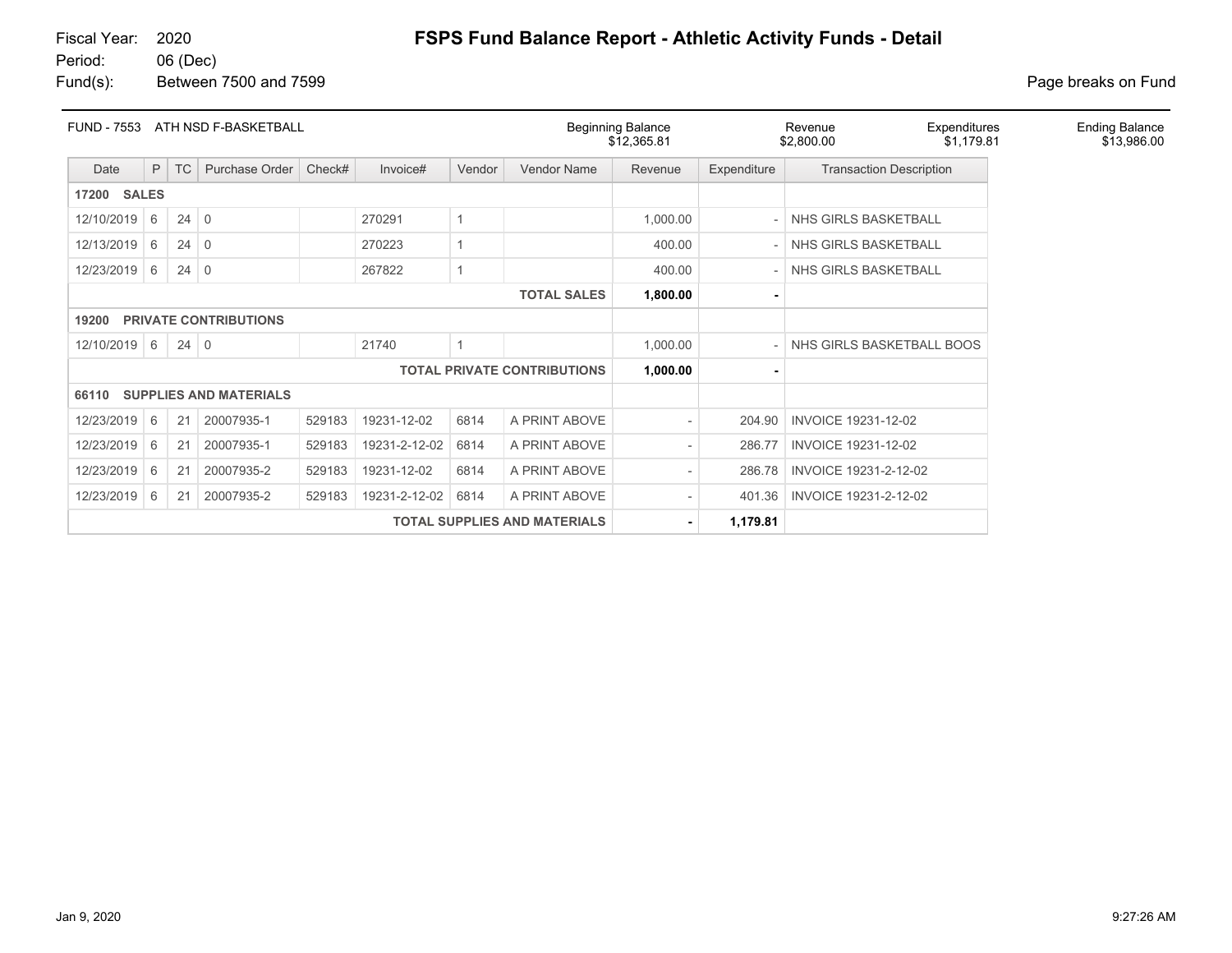| <b>FUND - 7554</b>                     |                            |             | ATH NSD M-BASEBALL |            |          |        | <b>Beginning Balance</b><br>\$24,357.88 |          | Revenue<br>\$8,468.31 | Expenditures<br>\$195.80       | <b>Ending Balance</b><br>\$32,630.39 |
|----------------------------------------|----------------------------|-------------|--------------------|------------|----------|--------|-----------------------------------------|----------|-----------------------|--------------------------------|--------------------------------------|
| Date                                   | P                          | TC          | Purchase Order     | Check#     | Invoice# | Vendor | <b>Vendor Name</b>                      | Revenue  | Expenditure           | <b>Transaction Description</b> |                                      |
| <b>17200 SALES</b>                     |                            |             |                    |            |          |        |                                         |          |                       |                                |                                      |
| 12/10/2019                             | $24 \mid 0$<br>270297<br>6 |             |                    |            |          |        |                                         |          |                       | <b>NHS BASEBALL</b>            |                                      |
| 12/13/2019                             | 6                          | $24 \mid 0$ |                    |            | 267809   |        |                                         | 280.75   |                       | <b>NHS BASEBALL</b>            |                                      |
| 12/13/2019                             | 6                          | $24 \mid 0$ |                    |            | 267810   |        |                                         | 8,087.56 |                       | NHS BOYS BASEBALL              |                                      |
|                                        |                            |             |                    |            |          |        | <b>TOTAL SALES</b>                      | 8,468.31 |                       |                                |                                      |
| <b>SUPPLIES AND MATERIALS</b><br>66110 |                            |             |                    |            |          |        |                                         |          |                       |                                |                                      |
| 12/23/2019                             | 6                          | $21 \mid 0$ |                    | 529341 ATH |          | 526    | SPECIAL SCHOOL DIST OF FT SMITH         |          | 195.80                | <b>HANKINS</b>                 |                                      |
|                                        |                            |             |                    |            |          |        | <b>TOTAL SUPPLIES AND MATERIALS</b>     |          | 195.80                |                                |                                      |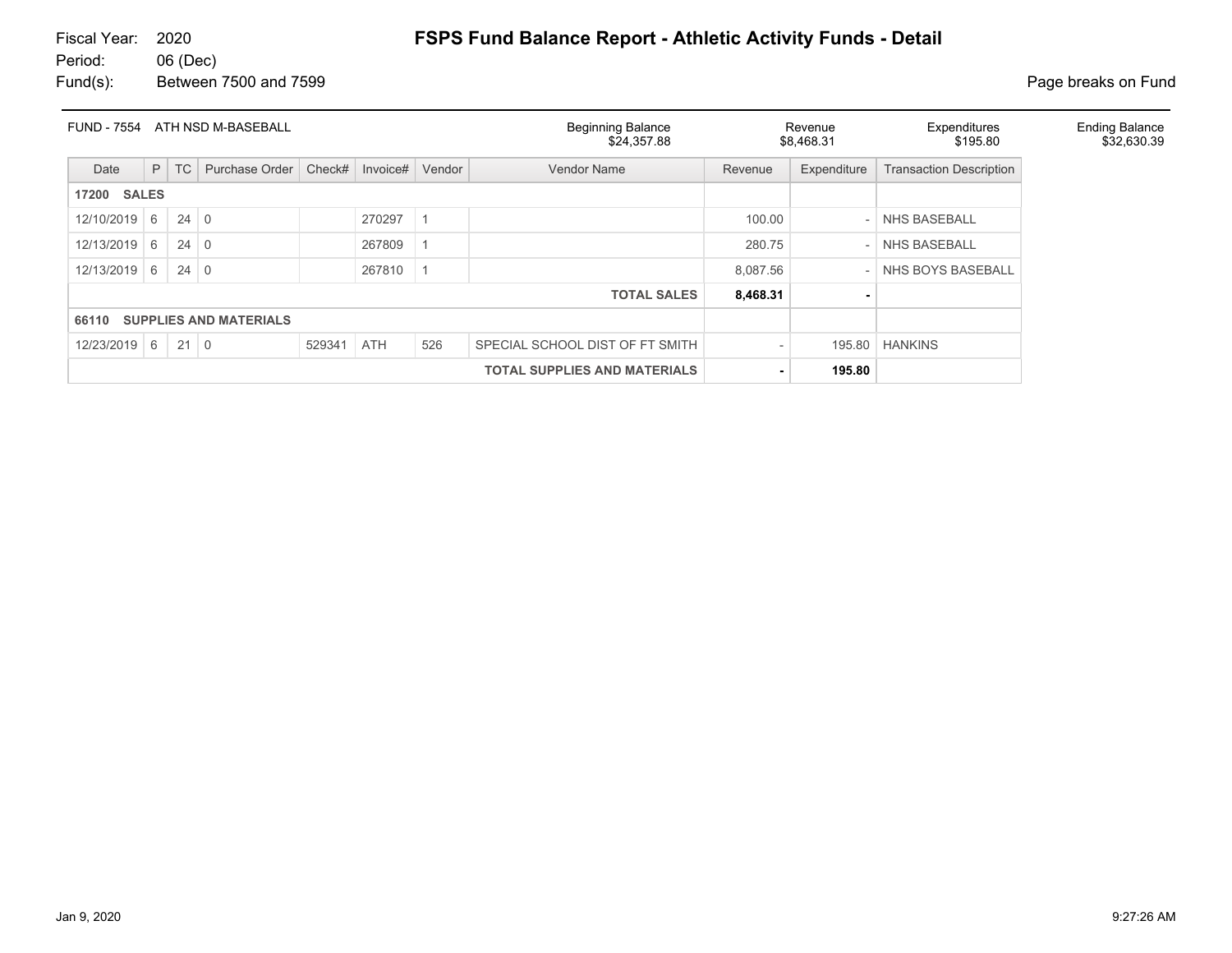# Fiscal Year: 2020 **FSPS Fund Balance Report - Athletic Activity Funds - Detail**

06 (Dec) Fund(s): Between 7500 and 7599 **Page breaks** on Fund

| <b>FUND - 7555</b>    |   |             | ATH NSD F-SOFTBALL            |        |                        |              | <b>Beginning Balance</b><br>\$10.180.92 | Revenue<br>\$5,549.35 |             | Expenditures<br><b>Ending Balance</b><br>\$5,265.80<br>\$10,464.47 |
|-----------------------|---|-------------|-------------------------------|--------|------------------------|--------------|-----------------------------------------|-----------------------|-------------|--------------------------------------------------------------------|
| Date                  | P | TC          | Purchase Order                | Check# | Invoice#               | Vendor       | Vendor Name                             | Revenue               | Expenditure | <b>Transaction Description</b>                                     |
| <b>SALES</b><br>17200 |   |             |                               |        |                        |              |                                         |                       |             |                                                                    |
| 12/10/2019            | 6 | $24 \mid 0$ |                               |        | 270281                 | $\mathbf{1}$ |                                         | 436.75                |             | <b>NHS SOFTBALL</b>                                                |
| 12/10/2019            | 6 | $24 \mid 0$ |                               |        | 270285                 | 1            |                                         | 1,325.00              |             | <b>NHS SOFTBALL</b>                                                |
| 12/10/2019            | 6 | 24          | $\overline{0}$                |        | 270284                 | 1            |                                         | 525.00                |             | <b>NHS SOFTBAL</b>                                                 |
| 12/10/2019            | 6 | $24 \mid 0$ |                               |        | 270286                 | 1            |                                         | 150.00                |             | <b>NHS SOFTBALL</b>                                                |
| 12/10/2019            | 6 | $24 \mid 0$ |                               |        | 270287                 | $\mathbf{1}$ |                                         | 27.10                 |             | <b>NHS SOFTBALL</b>                                                |
| 12/10/2019            | 6 | $24 \mid 0$ |                               |        | 270282                 |              |                                         | 3,175.00              |             | <b>NHS SOFTBALL</b>                                                |
| 12/10/2019            | 6 | $24 \mid 0$ |                               |        | <b>NHS SOFTBALL</b>    | $\mathbf{1}$ |                                         | 35.50                 |             | <b>NHS SOFTBALL</b>                                                |
| 12/12/2019            | 6 | 19          |                               |        |                        |              |                                         | (50.00)               |             | <b>INVALID CHECK</b>                                               |
| 12/12/2019            | 6 | 19          |                               |        |                        |              |                                         | (75.00)               |             | <b>INVALID CHECK</b>                                               |
|                       |   |             |                               |        |                        |              | <b>TOTAL SALES</b>                      | 5,549.35              |             |                                                                    |
| 66110                 |   |             | <b>SUPPLIES AND MATERIALS</b> |        |                        |              |                                         |                       |             |                                                                    |
| 12/17/2019 6          |   | 21          | 20007461-1                    | 528905 | <b>NHS CAMP 111619</b> | 21139        | <b>BIANKA BELL</b>                      |                       | 1,493.00    | <b>INVOICE FOR SOFTBALL CAMP</b>                                   |
| 12/17/2019            | 6 | 21          | 20007607-1                    | 528964 | 021                    | 21159        | GETCUS2MIZED                            |                       | 1,290.88    | <b>INVOICE 021</b>                                                 |
| 12/23/2019            | 6 | 21          | $\overline{0}$                | 529341 | <b>ATH</b>             | 526          | SPECIAL SCHOOL DIST OF FT SMITH         |                       | 81.92       | <b>BLAYLOCK</b>                                                    |
| 12/23/2019            | 6 | 21          | 20007933-1                    | 529239 | 1 CAMP NHS             | 21854        | <b>FALE AVIU</b>                        |                       | 1,200.00    | <b>SOFTBALL CLINIC</b>                                             |
| 12/23/2019            | 6 | 21          | 20007936-1                    | 529339 | CAMP 111719            | 21855        | <b>SHAY KNIGHTEN</b>                    |                       | 1,200.00    | <b>COACHING SOFTBALL CAMP</b>                                      |
|                       |   |             |                               |        |                        |              | <b>TOTAL SUPPLIES AND MATERIALS</b>     |                       | 5,265.80    |                                                                    |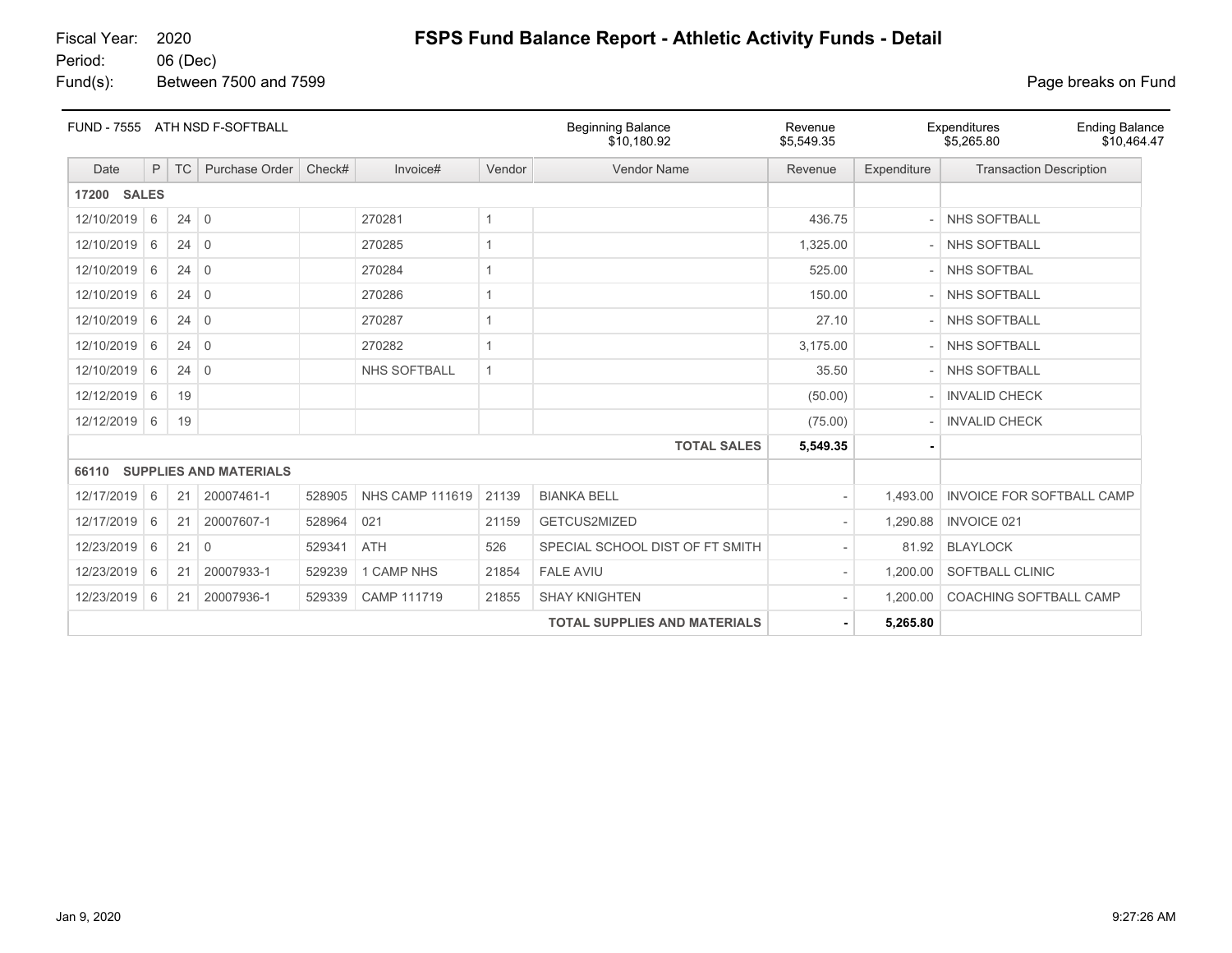| Fiscal Year:<br>Period: | 2020<br>06 (Dec)              | <b>FSPS Fund Balance Report - Athletic Activity Funds - Detail</b> |                   |                        |                                     |
|-------------------------|-------------------------------|--------------------------------------------------------------------|-------------------|------------------------|-------------------------------------|
| $Fund(s)$ :             | Between 7500 and 7599         |                                                                    |                   |                        | Page breaks on Fund                 |
|                         | FUND - 7556 ATH NSD M-BOWLING | <b>Beginning Balance</b><br>\$3,000.00                             | Revenue<br>\$0.00 | Expenditures<br>\$0.00 | <b>Ending Balance</b><br>\$3,000.00 |
|                         | No Activity to Report         |                                                                    |                   |                        |                                     |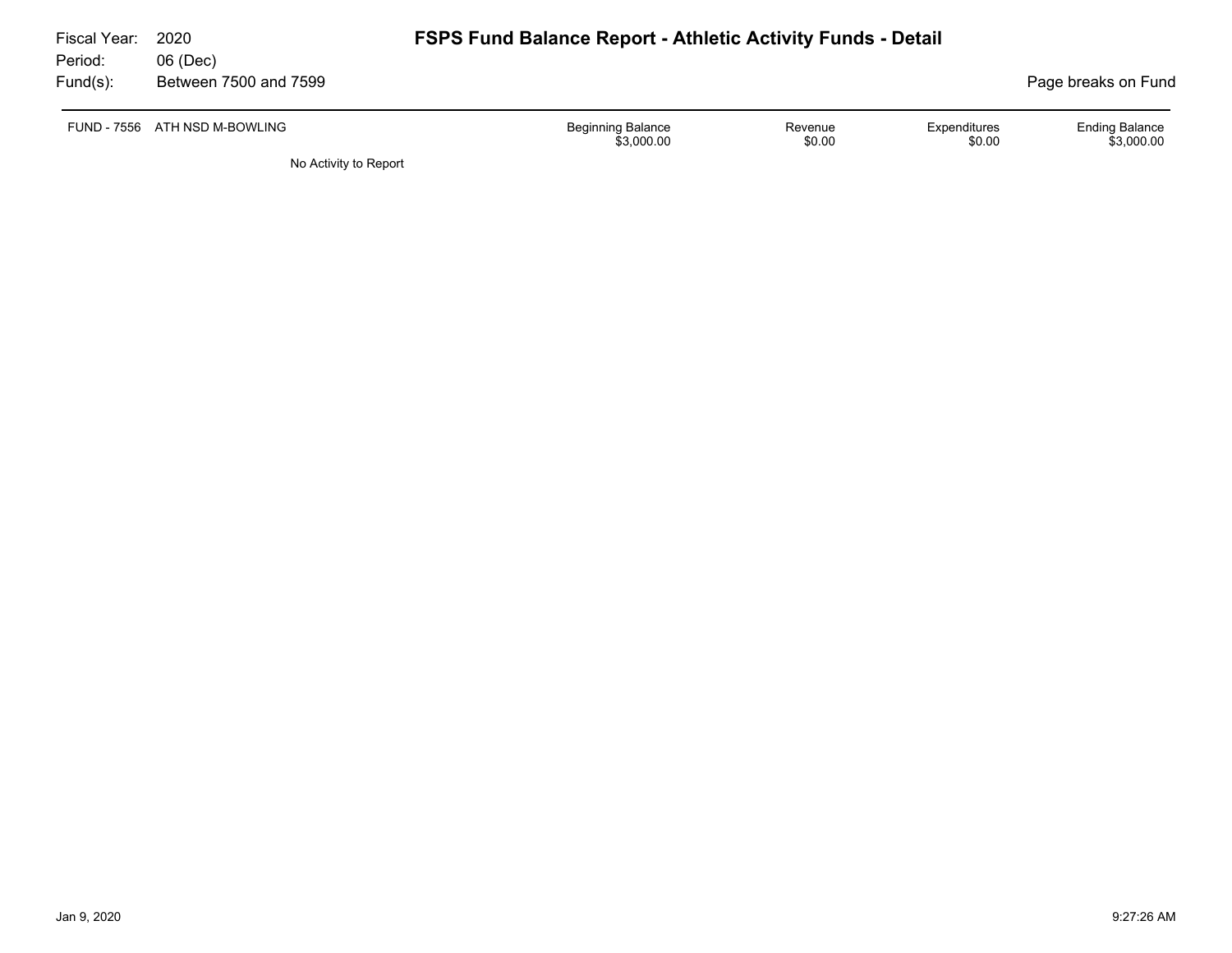### Fiscal Year: 2020 **FSPS Fund Balance Report - Athletic Activity Funds - Detail** 06 (Dec)

Fund(s): Between 7500 and 7599 **Page breaks** on Fund

| <b>FUND - 7557</b> |             | ATH NSD F-BOWLING                                                  |       |                                    | Beginning Balance | \$800.00    | Revenue<br>\$1,000.00          | Expenditures<br>\$0.00 | <b>Ending Balance</b><br>\$1,800.00 |
|--------------------|-------------|--------------------------------------------------------------------|-------|------------------------------------|-------------------|-------------|--------------------------------|------------------------|-------------------------------------|
| Date               |             | P   TC   Purchase Order   Check#   Invoice#   Vendor   Vendor Name |       |                                    | Revenue           | Expenditure | <b>Transaction Description</b> |                        |                                     |
| 19200              |             | <b>PRIVATE CONTRIBUTIONS</b>                                       |       |                                    |                   |             |                                |                        |                                     |
| $12/10/2019$ 6     | $24 \mid 0$ |                                                                    | 21740 |                                    | 1.000.00          |             | NHS BOWLING/ BOOSTER           |                        |                                     |
|                    |             |                                                                    |       | <b>TOTAL PRIVATE CONTRIBUTIONS</b> | 1.000.00          |             |                                |                        |                                     |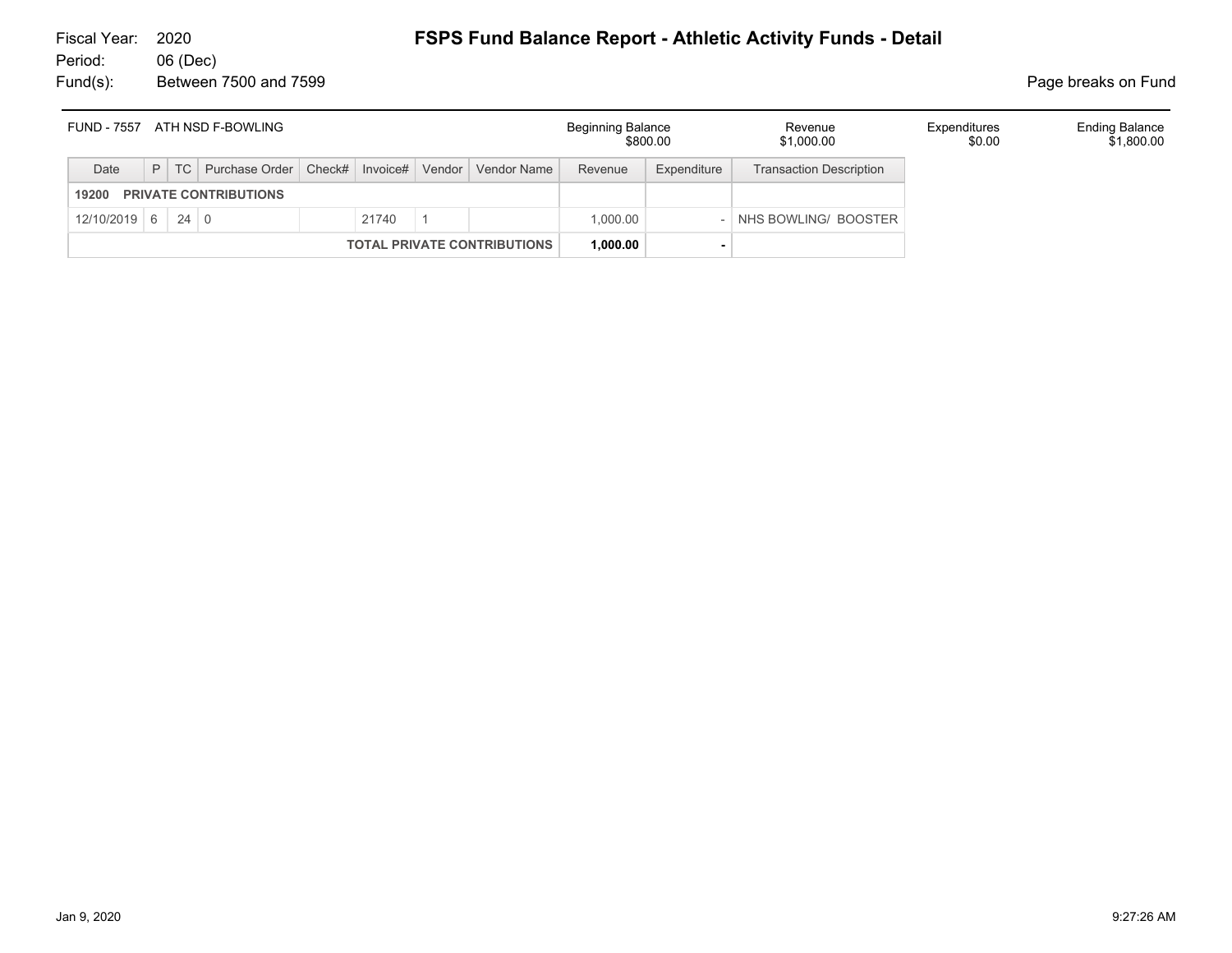| Fiscal Year:<br>Period: | 2020<br>06 (Dec)           | <b>FSPS Fund Balance Report - Athletic Activity Funds - Detail</b>                    |                                     |  |
|-------------------------|----------------------------|---------------------------------------------------------------------------------------|-------------------------------------|--|
| $Fund(s)$ :             | Between 7500 and 7599      |                                                                                       | Page breaks on Fund                 |  |
|                         | FUND - 7558 ATH NSD M-GOLF | <b>Beginning Balance</b><br>Expenditures<br>Revenue<br>\$0.00<br>\$0.00<br>\$2.057.42 | <b>Ending Balance</b><br>\$2.057.42 |  |
|                         | No Activity to Report      |                                                                                       |                                     |  |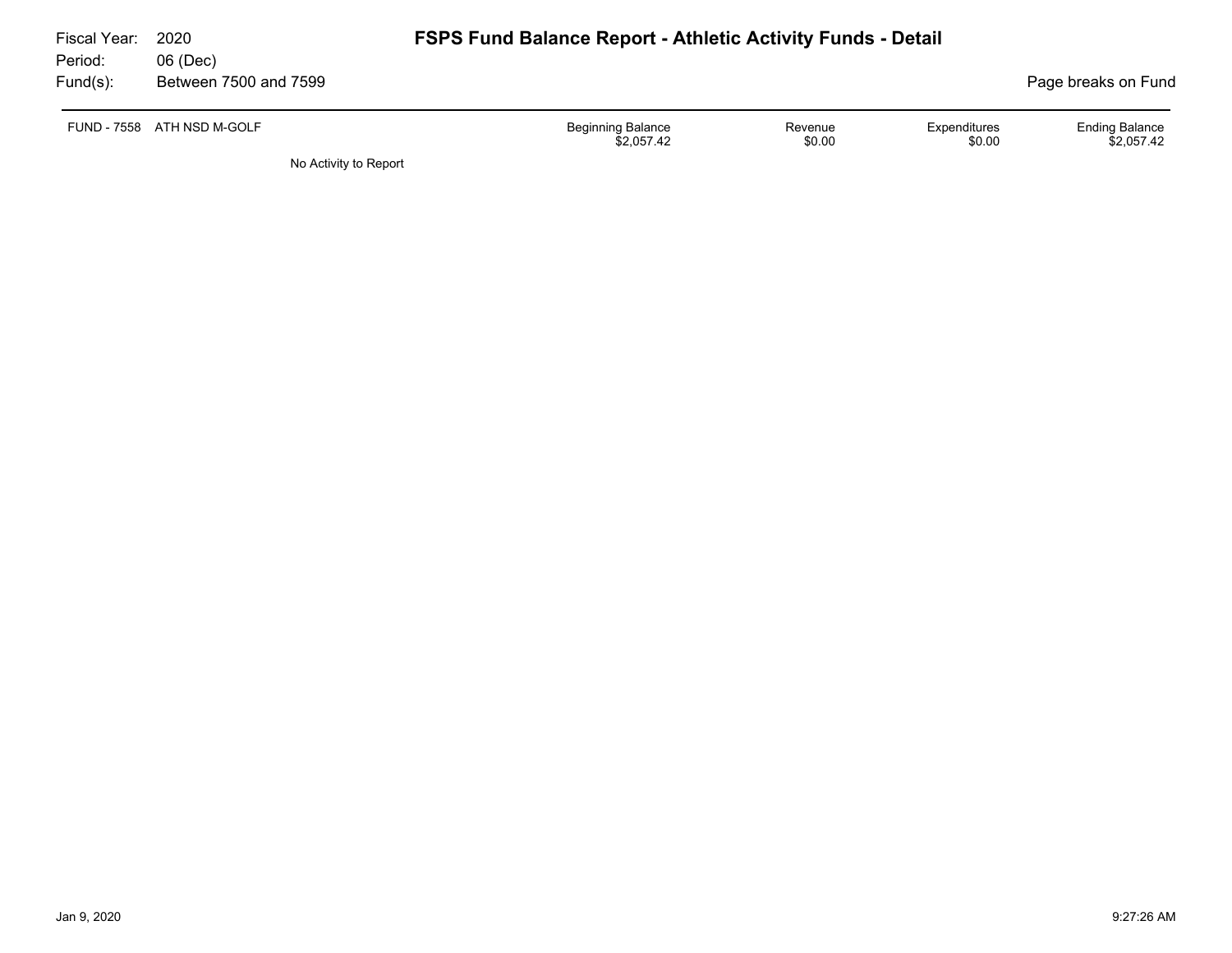| Fiscal Year:<br>Period: | 2020<br>06 (Dec)           | <b>FSPS Fund Balance Report - Athletic Activity Funds - Detail</b>           |                                   |
|-------------------------|----------------------------|------------------------------------------------------------------------------|-----------------------------------|
| $Fund(s)$ :             | Between 7500 and 7599      |                                                                              | Page breaks on Fund               |
|                         | FUND - 7559 ATH NSD F-GOLF | Beginning Balance<br>Expenditures<br>Revenue<br>\$0.00<br>\$972.35<br>\$0.00 | <b>Ending Balance</b><br>\$972.35 |
|                         | No Activity to Report      |                                                                              |                                   |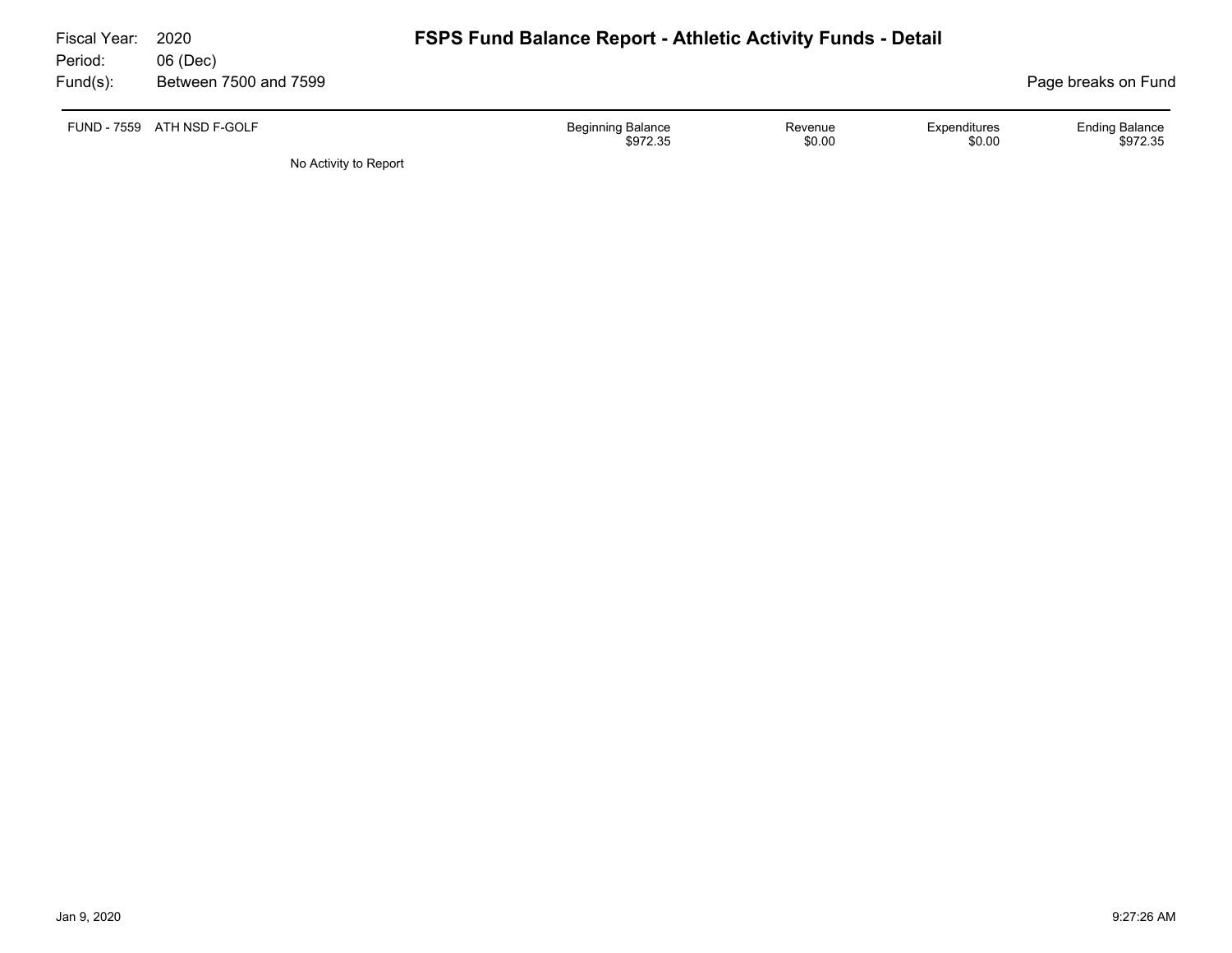| ATH NSD M-SOCCER<br><b>FUND - 7560</b> |  |        |                                             |  |        |                    | <b>Beginning Balance</b><br>\$12,205.35 |             | Revenue<br>\$3,240.00          | Expenditures<br>\$0.00 | <b>Ending Balance</b><br>\$15,445.35 |
|----------------------------------------|--|--------|---------------------------------------------|--|--------|--------------------|-----------------------------------------|-------------|--------------------------------|------------------------|--------------------------------------|
| Date                                   |  | $P$ TC | Purchase Order   Check#   Invoice#   Vendor |  |        | Vendor Name        | Revenue                                 | Expenditure | <b>Transaction Description</b> |                        |                                      |
| <b>17200 SALES</b>                     |  |        |                                             |  |        |                    |                                         |             |                                |                        |                                      |
| $12/10/2019$ 6 24 0                    |  |        |                                             |  | 267808 |                    | 2,740.00                                |             | NHS BOYS SOCCER                |                        |                                      |
| $12/13/2019$ 6 24 0                    |  |        |                                             |  | 267814 |                    | 500.00                                  |             | NHS SOCCER BOYS                |                        |                                      |
|                                        |  |        |                                             |  |        | <b>TOTAL SALES</b> | 3,240.00                                |             |                                |                        |                                      |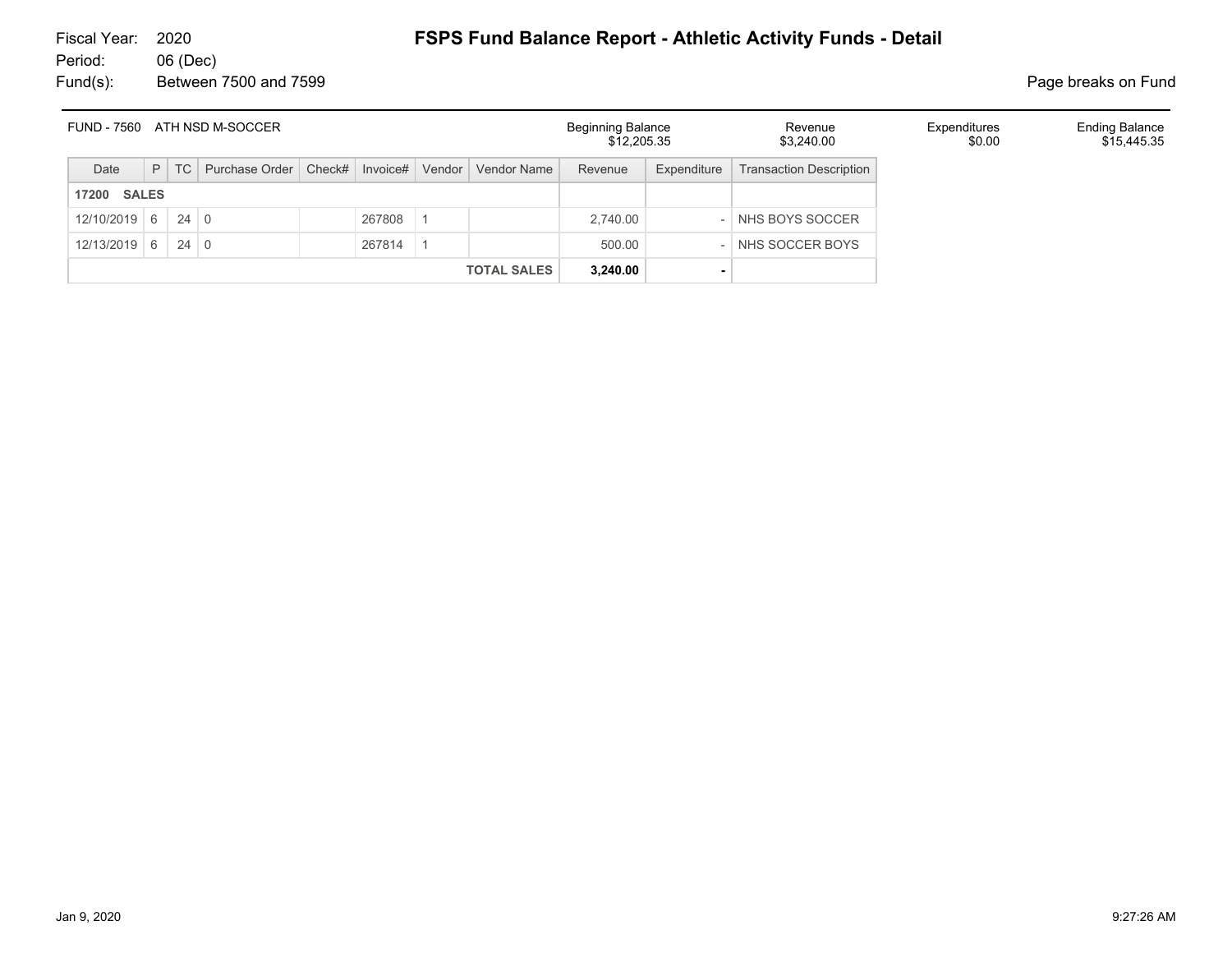| <b>FUND - 7561</b><br>ATH NSD F-SOCCER |  |  |                                                                    |  |        |                    | <b>Beginning Balance</b><br>\$14,977.27 |             | Revenue<br>\$500.00     | Expenditures<br>\$0.00 | <b>Ending Balance</b><br>\$15,477.27 |
|----------------------------------------|--|--|--------------------------------------------------------------------|--|--------|--------------------|-----------------------------------------|-------------|-------------------------|------------------------|--------------------------------------|
| Date                                   |  |  | P   TC   Purchase Order   Check#   Invoice#   Vendor   Vendor Name |  |        |                    | Revenue                                 | Expenditure | Transaction Description |                        |                                      |
| <b>SALES</b><br>17200                  |  |  |                                                                    |  |        |                    |                                         |             |                         |                        |                                      |
| $12/13/2019$ 6 24 0                    |  |  |                                                                    |  | 267814 |                    | 500.00                                  |             | NHS GIRLS SOCCER        |                        |                                      |
|                                        |  |  |                                                                    |  |        | <b>TOTAL SALES</b> | 500.00                                  |             |                         |                        |                                      |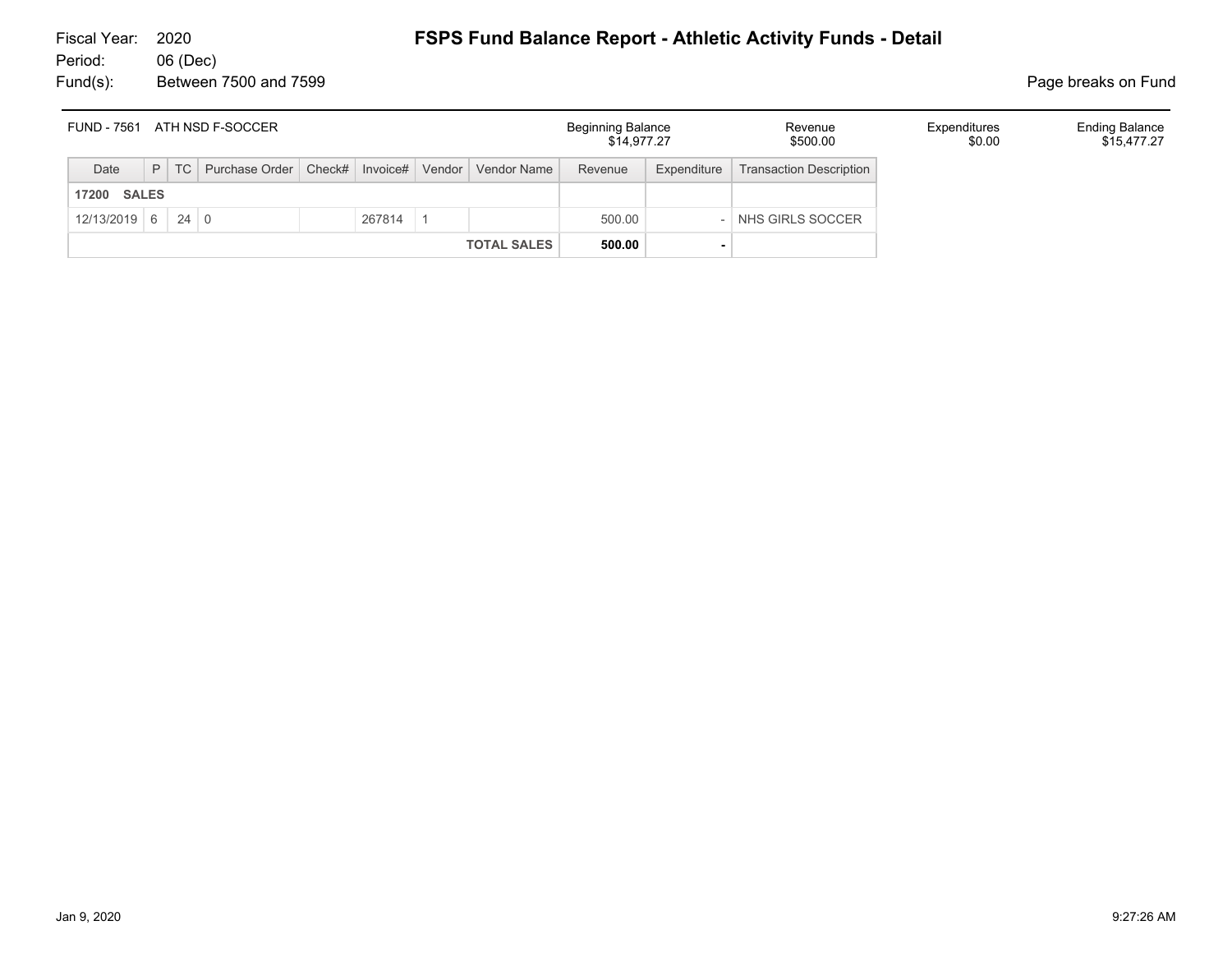| Fiscal Year:<br>Period: | 2020<br>06 (Dec)      | <b>FSPS Fund Balance Report - Athletic Activity Funds - Detail</b>                    |                                     |  |
|-------------------------|-----------------------|---------------------------------------------------------------------------------------|-------------------------------------|--|
| Fund(s):                | Between 7500 and 7599 |                                                                                       | Page breaks on Fund                 |  |
| FUND - 7564             | ATH NSD M-TENNIS      | <b>Beginning Balance</b><br>Expenditures<br>Revenue<br>\$0.00<br>\$0.00<br>\$1,637.56 | <b>Ending Balance</b><br>\$1.637.56 |  |
|                         | No Activity to Report |                                                                                       |                                     |  |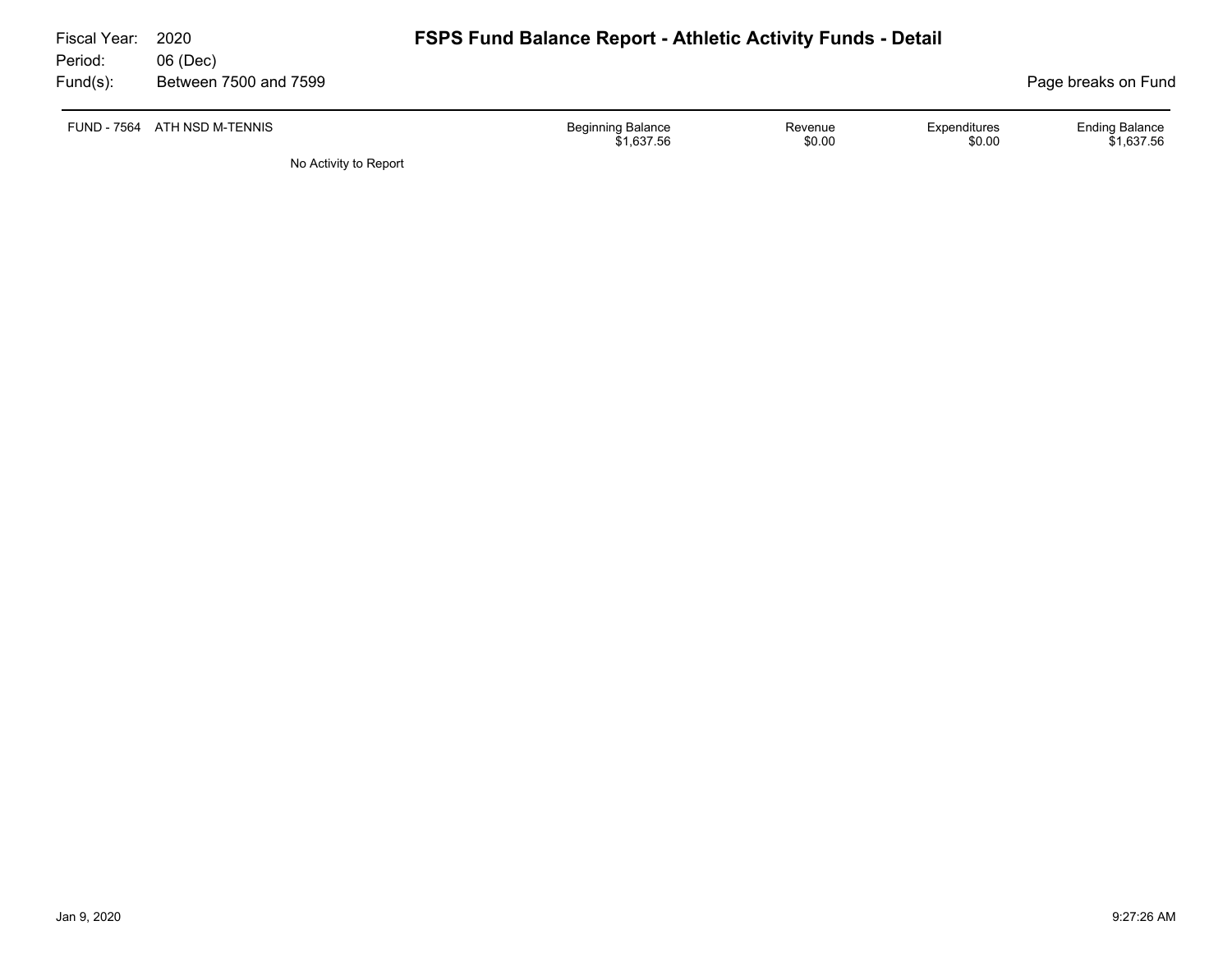| Fiscal Year:<br>Period: | 2020<br>06 (Dec)             | <b>FSPS Fund Balance Report - Athletic Activity Funds - Detail</b>                    |                                     |
|-------------------------|------------------------------|---------------------------------------------------------------------------------------|-------------------------------------|
| $Fund(s)$ :             | Between 7500 and 7599        |                                                                                       | Page breaks on Fund                 |
|                         | FUND - 7565 ATH NSD F-TENNIS | <b>Beginning Balance</b><br>Expenditures<br>Revenue<br>\$2,000.00<br>\$0.00<br>\$0.00 | <b>Ending Balance</b><br>\$2,000.00 |
|                         | No Activity to Report        |                                                                                       |                                     |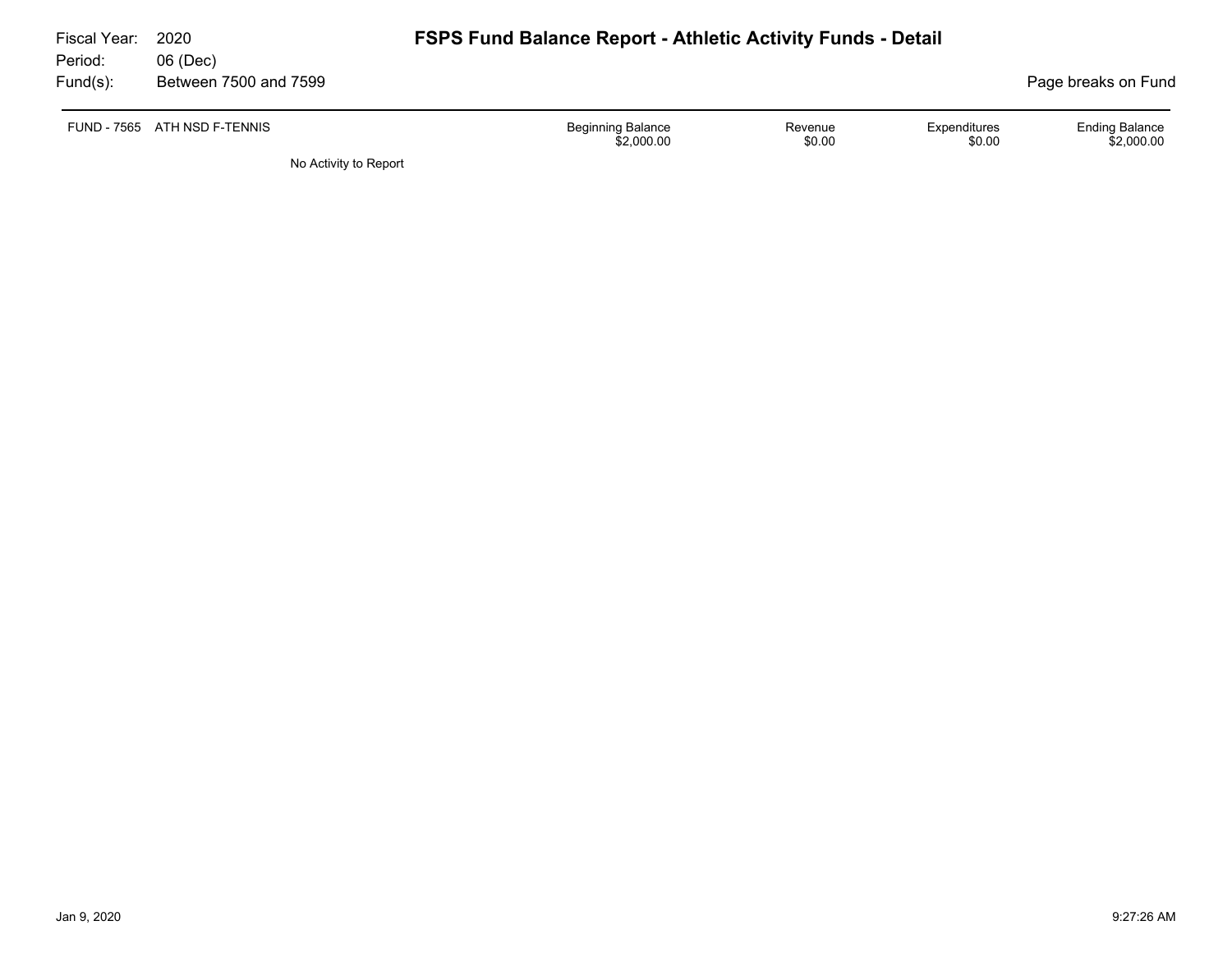| <b>FUND - 7566</b> |              |             | ATH NSD M-TRACK               |        |              |                                     | <b>Beginning Balance</b><br>\$5,051.05 |                          | Revenue<br>\$30.00 | Expenditures<br>\$1,901.35     | <b>Ending Balance</b><br>\$3,179.70 |
|--------------------|--------------|-------------|-------------------------------|--------|--------------|-------------------------------------|----------------------------------------|--------------------------|--------------------|--------------------------------|-------------------------------------|
| Date               | P            | TC          | Purchase Order                | Check# | Invoice#     | Vendor                              | <b>Vendor Name</b>                     | Revenue                  | Expenditure        | <b>Transaction Description</b> |                                     |
| 17200              | <b>SALES</b> |             |                               |        |              |                                     |                                        |                          |                    |                                |                                     |
| 12/13/2019         | 6            | $24 \mid 0$ |                               |        | 267807       |                                     |                                        | 30.00                    |                    | NHS BOYS TRACK                 |                                     |
|                    |              |             |                               |        |              |                                     | <b>TOTAL SALES</b>                     | 30.00                    |                    |                                |                                     |
| 66110              |              |             | <b>SUPPLIES AND MATERIALS</b> |        |              |                                     |                                        |                          |                    |                                |                                     |
| 12/02/2019         | 6            | 21          | 20006754-1                    | 528322 | ROOMS 112119 | 21834                               | <b>WINGATE LONGVIEW</b>                | $\overline{\phantom{0}}$ | 345.00             | HOTEL FOR XC MEET IN TEXA      |                                     |
| 12/02/2019         | 6            | 21          | 20006762-1                    | 528279 | ROOMS 112219 | 21835                               | <b>BAYMONT INN &amp; SUITES</b>        | $\overline{\phantom{a}}$ | 361.60             | <b>HOTEL FOR XCOUNTRY MEET</b> |                                     |
| 12/10/2019         | 6            | 21          | 20007176-1                    | 528644 | 112319 FEES  | 15178                               | <b>JEFFERY A LEWIS</b>                 | $\overline{\phantom{a}}$ | 1,194.75           | MEALS AND ENTRY FOR TEXAS      |                                     |
|                    |              |             |                               |        |              | <b>TOTAL SUPPLIES AND MATERIALS</b> | ٠                                      | 1,901.35                 |                    |                                |                                     |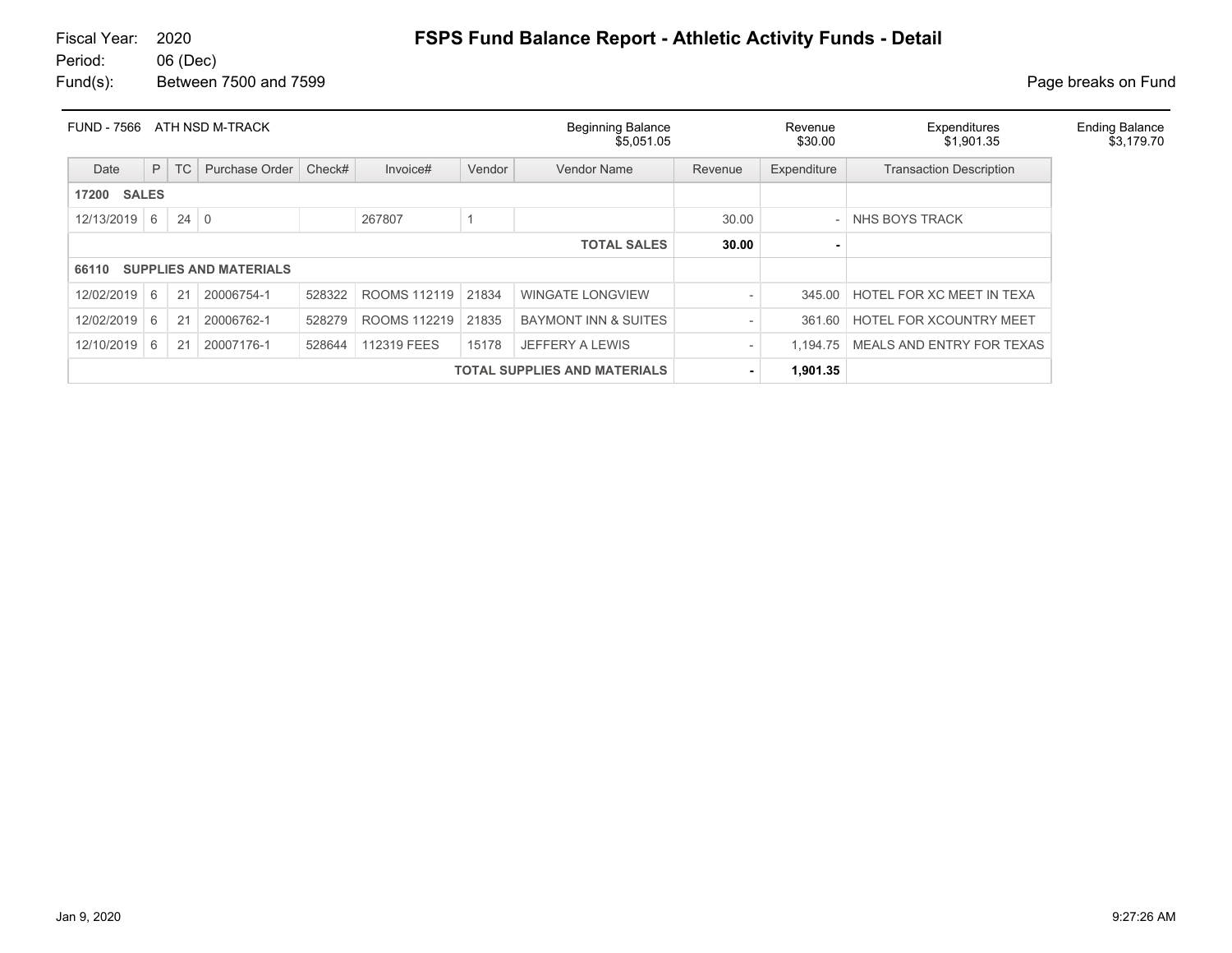| Fiscal Year:        | 2020                              | <b>FSPS Fund Balance Report - Athletic Activity Funds - Detail</b> |                   |                        |                                     |
|---------------------|-----------------------------------|--------------------------------------------------------------------|-------------------|------------------------|-------------------------------------|
| Period:<br>Fund(s): | 06 (Dec)<br>Between 7500 and 7599 |                                                                    |                   |                        | Page breaks on Fund                 |
|                     | FUND - 7567 ATH NSD F-TRACK       | <b>Beginning Balance</b><br>\$5.350.00                             | Revenue<br>\$0.00 | Expenditures<br>\$0.00 | <b>Ending Balance</b><br>\$5.350.00 |
|                     | No Activity to Report             |                                                                    |                   |                        |                                     |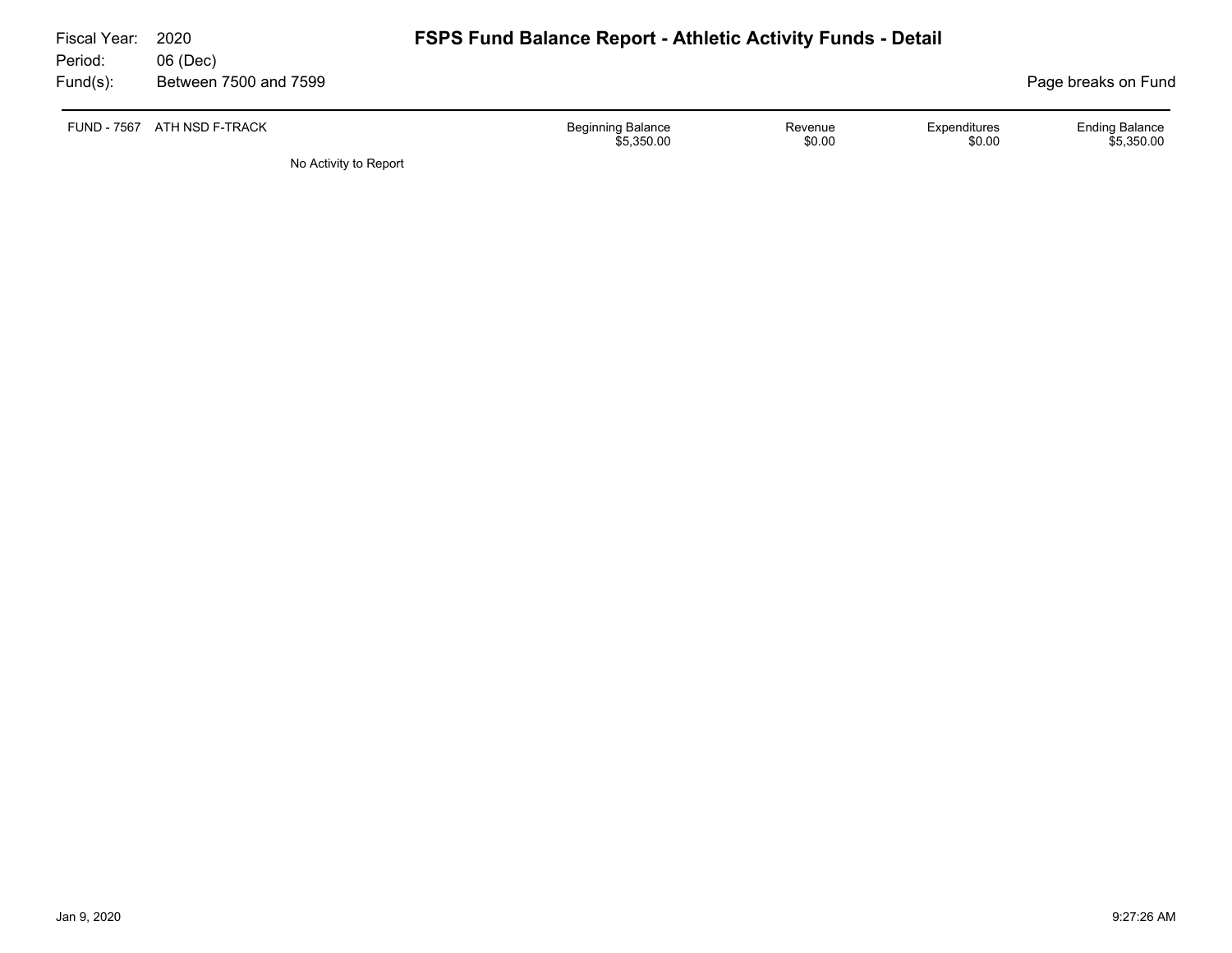| ATH NSD M-WRESTLING<br><b>FUND - 7568</b> |                                                                |           |                                  |        |                    |        | <b>Beginning Balance</b><br>\$2,594.08 |          | Revenue<br>\$1,000.00 | Expenditures<br>\$2,500.00           | <b>Ending Balance</b><br>\$1,094.08 |
|-------------------------------------------|----------------------------------------------------------------|-----------|----------------------------------|--------|--------------------|--------|----------------------------------------|----------|-----------------------|--------------------------------------|-------------------------------------|
| Date                                      | P                                                              | <b>TC</b> | Purchase Order                   | Check# | Invoice#           | Vendor | Vendor Name                            | Revenue  | Expenditure           | <b>Transaction Description</b>       |                                     |
| <b>PRIVATE CONTRIBUTIONS</b><br>19200     |                                                                |           |                                  |        |                    |        |                                        |          |                       |                                      |                                     |
| 12/10/2019                                | $24 \mid 0$<br>6<br>21740<br>1,000.00<br>NHS WRESTLING BOOSTER |           |                                  |        |                    |        |                                        |          |                       |                                      |                                     |
|                                           |                                                                |           |                                  |        |                    |        | <b>TOTAL PRIVATE CONTRIBUTIONS</b>     | 1,000.00 |                       |                                      |                                     |
| 67310                                     |                                                                |           | <b>MACHINERY &amp; EQUIPMENT</b> |        |                    |        |                                        |          |                       |                                      |                                     |
| 12/06/2019                                | 6                                                              | 21        | 20006813-1                       | 528630 | 1001 WRESTLING MAT | 16231  | <b>HAR-BER HIGH SCHOOL</b>             |          |                       | 2,500.00   MAT PURCHASE FROM HAR-BER |                                     |
|                                           | <b>TOTAL MACHINERY &amp; EQUIPMENT</b>                         |           |                                  |        |                    |        |                                        |          |                       |                                      |                                     |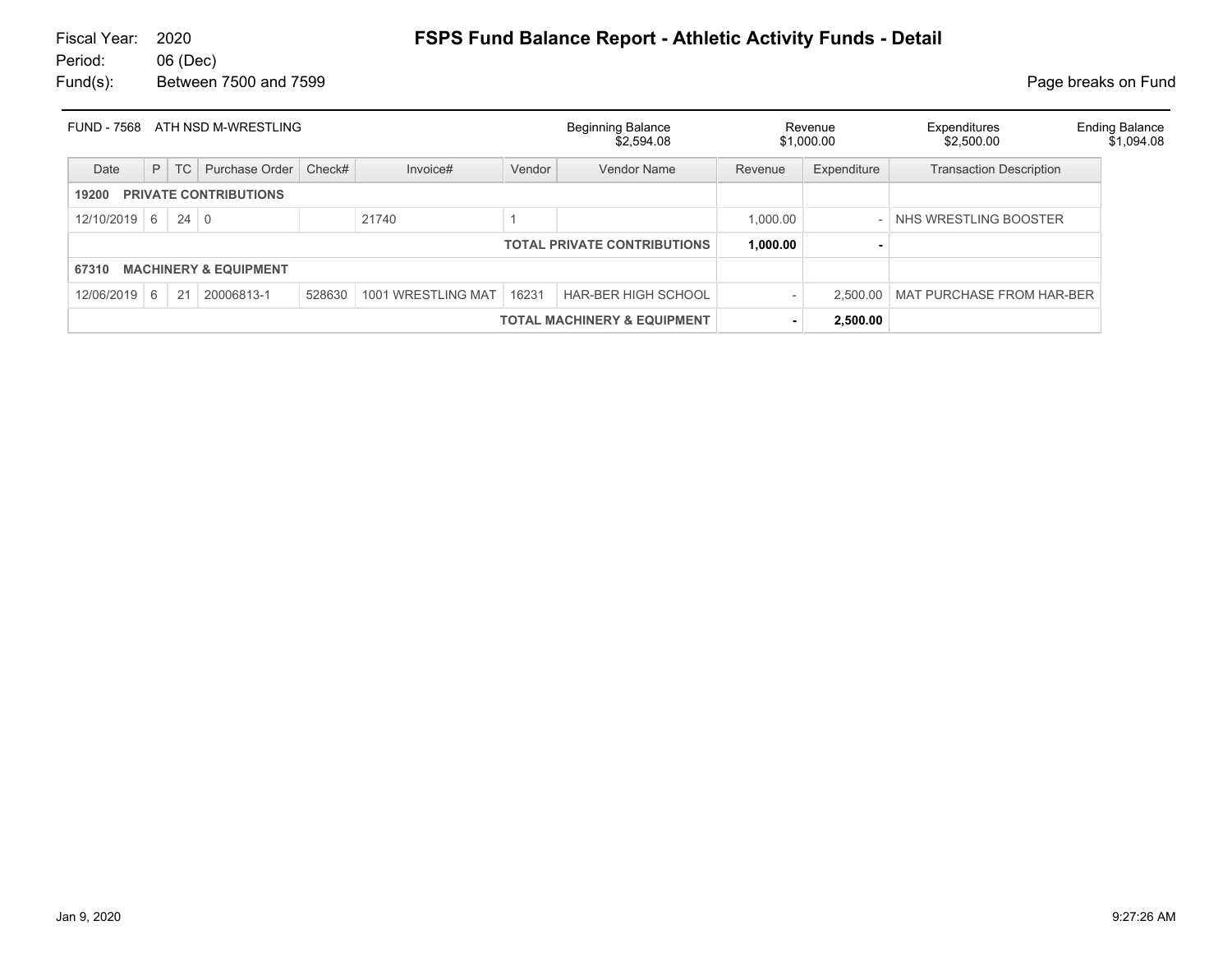| Fiscal Year:<br>Period: | 2020<br>06 (Dec)             | <b>FSPS Fund Balance Report - Athletic Activity Funds - Detail</b> |                   |                        |                                      |
|-------------------------|------------------------------|--------------------------------------------------------------------|-------------------|------------------------|--------------------------------------|
| $Fund(s)$ :             | Between 7500 and 7599        |                                                                    |                   |                        | Page breaks on Fund                  |
|                         | FUND - 7569 ATH NSD PROGRAMS | <b>Beginning Balance</b><br>\$11.473.58                            | Revenue<br>\$0.00 | Expenditures<br>\$0.00 | <b>Ending Balance</b><br>\$11.473.58 |

No Activity to Report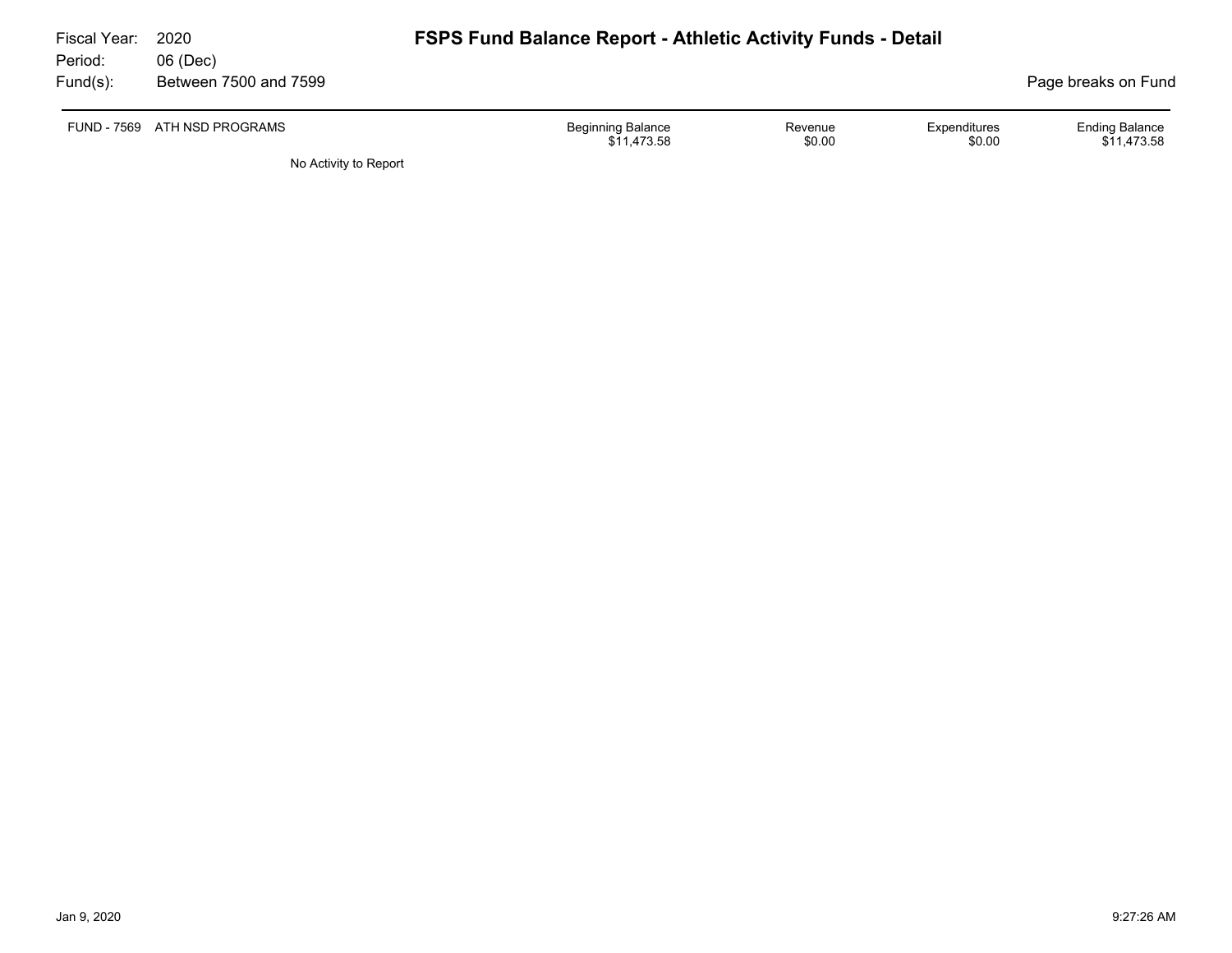| Fiscal Year:<br>Period: | 2020<br>06 (Dec)      | <b>FSPS Fund Balance Report - Athletic Activity Funds - Detail</b>                              |                                        |
|-------------------------|-----------------------|-------------------------------------------------------------------------------------------------|----------------------------------------|
| Fund(s):                | Between 7500 and 7599 |                                                                                                 | Page breaks on Fund                    |
| FUND - 7573             | ATH NSD DRILLTEAM     | <b>Beginning Balance</b><br><b>Expenditures</b><br>Revenue<br>\$0.00<br>(\$18,126.46)<br>\$0.00 | <b>Ending Balance</b><br>(\$18,126.46) |
|                         | No Activity to Report |                                                                                                 |                                        |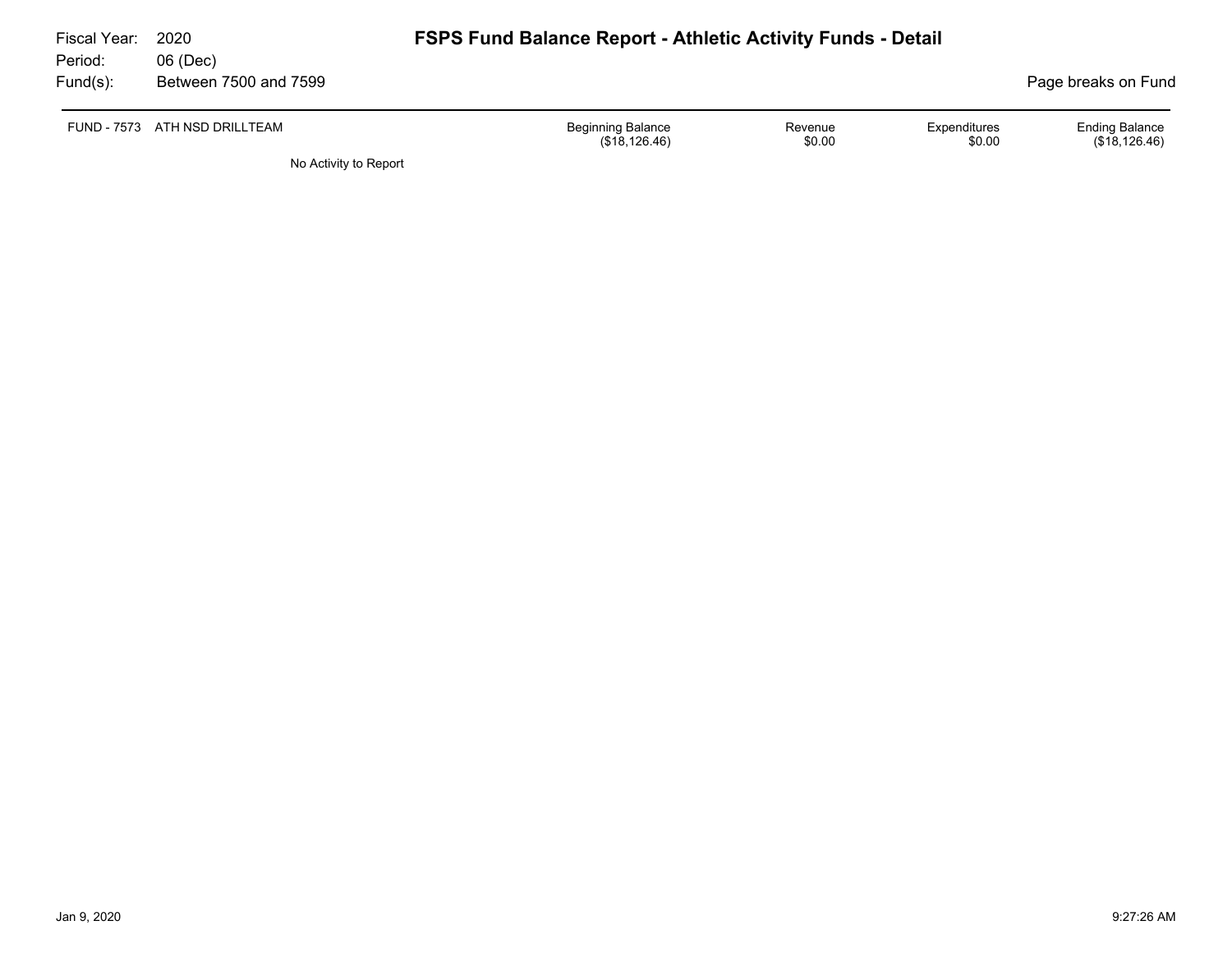| ATH NSD CHEERLEADING<br><b>FUND - 7574</b> |                                     |             |                         |        |            |           | <b>Beginning Balance</b><br>(\$19,060.75) | Revenue<br>\$345.00 |                          | Expenditures<br>\$285.00       | <b>Ending Balance</b><br>(\$19,000.75) |
|--------------------------------------------|-------------------------------------|-------------|-------------------------|--------|------------|-----------|-------------------------------------------|---------------------|--------------------------|--------------------------------|----------------------------------------|
| Date                                       | P                                   | TC          | Purchase Order   Check# |        | Invoice#   | Vendor    | Vendor Name                               | Revenue             | Expenditure              | <b>Transaction Description</b> |                                        |
| <b>SALES</b><br>17200                      |                                     |             |                         |        |            |           |                                           |                     |                          |                                |                                        |
| 12/13/2019                                 | 6                                   | $24 \mid 0$ |                         |        | 267814     | $\vert$ 1 |                                           | 200.00              | $\overline{\phantom{a}}$ | NHS CHEER                      |                                        |
| 12/13/2019                                 | 6                                   | $24 \mid 0$ |                         |        | 267814     | $\vert$ 1 |                                           | 145.00              |                          | NHS CHEER                      |                                        |
|                                            |                                     |             |                         |        |            |           | <b>TOTAL SALES</b>                        | 345.00              |                          |                                |                                        |
| <b>SUPPLIES AND MATERIALS</b><br>66110     |                                     |             |                         |        |            |           |                                           |                     |                          |                                |                                        |
| $12/23/2019$ 6                             |                                     | $21 \mid 0$ |                         | 529341 | <b>ATH</b> | 526       | SPECIAL SCHOOL DIST OF FT SMITH           |                     | 285.00                   | <b>ALBERTSON</b>               |                                        |
|                                            | <b>TOTAL SUPPLIES AND MATERIALS</b> |             |                         |        |            |           |                                           |                     |                          |                                |                                        |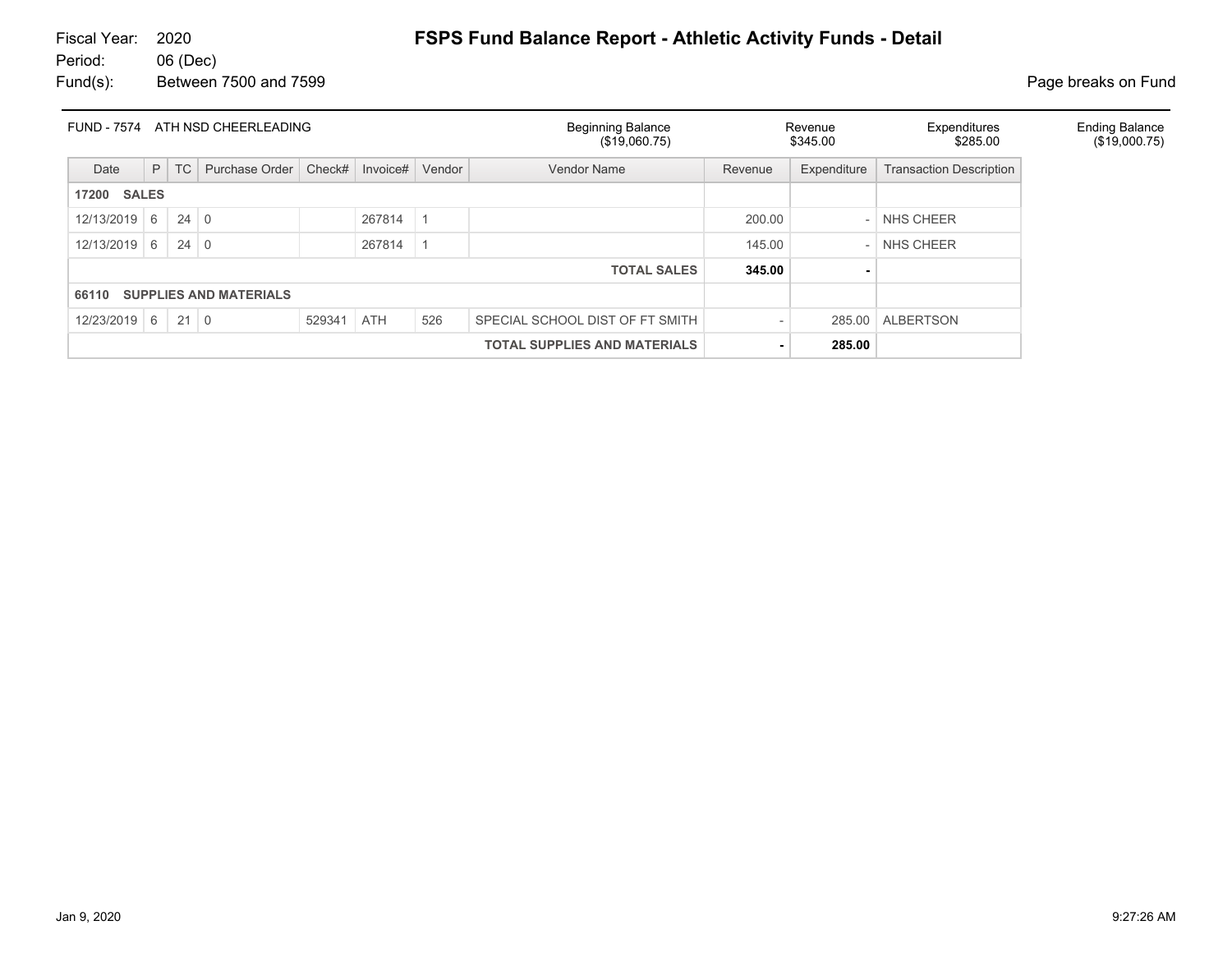# Fiscal Year: 2020 **FSPS Fund Balance Report - Athletic Activity Funds - Detail**

06 (Dec) Fund(s): Between 7500 and 7599 **Page breaks** on Fund

| <b>FUND - 7575</b>                |                                |             | ATH SSD DRILL TEAM            |        |           |              | <b>Beginning Balance</b><br>\$28,233.68 |          | Revenue<br>\$4,600.00 | Expenditures<br>\$3,879.76     | <b>Ending Balance</b><br>\$28,953.92 |
|-----------------------------------|--------------------------------|-------------|-------------------------------|--------|-----------|--------------|-----------------------------------------|----------|-----------------------|--------------------------------|--------------------------------------|
| Date                              | P                              | <b>TC</b>   | Purchase Order                | Check# | Invoice#  | Vendor       | Vendor Name                             | Revenue  | Expenditure           | <b>Transaction Description</b> |                                      |
| <b>SALES</b><br>17200             |                                |             |                               |        |           |              |                                         |          |                       |                                |                                      |
| 12/10/2019 6                      |                                | $24 \mid 0$ |                               |        | 270295    | 1            |                                         | 3,600.00 |                       | <b>SHS DRILL</b>               |                                      |
|                                   | <b>TOTAL SALES</b><br>3,600.00 |             |                               |        |           |              |                                         |          |                       |                                |                                      |
| ORG MEMBERSHIP DUES/FEES<br>17300 |                                |             |                               |        |           |              |                                         |          |                       |                                |                                      |
| 12/10/2019                        | 6                              | $24 \mid 0$ |                               |        | 270295    | $\mathbf{1}$ |                                         | 600.00   |                       | <b>SHS DRILL</b>               |                                      |
| 12/23/2019                        | 6                              | $24 \mid 0$ |                               |        | 267821    |              |                                         | 400.00   |                       | SHS DRILL TEAM                 |                                      |
|                                   |                                |             |                               |        |           |              | <b>TOTAL ORG MEMBERSHIP DUES/FEES</b>   | 1,000.00 |                       |                                |                                      |
| 66110                             |                                |             | <b>SUPPLIES AND MATERIALS</b> |        |           |              |                                         |          |                       |                                |                                      |
| 12/10/2019                        | 6                              | 21          | 20007045-1                    | 528503 | 52957     | 6838         | <b>GRAPHIC SERVICE CO</b>               |          | 263.40                | INVOICE 52957                  |                                      |
| 12/17/2019                        | 6                              | 21          | 20007597-3                    | 528798 | 906561189 | 787          | <b>BSN SPORTS</b>                       |          | (19.08)               | <b>TR</b>                      |                                      |
| 12/17/2019                        | 6                              | 21          | 20007597-1                    | 528798 | 906561189 | 787          | <b>BSN SPORTS</b>                       |          | 3,387.97              | <b>INVOICE 906561189</b>       |                                      |
| 12/23/2019                        | 6                              | 21          | $\overline{0}$                | 529341 | ATH       | 526          | SPECIAL SCHOOL DIST OF FT SMITH         |          | 114.66                | PRESSLEY                       |                                      |
| 12/23/2019                        | 6                              | $21 \mid 0$ |                               | 529341 | ATH       | 526          | SPECIAL SCHOOL DIST OF FT SMITH         |          | 132.81                | PRESSLEY                       |                                      |
|                                   |                                |             |                               |        |           |              | <b>TOTAL SUPPLIES AND MATERIALS</b>     |          | 3,879.76              |                                |                                      |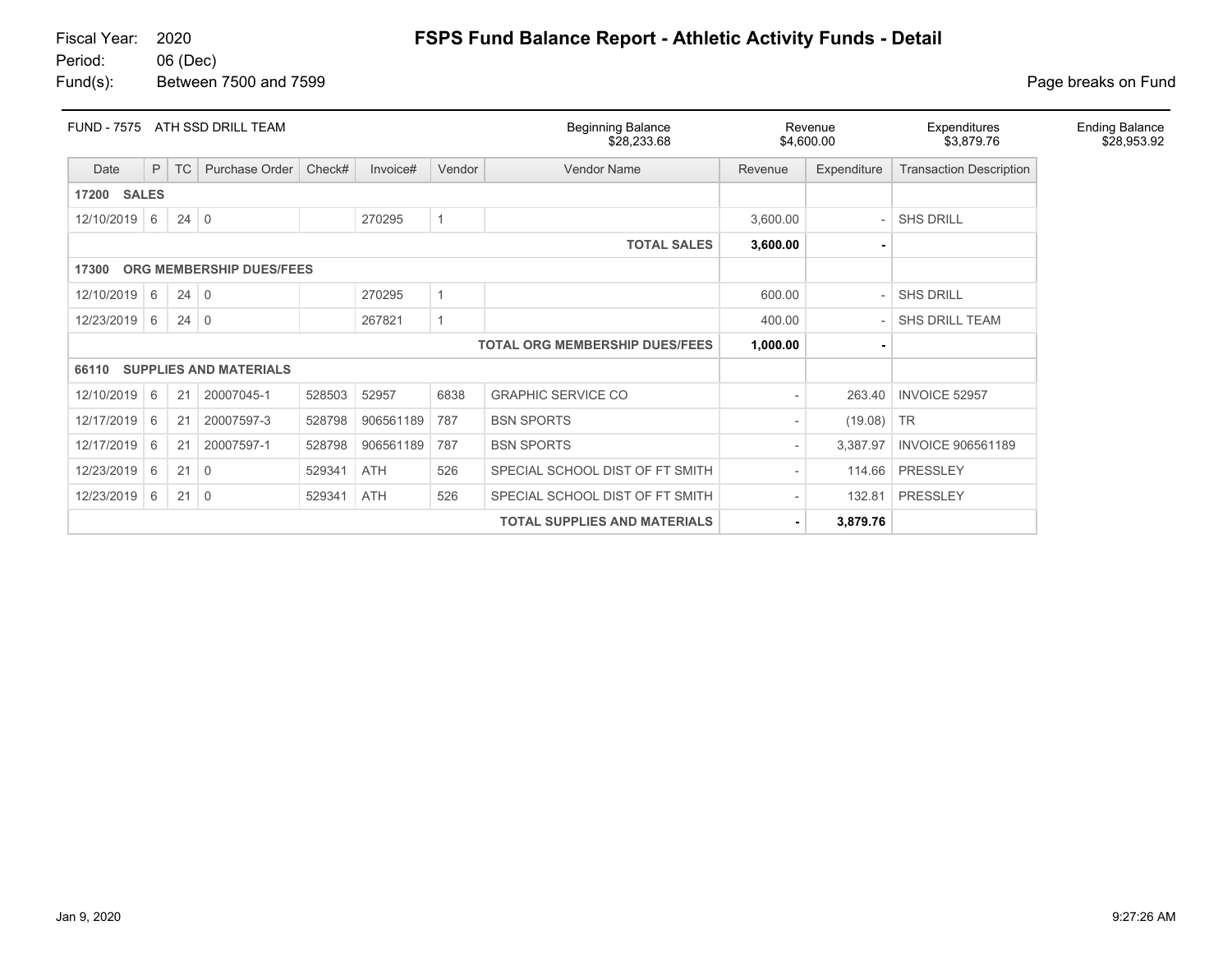| <b>FUND - 7576</b> |              |             | ATH SSD CHEERLEADING          |        |            |        | <b>Beginning Balance</b><br>\$6.092.15 | Revenue<br>\$315.00 |                  | Expenditures<br>\$383.18       | <b>Ending Balance</b><br>\$6,023.97 |
|--------------------|--------------|-------------|-------------------------------|--------|------------|--------|----------------------------------------|---------------------|------------------|--------------------------------|-------------------------------------|
| Date               | P            | TC          | Purchase Order                | Check# | Invoice#   | Vendor | Vendor Name                            | Revenue             | Expenditure      | <b>Transaction Description</b> |                                     |
| 17200              | <b>SALES</b> |             |                               |        |            |        |                                        |                     |                  |                                |                                     |
| 12/10/2019         | 6            | $24 \mid 0$ |                               |        | 270296     |        | 315.00                                 |                     | <b>SHS CHEER</b> |                                |                                     |
|                    |              |             |                               |        |            |        | <b>TOTAL SALES</b>                     | 315.00              |                  |                                |                                     |
| 66110              |              |             | <b>SUPPLIES AND MATERIALS</b> |        |            |        |                                        |                     |                  |                                |                                     |
| 12/23/2019         | 6            | $21$ 0      |                               | 529341 | <b>ATH</b> | 526    | SPECIAL SCHOOL DIST OF FT SMITH        |                     | 47.18            | <b>CLIFTON</b>                 |                                     |
| 12/23/2019         | 6            | 21          | 20007931-1                    | 529217 | EXP 121919 | 19863  | <b>HANNAH MARIE CLIFTON</b>            |                     | 336.00           | REIMBURSEMENT FOR CHEER C      |                                     |
|                    |              |             |                               |        |            |        | 383.18                                 |                     |                  |                                |                                     |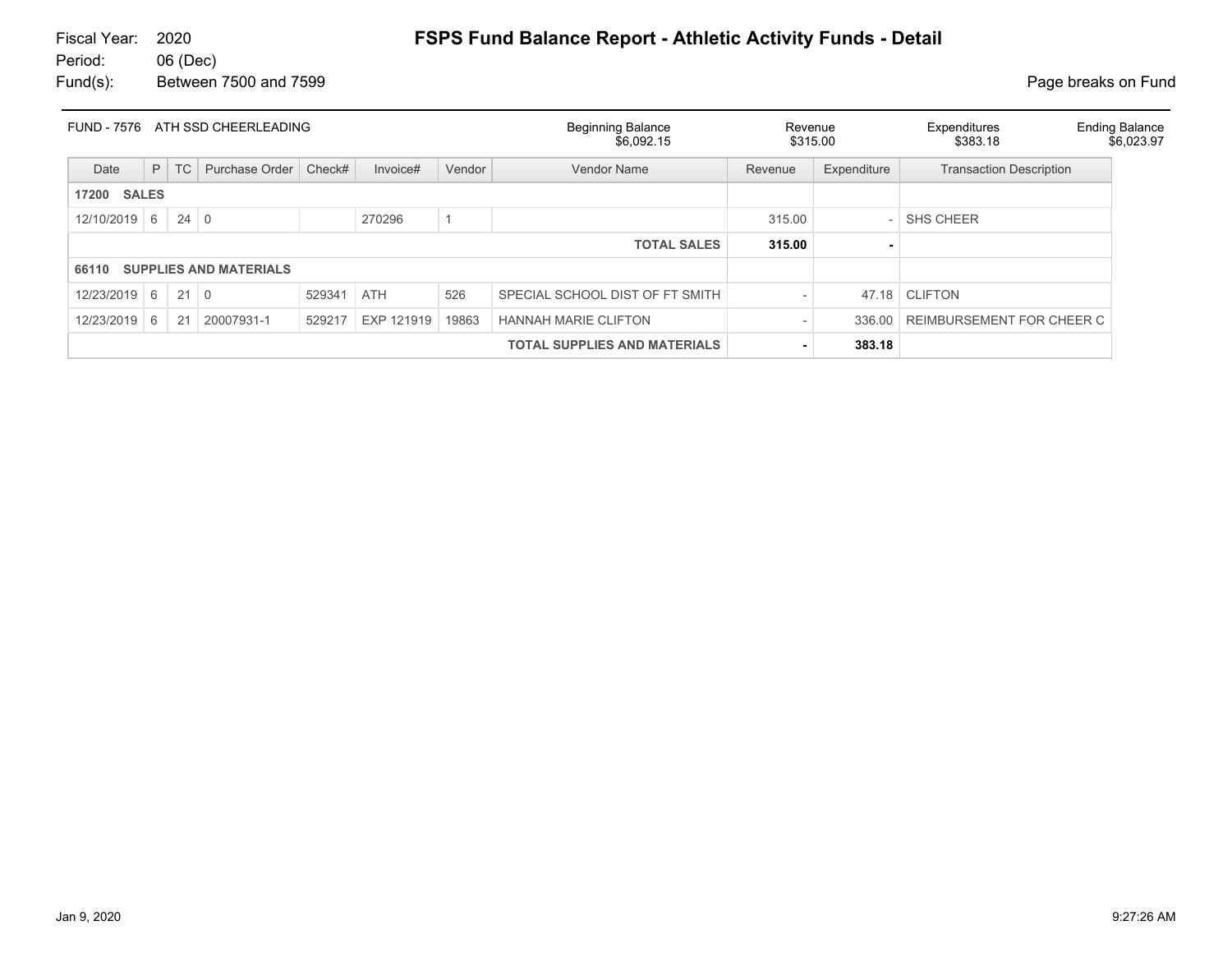Fiscal Year: 2020 **FSPS Fund Balance Report - Athletic Activity Funds - Detail**

06 (Dec) Fund(s): Between 7500 and 7599 **Page breaks** on Fund

|                    | FUND - 7580 ATH SSD M-FOOTBALL |             |                                 |        |           | <b>Beginning Balance</b><br>(\$9,294.72) | Revenue<br>\$9,108.50                     |          | Expenditures<br>\$8,083.52 | <b>Ending Balance</b><br>(\$8,269.74) |  |
|--------------------|--------------------------------|-------------|---------------------------------|--------|-----------|------------------------------------------|-------------------------------------------|----------|----------------------------|---------------------------------------|--|
| Date               | P                              | <b>TC</b>   | Purchase Order                  | Check# | Invoice#  | Vendor                                   | <b>Vendor Name</b>                        | Revenue  | Expenditure                | <b>Transaction Description</b>        |  |
| <b>17200 SALES</b> |                                |             |                                 |        |           |                                          |                                           |          |                            |                                       |  |
| 12/23/2019 6       |                                | $24 \mid 0$ |                                 |        | 21754     | $\mathbf{1}$                             |                                           | 8,614.63 |                            | <b>SHS FOOTBALL</b>                   |  |
|                    |                                |             |                                 |        |           |                                          | <b>TOTAL SALES</b>                        | 8,614.63 |                            |                                       |  |
|                    |                                |             | 52700 TRANS FROM STUDENT ACTVTY |        |           |                                          |                                           |          |                            |                                       |  |
| 12/11/2019 6       |                                | 19          |                                 |        |           |                                          |                                           | 493.87   |                            | <b>FUND TRANSFERS</b>                 |  |
|                    |                                |             |                                 |        |           |                                          | <b>TOTAL TRANS FROM STUDENT ACTVTY</b>    | 493.87   |                            |                                       |  |
|                    |                                |             | 66110 SUPPLIES AND MATERIALS    |        |           |                                          |                                           |          |                            |                                       |  |
| 12/09/2019 6       |                                | 21          | 20007138-1                      | 528537 | 10282019  | 21847                                    | <b>WESTARK HYDROGRAPHICS &amp; CUSTOM</b> |          | 493.88                     | <b>INVOICE 10282019</b>               |  |
| 12/17/2019         | 6                              | 21          | 20007572-5                      | 528798 | 906966814 | 787                                      | <b>BSN SPORTS</b>                         |          | 3.23                       | <b>INVOICE 906961723</b>              |  |
| 12/17/2019         | 6                              | 21          | 20007572-5                      | 528798 | 906941640 | 787                                      | <b>BSN SPORTS</b>                         |          | 10.43                      | <b>INVOICE 906961723</b>              |  |
| 12/17/2019         | 6                              | 21          | 20007572-5                      | 528798 | 906891906 | 787                                      | <b>BSN SPORTS</b>                         |          | 13.16                      | <b>INVOICE 906961723</b>              |  |
| 12/17/2019 6       |                                | 21          | 20007572-5                      | 528798 | 906963422 | 787                                      | <b>BSN SPORTS</b>                         |          | 15.67                      | <b>INVOICE 906961723</b>              |  |
| 12/17/2019         | 6                              | 21          | 20007572-5                      | 528798 | 907007975 | 787                                      | <b>BSN SPORTS</b>                         |          | 17.36                      | <b>INVOICE 906961723</b>              |  |
| 12/17/2019 6       |                                | 21          | 20007572-5                      | 528798 | 906978228 | 787                                      | <b>BSN SPORTS</b>                         |          | 25.29                      | <b>INVOICE 906961723</b>              |  |
| 12/17/2019         | 6                              | 21          | 20007572-5                      | 528798 | 906961723 | 787                                      | <b>BSN SPORTS</b>                         |          | 33.49                      | <b>INVOICE 906961723</b>              |  |
| 12/17/2019         | 6                              | 21          | 20007572-5                      | 528798 | 906981257 | 787                                      | <b>BSN SPORTS</b>                         |          | 50.14                      | <b>INVOICE 906961723</b>              |  |
| 12/17/2019         | 6                              | 21          | 20007572-5                      | 528798 | 907007349 | 787                                      | <b>BSN SPORTS</b>                         |          | 160.81                     | <b>INVOICE 906961723</b>              |  |
| 12/17/2019 6       |                                | 21          | 20007577-1                      | 528798 | 906195082 | 787                                      | <b>BSN SPORTS</b>                         |          | 1,745.57                   | <b>INVOICE 906195082</b>              |  |
| 12/17/2019         | 6                              | 21          | 20007602-15                     | 528798 | 906720169 | 787                                      | <b>BSN SPORTS</b>                         |          | 2.10                       | <b>INVOICE 906866531</b>              |  |
| 12/17/2019         | 6                              | 21          | 20007602-15                     | 528798 | 906612226 | 787                                      | <b>BSN SPORTS</b>                         |          | 2.95                       | <b>INVOICE 906866531</b>              |  |
| 12/17/2019         | 6                              | 21          | 20007602-15                     | 528798 | 906784661 | 787                                      | <b>BSN SPORTS</b>                         |          | 5.82                       | <b>INVOICE 906866531</b>              |  |
| 12/17/2019         | 6                              | 21          | 20007602-15                     | 528798 | 906634792 | 787                                      | <b>BSN SPORTS</b>                         |          | 7.87                       | <b>INVOICE 906866531</b>              |  |
| 12/17/2019         | 6                              | 21          | 20007602-15                     | 528798 | 90651981  | 787                                      | <b>BSN SPORTS</b>                         |          | 8.00                       | <b>INVOICE 906866531</b>              |  |
| 12/17/2019         | 6                              | 21          | 20007602-15                     | 528798 | 906645435 | 787                                      | <b>BSN SPORTS</b>                         |          | 11.36                      | <b>INVOICE 906866531</b>              |  |
| 12/17/2019         | 6                              | 21          | 20007602-15                     | 528798 | 906682688 | 787                                      | <b>BSN SPORTS</b>                         |          | 20.53                      | <b>INVOICE 906866531</b>              |  |
| 12/17/2019         | 6                              | 21          | 20007602-15                     | 528798 | 906846261 | 787                                      | <b>BSN SPORTS</b>                         |          | 22.41                      | <b>INVOICE 906866531</b>              |  |
| 12/17/2019         | 6                              | 21          | 20007602-15                     | 528798 | 906828823 | 787                                      | <b>BSN SPORTS</b>                         |          | 27.81                      | <b>INVOICE 906866531</b>              |  |
| 12/17/2019         | 6                              | 21          | 20007602-15                     | 528798 | 906866531 | 787                                      | <b>BSN SPORTS</b>                         |          | 27.84                      | <b>INVOICE 906866531</b>              |  |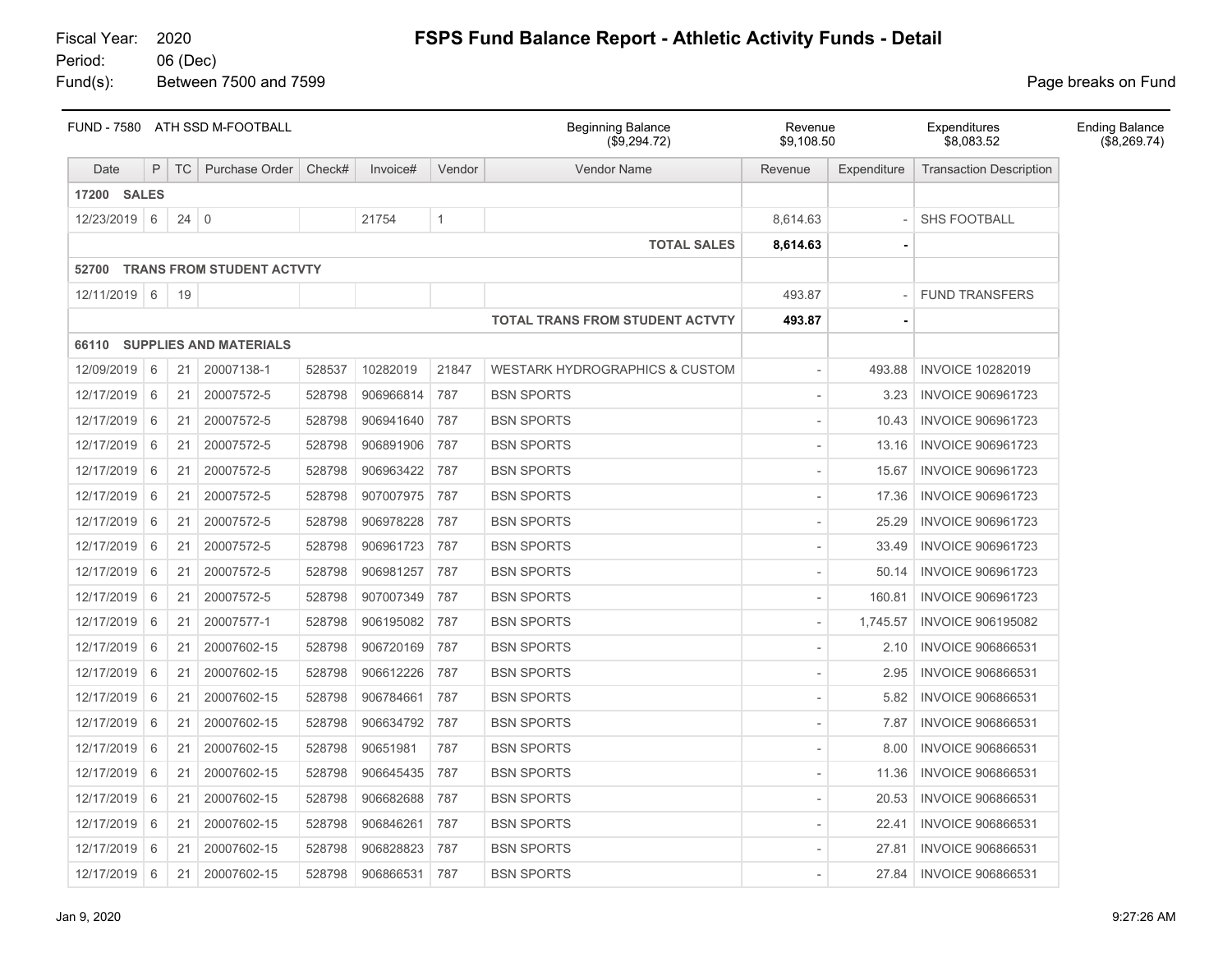# Fiscal Year: 2020 **FSPS Fund Balance Report - Athletic Activity Funds - Detail**

06 (Dec) Fund(s): Between 7500 and 7599 **Page breaks** on Fund

| <b>FUND - 7580</b> |   |    | ATH SSD M-FOOTBALL            |        |           |        | <b>Beginning Balance</b><br>(\$9,294.72) | Revenue<br>\$9,108.50 |             | Expenditures<br>\$8,083.52     | <b>Ending Balance</b> |
|--------------------|---|----|-------------------------------|--------|-----------|--------|------------------------------------------|-----------------------|-------------|--------------------------------|-----------------------|
| Date               | P | TC | Purchase Order                | Check# | Invoice#  | Vendor | Vendor Name                              | Revenue               | Expenditure | <b>Transaction Description</b> |                       |
| 66110              |   |    | <b>SUPPLIES AND MATERIALS</b> |        |           |        |                                          |                       |             |                                |                       |
| 12/17/2019         | 6 | 21 | 20007602-15                   | 528798 | 906680027 | 787    | <b>BSN SPORTS</b>                        |                       | 27.84       | <b>INVOICE 906866531</b>       |                       |
| 12/17/2019         | 6 | 21 | 20007602-15                   | 528798 | 906634043 | 787    | <b>BSN SPORTS</b>                        |                       | 39.39       | <b>INVOICE 906866531</b>       |                       |
| 12/17/2019         | 6 | 21 | 20007602-15                   | 528798 | 906736231 | 787    | <b>BSN SPORTS</b>                        |                       | 64.32       | <b>INVOICE 906866531</b>       |                       |
| 12/17/2019         | 6 | 21 | 20007602-15                   | 528798 | 906717639 | 787    | <b>BSN SPORTS</b>                        |                       | 68.34       | <b>INVOICE 906866531</b>       |                       |
| 12/17/2019         | 6 | 21 | 20007602-15                   | 528798 | 906812895 | 787    | <b>BSN SPORTS</b>                        |                       | 98.95       | <b>INVOICE 906866531</b>       |                       |
| 12/23/2019         | 6 | 21 | 20007841-1                    | 529125 | 905436271 | 787    | <b>BSN SPORTS</b>                        |                       | 5,078.96    | <b>INVOICE 905436271</b>       |                       |
|                    |   |    |                               |        |           |        | <b>TOTAL SUPPLIES AND MATERIALS</b>      |                       | 8,083.52    |                                |                       |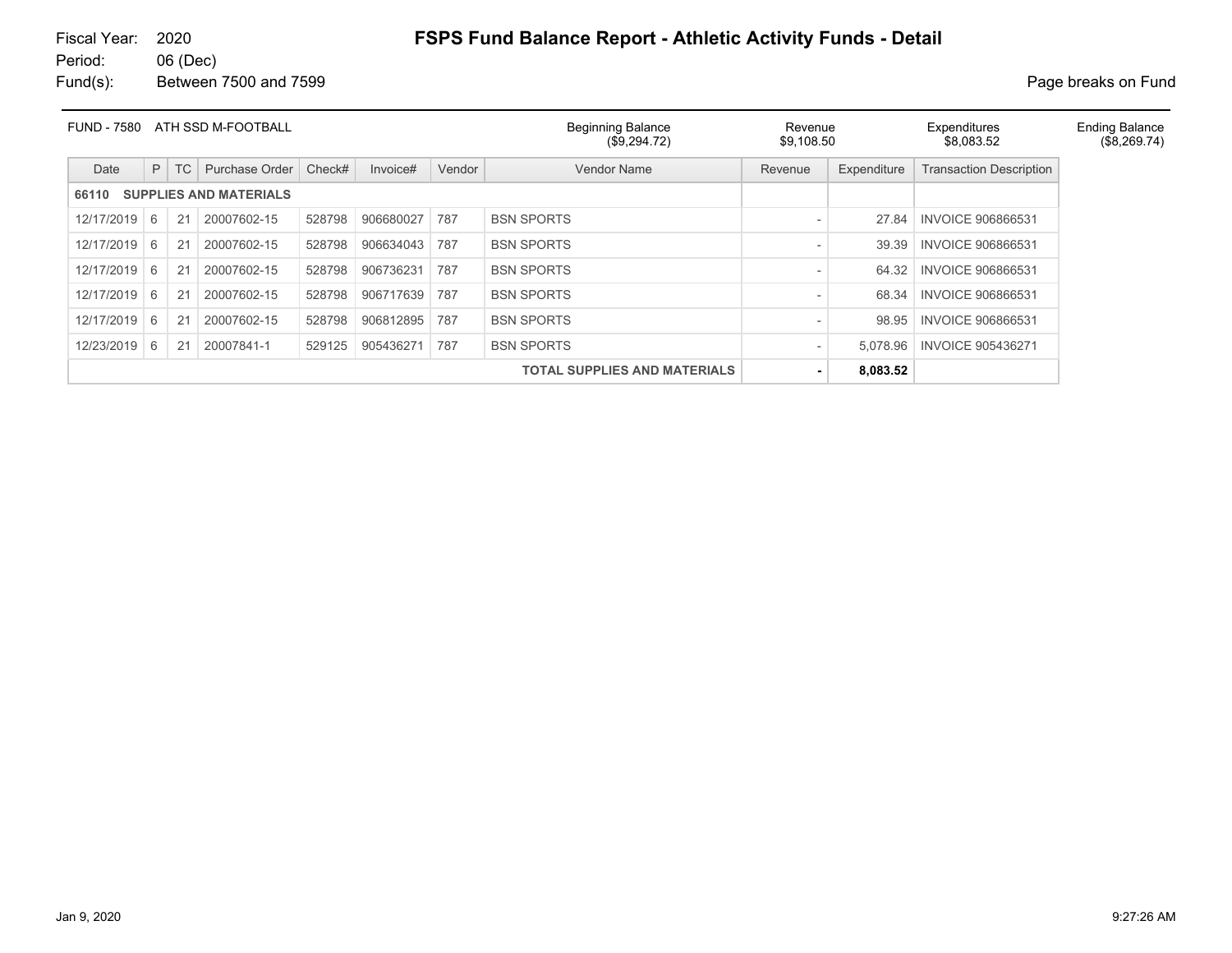| Fiscal Year:<br>Period: | 2020<br>06 (Dec)                 | <b>FSPS Fund Balance Report - Athletic Activity Funds - Detail</b> |                   |                        |                                     |
|-------------------------|----------------------------------|--------------------------------------------------------------------|-------------------|------------------------|-------------------------------------|
| Fund(s):                | Between 7500 and 7599            |                                                                    |                   |                        | Page breaks on Fund                 |
|                         | FUND - 7581 ATH SSD F-VOLLEYBALL | <b>Beginning Balance</b><br>\$6,424.08                             | Revenue<br>\$0.00 | Expenditures<br>\$0.00 | <b>Ending Balance</b><br>\$6.424.08 |

No Activity to Report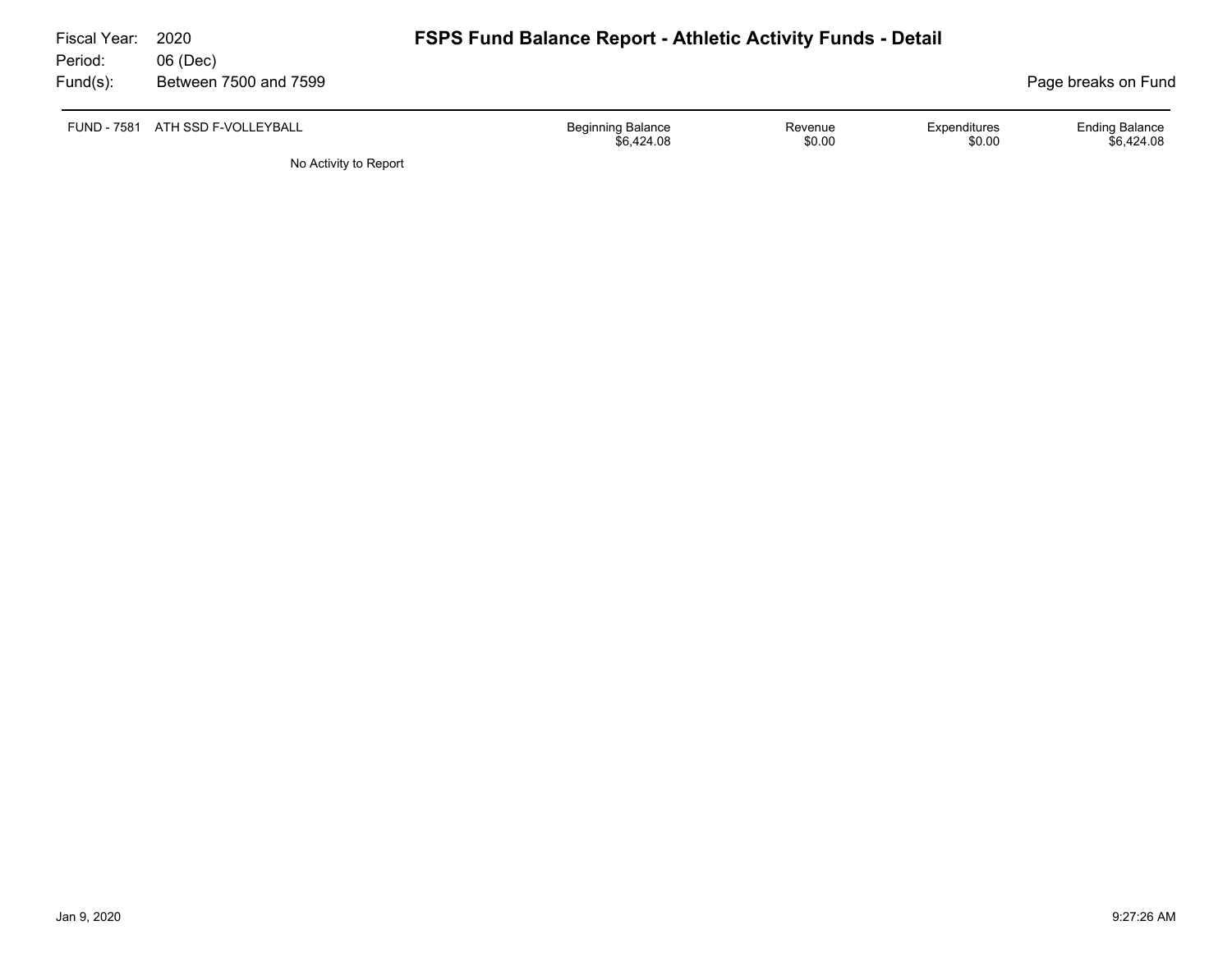|                    |             | FUND - 7582 ATH SSD M-BASKETBALL |                         |        | <b>Beginning Balance</b><br>\$4,145,14 |         | Revenue<br>\$350.00 | Expenditures<br>\$0.00         | <b>Ending Balance</b><br>\$4,495.14 |
|--------------------|-------------|----------------------------------|-------------------------|--------|----------------------------------------|---------|---------------------|--------------------------------|-------------------------------------|
| Date               | $P$ TC      | Purchase Order   Check#          | Invoice#                | Vendor | Vendor Name                            | Revenue | Expenditure         | <b>Transaction Description</b> |                                     |
| <b>17200 SALES</b> |             |                                  |                         |        |                                        |         |                     |                                |                                     |
| $12/10/2019$ 6     | $24 \mid 0$ |                                  | SHS BOYS BASKETBALL   1 |        |                                        | 175.00  |                     | SHS BOYS BASKETBALL            |                                     |
| $12/13/2019$ 6     | $24 \mid 0$ |                                  | 270220                  |        |                                        | 175.00  |                     | <b>SHS BOYS BASKETBALL</b>     |                                     |
|                    |             |                                  |                         |        | <b>TOTAL SALES</b>                     | 350.00  |                     |                                |                                     |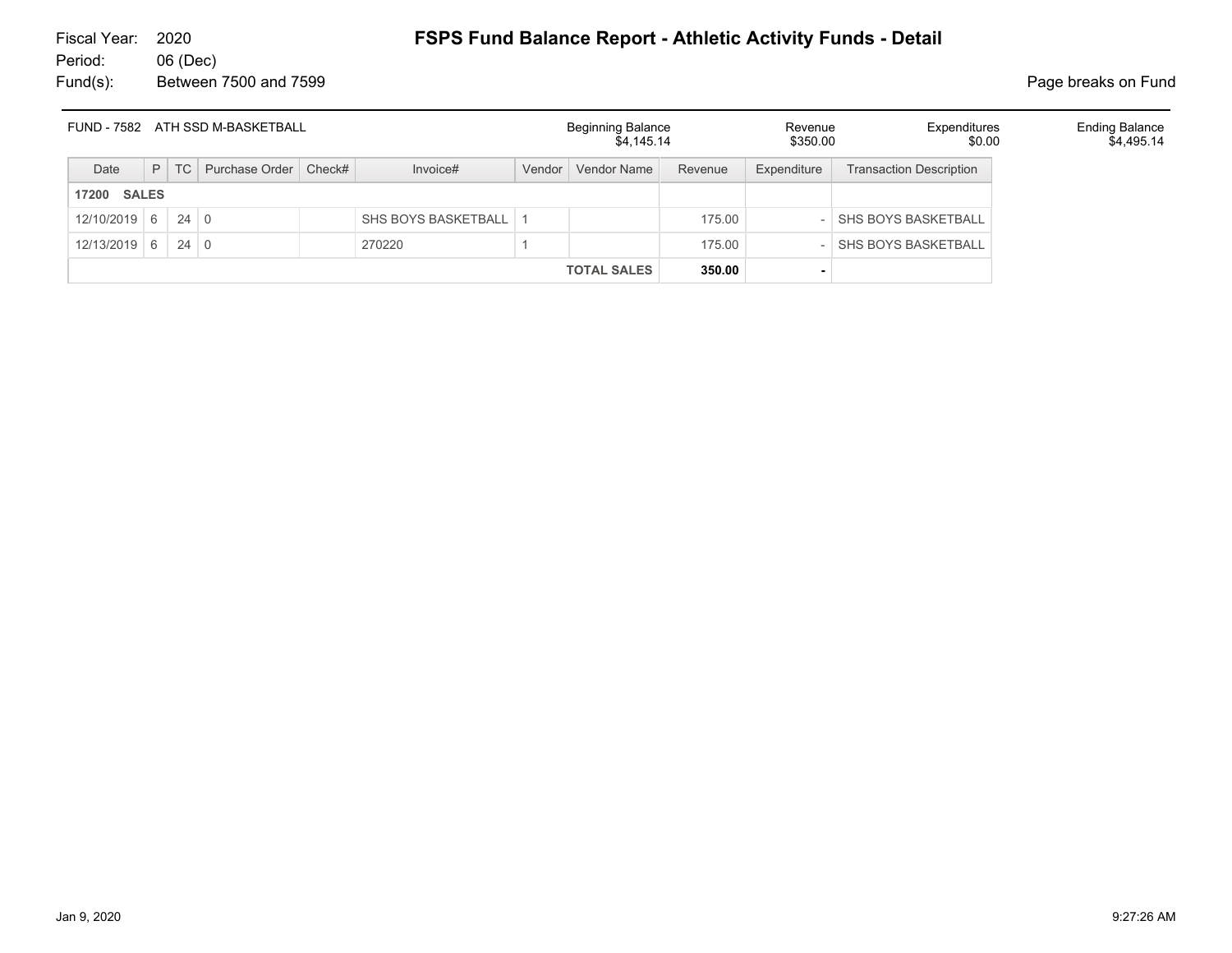# Fiscal Year: 2020 **FSPS Fund Balance Report - Athletic Activity Funds - Detail**

06 (Dec) Fund(s): Between 7500 and 7599 **Page breaks** on Fund

| <b>FUND - 7583</b>    |   |             | ATH SSD F-BASKETBALL          |        |                                     |        | <b>Beginning Balance</b><br>Revenue<br>\$4,215.50<br>\$1,350.00 |  | Expenditures<br>\$776.34 |             | <b>Ending Balance</b><br>\$4,789.16 |
|-----------------------|---|-------------|-------------------------------|--------|-------------------------------------|--------|-----------------------------------------------------------------|--|--------------------------|-------------|-------------------------------------|
| Date                  | P | TC          | Purchase Order                | Check# | Invoice#                            | Vendor | <b>Vendor Name</b>                                              |  | Revenue                  | Expenditure |                                     |
| <b>SALES</b><br>17200 |   |             |                               |        |                                     |        |                                                                 |  |                          |             |                                     |
| 12/10/2019            | 6 | $24 \mid 0$ |                               |        | 270298                              |        |                                                                 |  | 1,000.00                 |             |                                     |
| 12/10/2019            | 6 | $24 \mid 0$ |                               |        | 270288                              |        |                                                                 |  | 175.00                   |             |                                     |
| 12/13/2019            | 6 | $24 \mid 0$ |                               |        | 270220                              |        |                                                                 |  | 175.00                   |             |                                     |
|                       |   |             |                               |        |                                     |        | <b>TOTAL SALES</b>                                              |  | 1,350.00                 |             |                                     |
| 66110                 |   |             | <b>SUPPLIES AND MATERIALS</b> |        |                                     |        |                                                                 |  |                          |             |                                     |
| 12/09/2019            | 6 | 21          | 20006759-1                    | 528490 | 120519 SHS GIRLS BB                 | 14663  | EMBASSY SUITES NORTHWEST ARKANSAS                               |  |                          | 776.34      |                                     |
|                       |   |             |                               |        | <b>TOTAL SUPPLIES AND MATERIALS</b> | ۰      | 776.34                                                          |  |                          |             |                                     |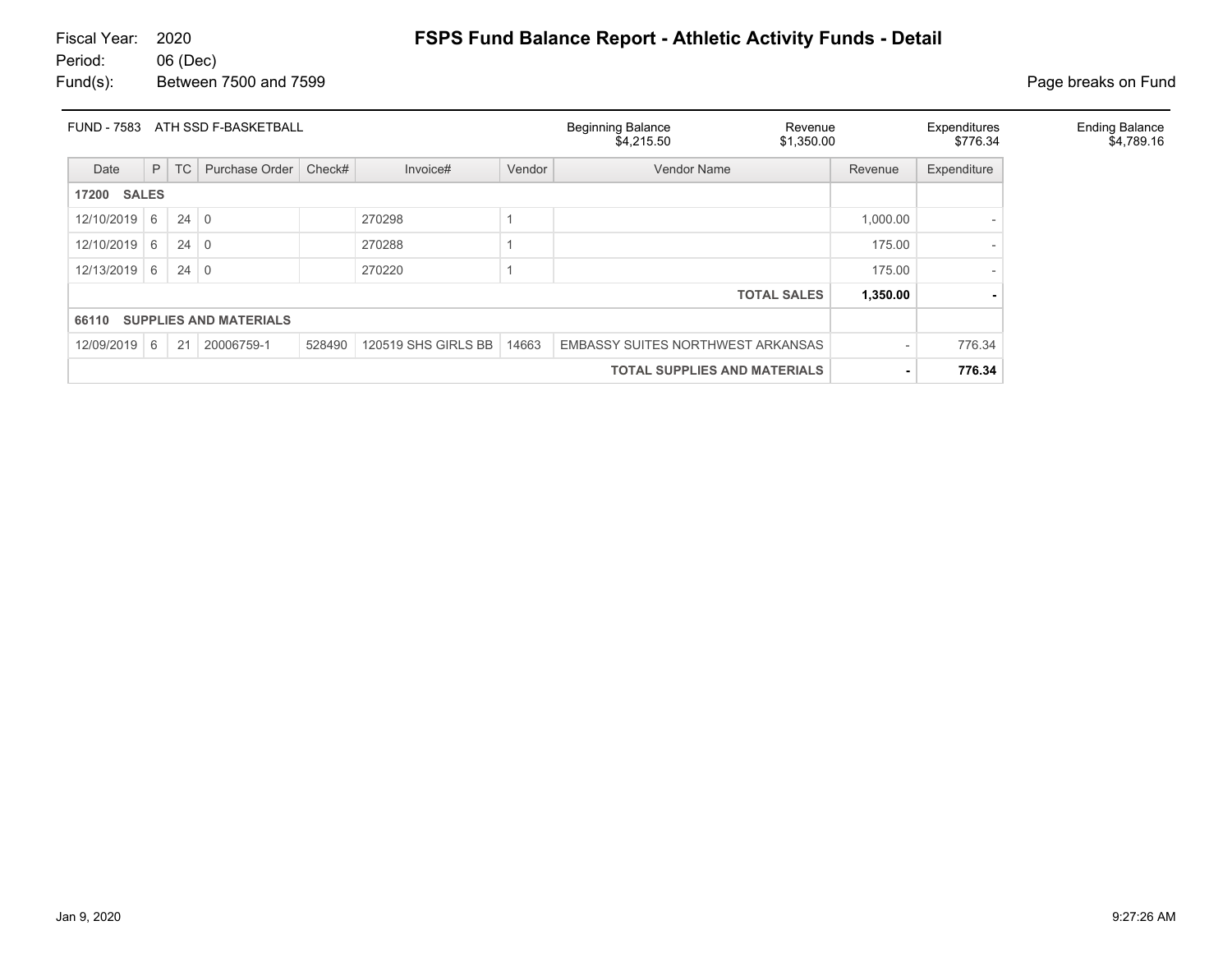| FUND - 7583 ATH SSD F-BASKETBALL | <b>Beginning Balance</b><br>\$4,215.50 | Revenue<br>\$1,350.00 | Expenditures<br>\$776.34 | <b>Ending Balance</b><br>\$4,789.16 |
|----------------------------------|----------------------------------------|-----------------------|--------------------------|-------------------------------------|
| <b>Transaction Description</b>   |                                        |                       |                          |                                     |
| SHS GIRLS BASKETBALL             |                                        |                       |                          |                                     |
| SHS GIRLS BASKETBALL             |                                        |                       |                          |                                     |
| SHS GIRLS BASKETBALL             |                                        |                       |                          |                                     |
|                                  |                                        |                       |                          |                                     |
| ROOMS FOR BASKETBALL CAMP        |                                        |                       |                          |                                     |
|                                  |                                        |                       |                          |                                     |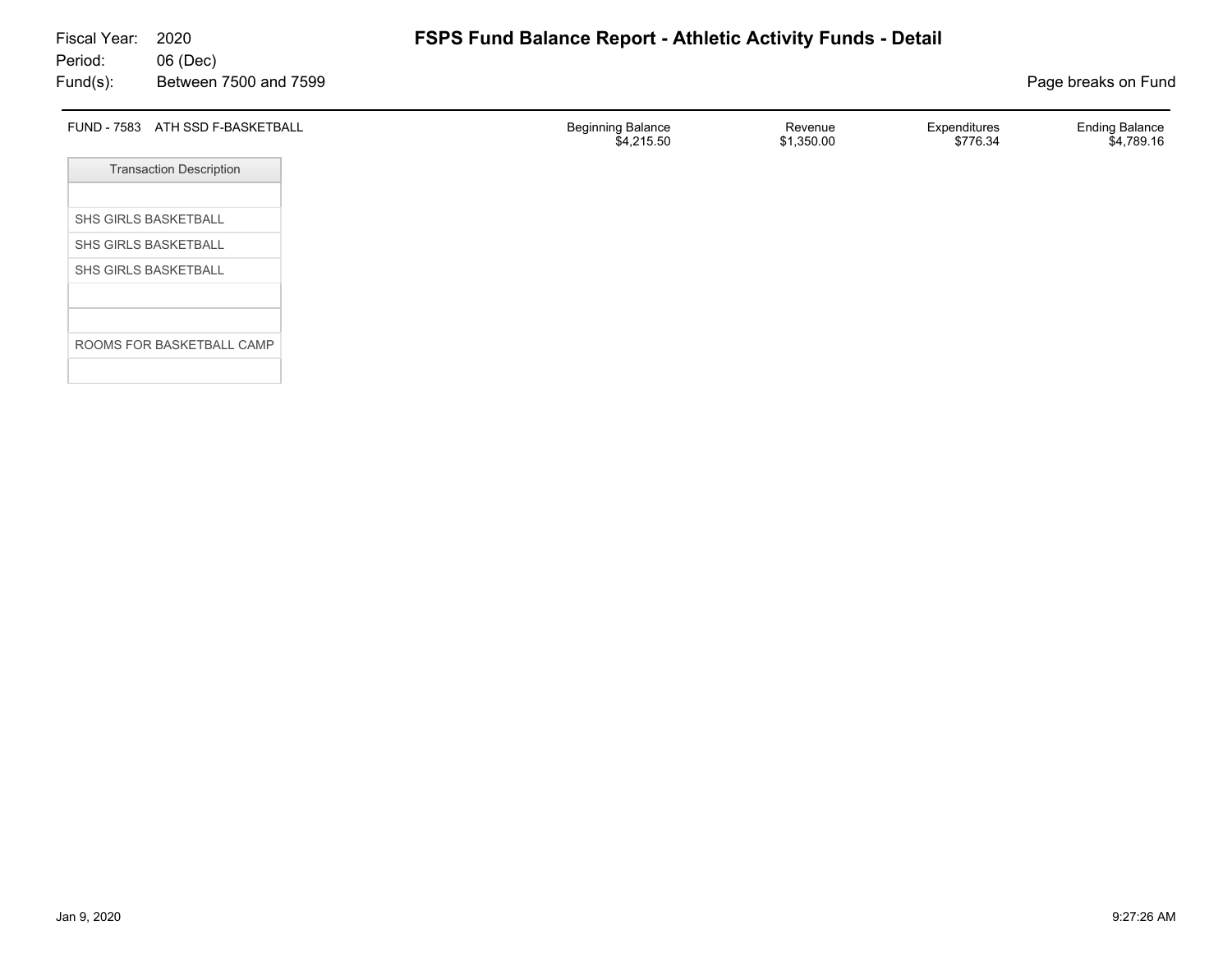| ATH SSD M-BASEBALL<br><b>FUND - 7584</b> |              |             |                         |  |                 |  |                    | <b>Beginning Balance</b><br>\$15,600.97 |             | Revenue<br>\$4,140.00          | Expenditures<br>\$0.00 | <b>Ending Balance</b><br>\$19,740.97 |
|------------------------------------------|--------------|-------------|-------------------------|--|-----------------|--|--------------------|-----------------------------------------|-------------|--------------------------------|------------------------|--------------------------------------|
| Date                                     | P            | TC          | Purchase Order   Check# |  | Invoice# Vendor |  | Vendor Name        | Revenue                                 | Expenditure | <b>Transaction Description</b> |                        |                                      |
| 17200                                    | <b>SALES</b> |             |                         |  |                 |  |                    |                                         |             |                                |                        |                                      |
| $12/13/2019$ 6                           |              | $24 \mid 0$ |                         |  | 270224          |  |                    | 4,240.00                                |             | <b>SHS BASEBALL</b>            |                        |                                      |
| 12/23/2019                               | 6            | 19          |                         |  |                 |  |                    | (100.00)                                |             | <b>INVALID CHECKS</b>          |                        |                                      |
|                                          |              |             |                         |  |                 |  | <b>TOTAL SALES</b> | 4,140.00                                |             |                                |                        |                                      |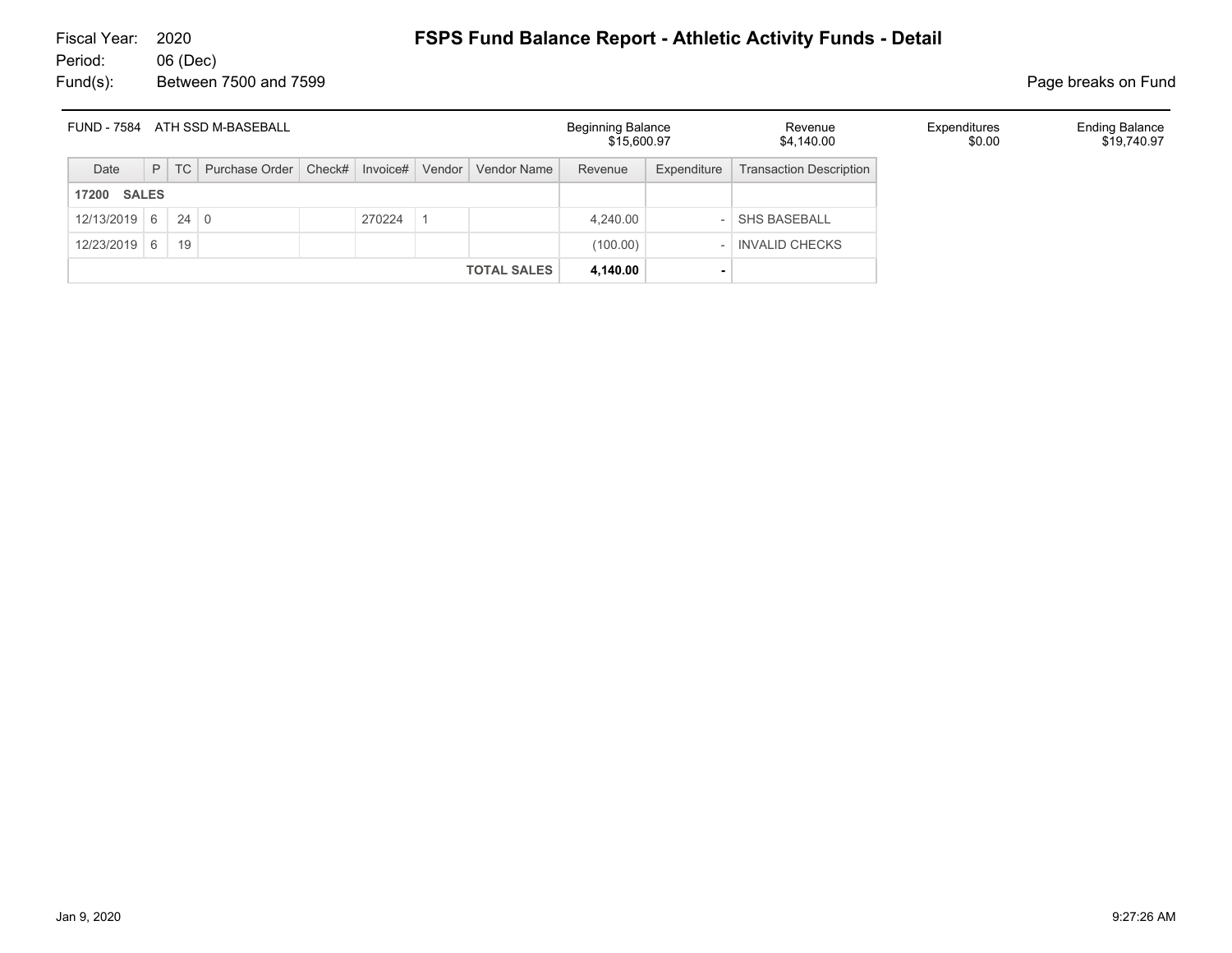| FUND - 7585 ATH SSD F-SOFTBALL |  |  |                                                                    |  |        |  |                    | <b>Beginning Balance</b><br>(\$1,604.35) |             | Revenue<br>\$235.00            | Expenditures<br>\$0.00 | <b>Ending Balance</b><br>$(\$1,369.35)$ |
|--------------------------------|--|--|--------------------------------------------------------------------|--|--------|--|--------------------|------------------------------------------|-------------|--------------------------------|------------------------|-----------------------------------------|
| Date                           |  |  | P   TC   Purchase Order   Check#   Invoice#   Vendor   Vendor Name |  |        |  |                    | Revenue                                  | Expenditure | <b>Transaction Description</b> |                        |                                         |
| <b>SALES</b><br>17200          |  |  |                                                                    |  |        |  |                    |                                          |             |                                |                        |                                         |
| $12/10/2019$ 6 24 0            |  |  |                                                                    |  | 270216 |  |                    | 235.00                                   |             | <b>SHS SOFTBALL</b>            |                        |                                         |
|                                |  |  |                                                                    |  |        |  | <b>TOTAL SALES</b> | 235.00                                   |             |                                |                        |                                         |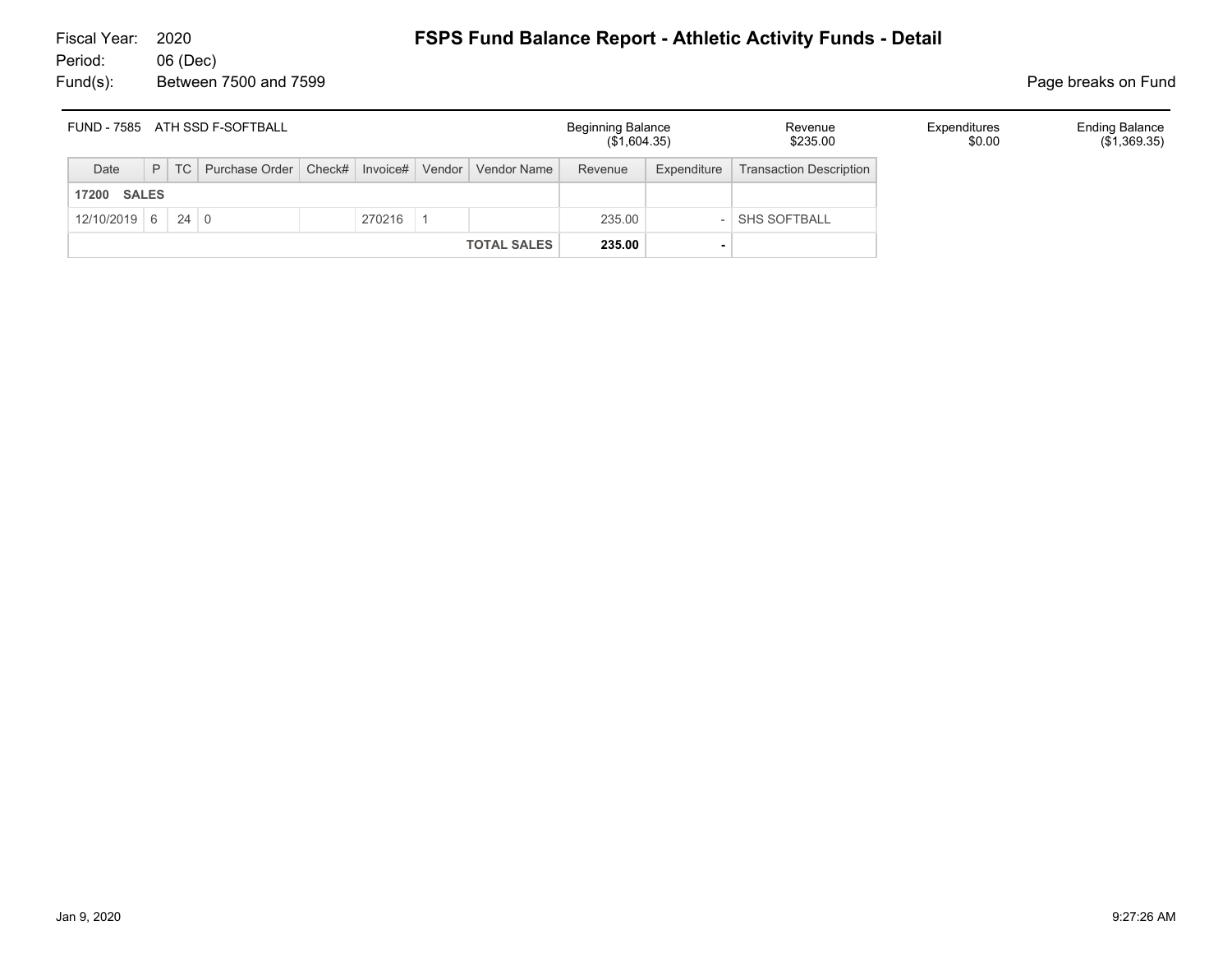| Fiscal Year: | 2020                          | <b>FSPS Fund Balance Report - Athletic Activity Funds - Detail</b> |                   |                        |                                   |  |  |  |
|--------------|-------------------------------|--------------------------------------------------------------------|-------------------|------------------------|-----------------------------------|--|--|--|
| Period:      | 06 (Dec)                      |                                                                    |                   |                        |                                   |  |  |  |
| $Fund(s)$ :  | Between 7500 and 7599         |                                                                    |                   |                        | Page breaks on Fund               |  |  |  |
|              | FUND - 7586 ATH SSD M-BOWLING | <b>Beginning Balance</b><br>\$468.00                               | Revenue<br>\$0.00 | Expenditures<br>\$0.00 | <b>Ending Balance</b><br>\$468.00 |  |  |  |
|              | No Activity to Report         |                                                                    |                   |                        |                                   |  |  |  |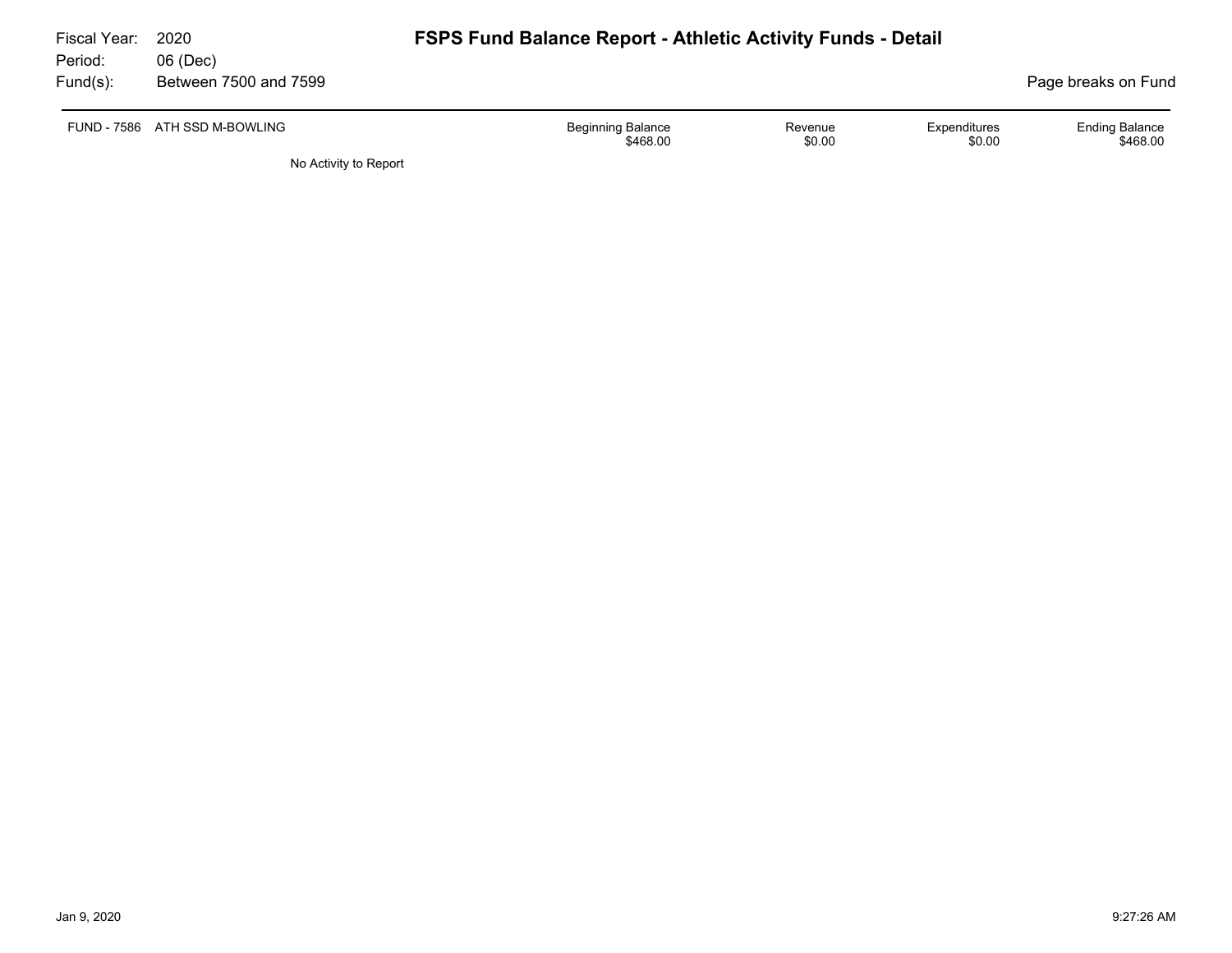| Fiscal Year:       | 2020                  | <b>FSPS Fund Balance Report - Athletic Activity Funds - Detail</b> |                   |                        |                                   |  |  |  |
|--------------------|-----------------------|--------------------------------------------------------------------|-------------------|------------------------|-----------------------------------|--|--|--|
| Period:            | 06 (Dec)              |                                                                    |                   |                        |                                   |  |  |  |
| $Fund(s)$ :        | Between 7500 and 7599 |                                                                    |                   |                        | Page breaks on Fund               |  |  |  |
| <b>FUND - 7587</b> | ATH SSD F-BOWLING     | <b>Beginning Balance</b><br>\$180.00                               | Revenue<br>\$0.00 | Expenditures<br>\$0.00 | <b>Ending Balance</b><br>\$180.00 |  |  |  |
|                    | No Activity to Report |                                                                    |                   |                        |                                   |  |  |  |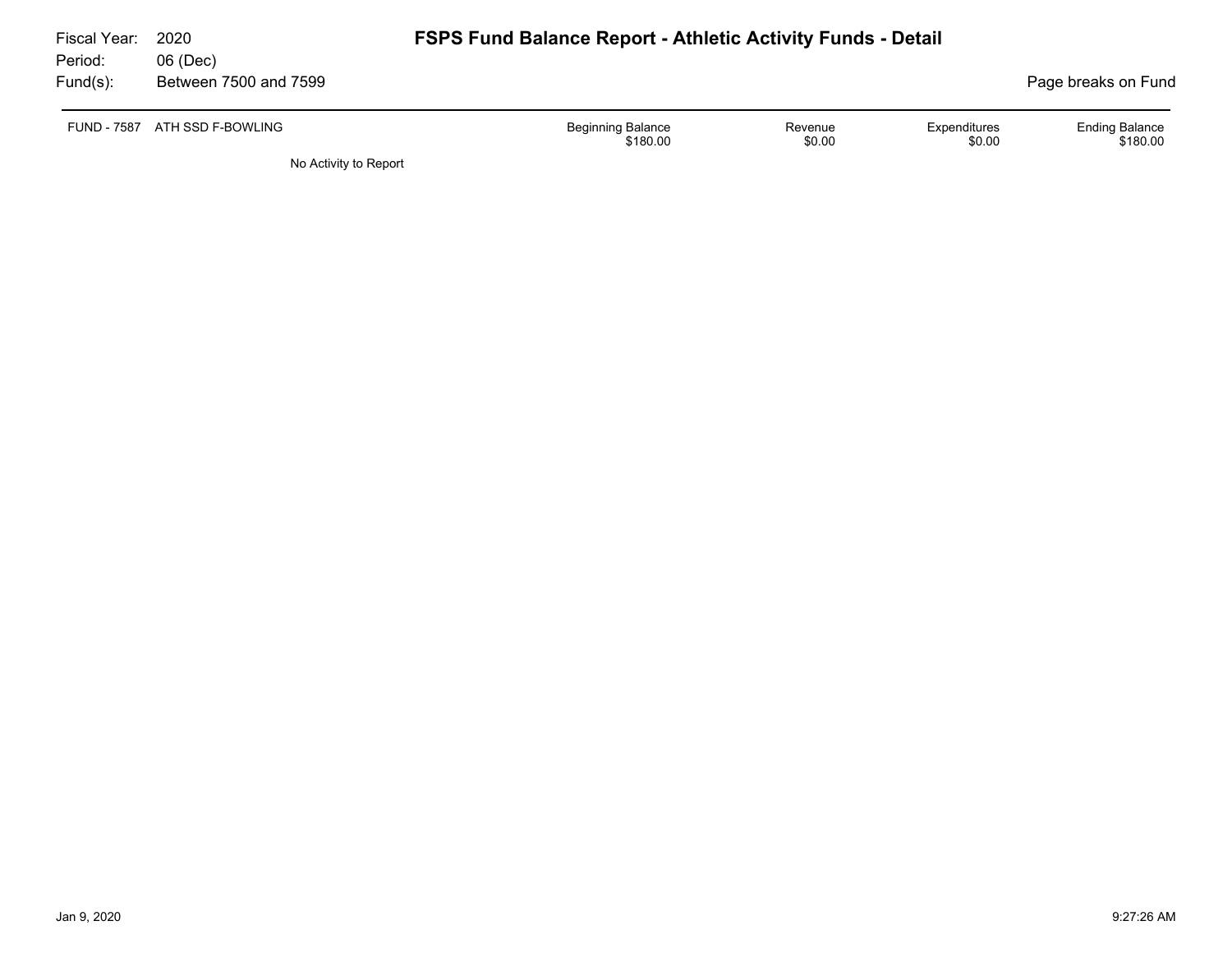| Fiscal Year:<br>Period: | 2020<br>06 (Dec)      | <b>FSPS Fund Balance Report - Athletic Activity Funds - Detail</b>                    |                                     |
|-------------------------|-----------------------|---------------------------------------------------------------------------------------|-------------------------------------|
| $Fund(s)$ :             | Between 7500 and 7599 |                                                                                       | Page breaks on Fund                 |
| <b>FUND - 7588</b>      | ATH SSD M-GOLF        | <b>Beginning Balance</b><br>Expenditures<br>Revenue<br>\$2,036.85<br>\$0.00<br>\$0.00 | <b>Ending Balance</b><br>\$2,036.85 |
|                         | No Activity to Report |                                                                                       |                                     |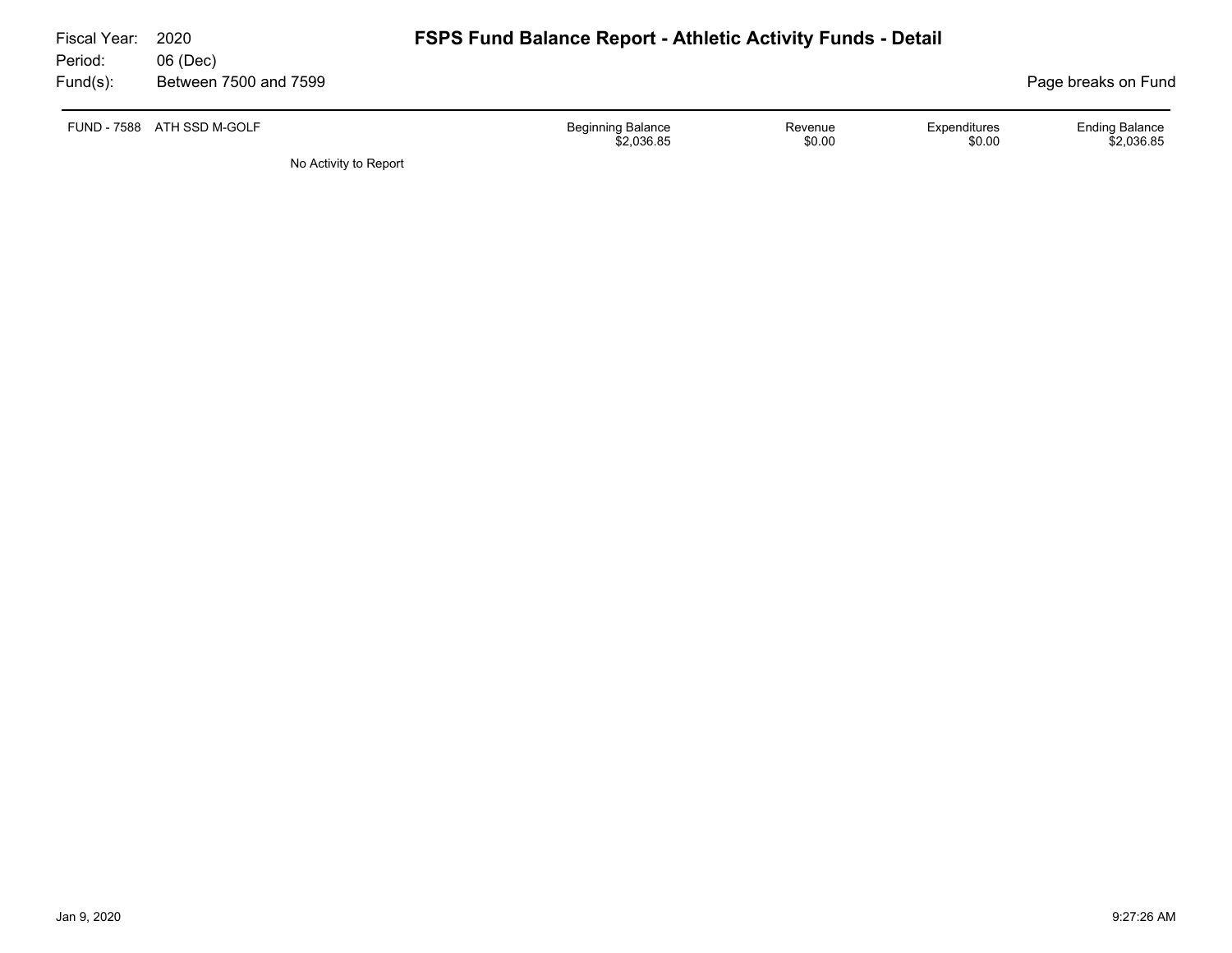| Fiscal Year: | 2020                  | <b>FSPS Fund Balance Report - Athletic Activity Funds - Detail</b> |                   |                        |                                    |
|--------------|-----------------------|--------------------------------------------------------------------|-------------------|------------------------|------------------------------------|
| Period:      | 06 (Dec)              |                                                                    |                   |                        |                                    |
| $Fund(s)$ :  | Between 7500 and 7599 |                                                                    |                   |                        | Page breaks on Fund                |
| FUND - 7589  | ATH SSD F-GOLF        | <b>Beginning Balance</b><br>(\$32.52)                              | Revenue<br>\$0.00 | Expenditures<br>\$0.00 | <b>Ending Balance</b><br>(\$32.52) |
|              | No Activity to Report |                                                                    |                   |                        |                                    |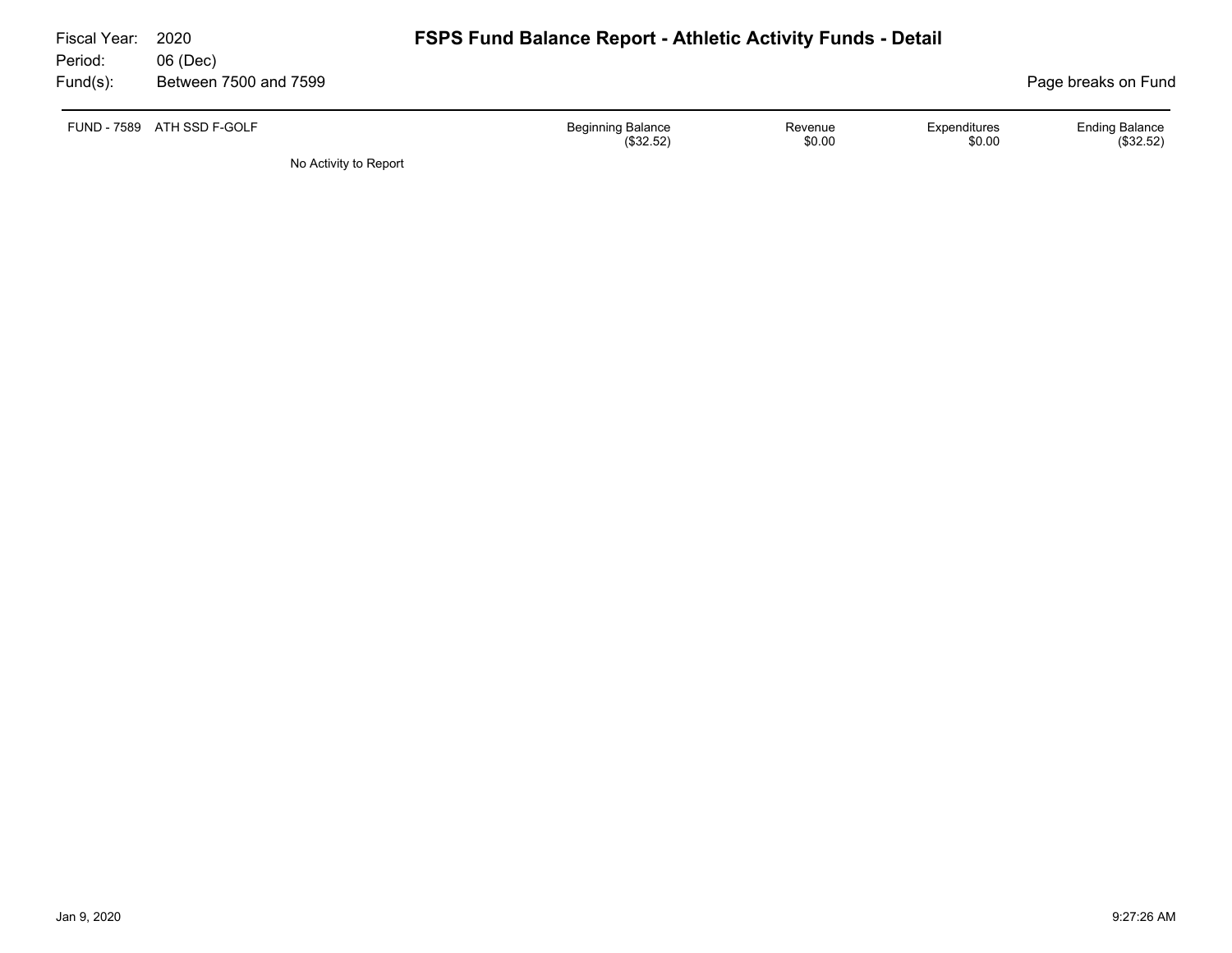| Fiscal Year:<br>Period: | 2020<br>06 (Dec)             | <b>FSPS Fund Balance Report - Athletic Activity Funds - Detail</b>                    |                                     |
|-------------------------|------------------------------|---------------------------------------------------------------------------------------|-------------------------------------|
| $Fund(s)$ :             | Between 7500 and 7599        |                                                                                       | Page breaks on Fund                 |
|                         | FUND - 7590 ATH SSD M-SOCCER | <b>Beginning Balance</b><br>Expenditures<br>Revenue<br>\$0.00<br>\$0.00<br>\$1.748.35 | <b>Ending Balance</b><br>\$1.748.35 |

No Activity to Report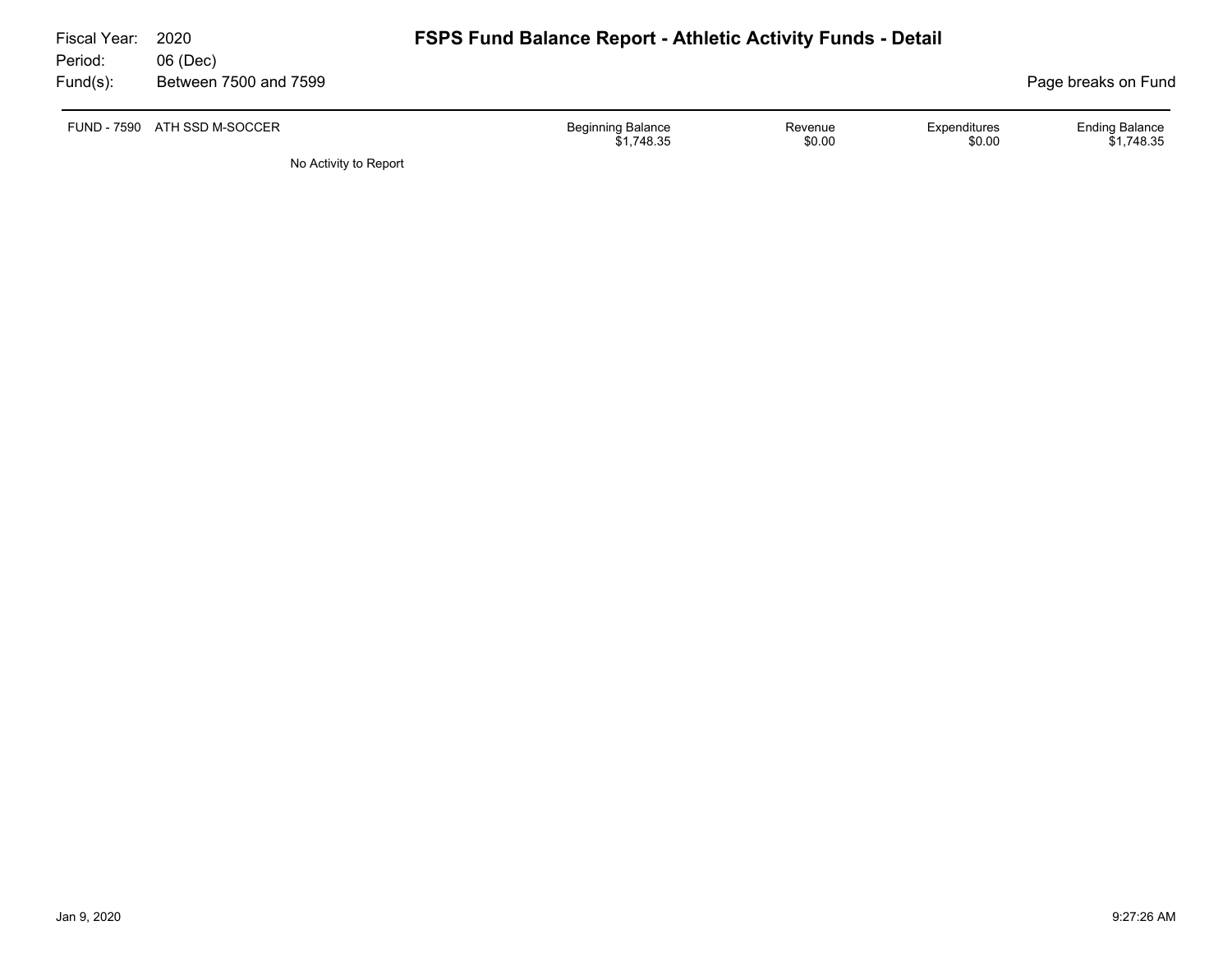| Fiscal Year:<br>Period: | 2020<br>06 (Dec)      | <b>FSPS Fund Balance Report - Athletic Activity Funds - Detail</b>                    |                                     |
|-------------------------|-----------------------|---------------------------------------------------------------------------------------|-------------------------------------|
| $Fund(s)$ :             | Between 7500 and 7599 |                                                                                       | Page breaks on Fund                 |
| <b>FUND - 7591</b>      | ATH SSD F-SOCCER      | <b>Beginning Balance</b><br>Expenditures<br>Revenue<br>\$0.00<br>\$0.00<br>\$2.176.20 | <b>Ending Balance</b><br>\$2,176.20 |
|                         | No Activity to Report |                                                                                       |                                     |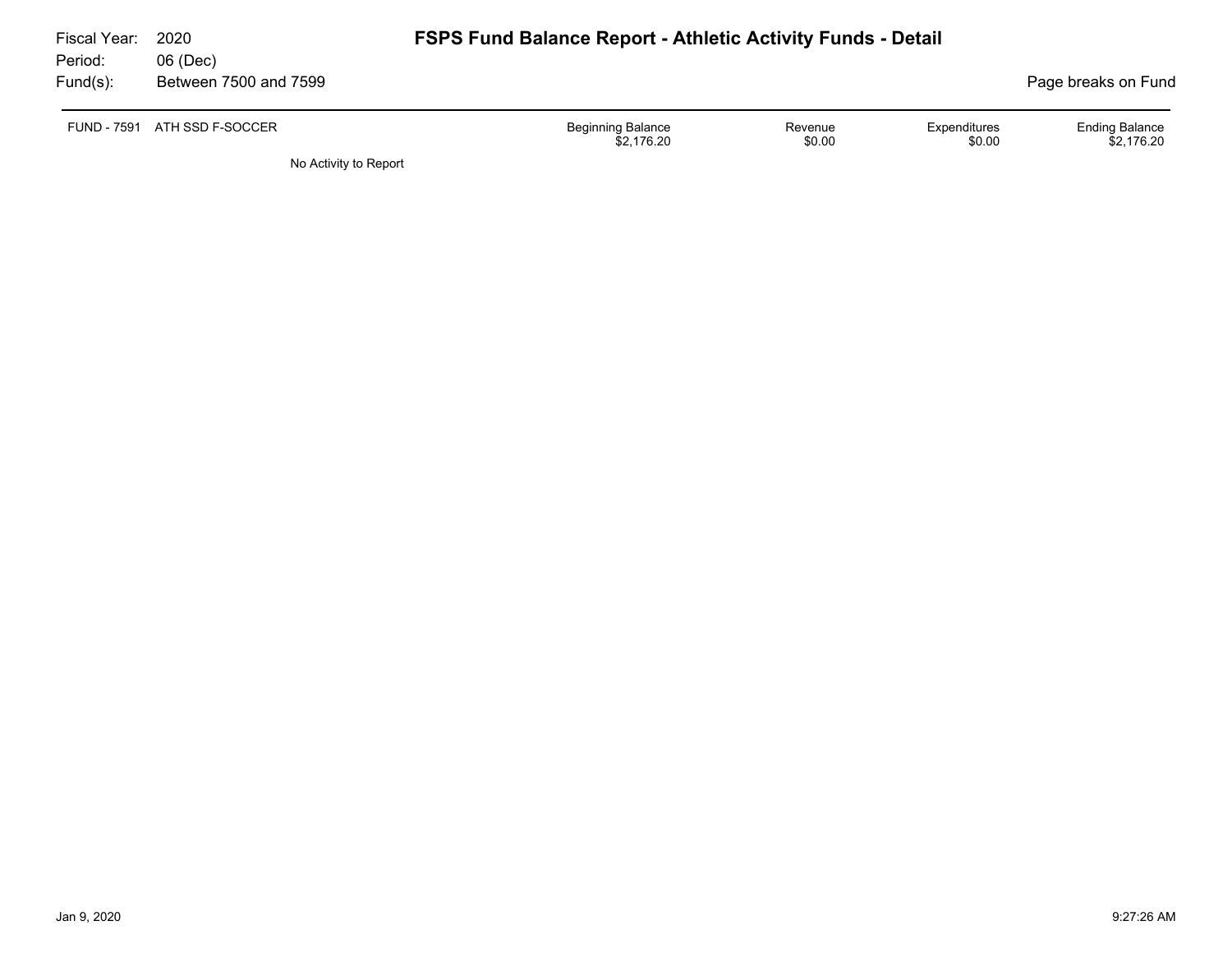| Fiscal Year: | 2020                         | <b>FSPS Fund Balance Report - Athletic Activity Funds - Detail</b> |         |              |                       |  |  |  |  |
|--------------|------------------------------|--------------------------------------------------------------------|---------|--------------|-----------------------|--|--|--|--|
| Period:      | 06 (Dec)                     |                                                                    |         |              |                       |  |  |  |  |
| $Fund(s)$ :  | Between 7500 and 7599        |                                                                    |         |              | Page breaks on Fund   |  |  |  |  |
|              | FUND - 7594 ATH SSD M-TENNIS | <b>Beginning Balance</b>                                           | Revenue | Expenditures | <b>Ending Balance</b> |  |  |  |  |
|              |                              | \$547.25                                                           | \$0.00  | \$0.00       | \$547.25              |  |  |  |  |
|              | No Activity to Report        |                                                                    |         |              |                       |  |  |  |  |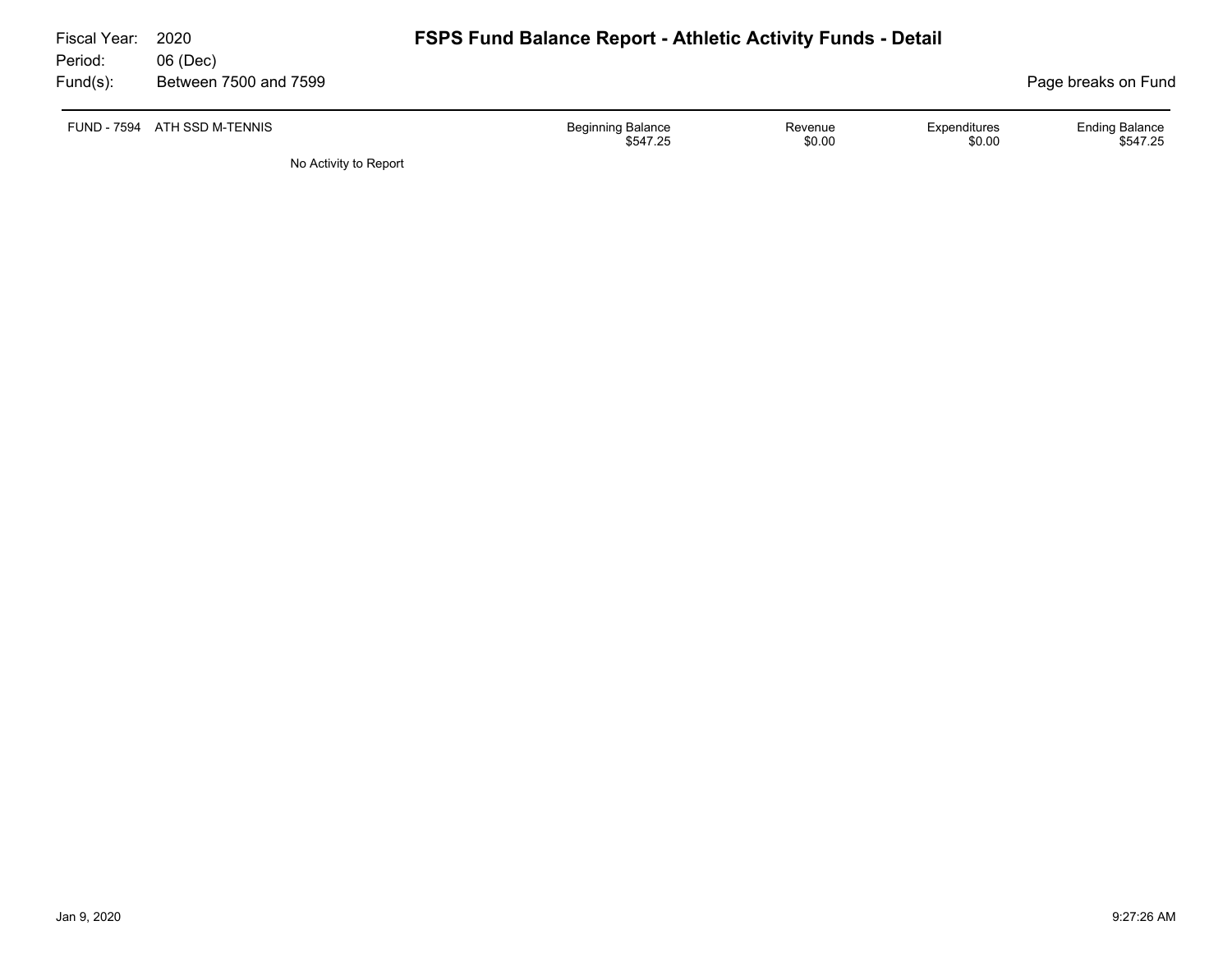| Fiscal Year:<br>Period: | 2020<br>06 (Dec)             | <b>FSPS Fund Balance Report - Athletic Activity Funds - Detail</b> |                   |                        |                                     |  |  |  |  |
|-------------------------|------------------------------|--------------------------------------------------------------------|-------------------|------------------------|-------------------------------------|--|--|--|--|
| Fund(s):                | Between 7500 and 7599        |                                                                    |                   |                        | Page breaks on Fund                 |  |  |  |  |
|                         | FUND - 7595 ATH SSD F-TENNIS | <b>Beginning Balance</b><br>\$2,894.00                             | Revenue<br>\$0.00 | Expenditures<br>\$0.00 | <b>Ending Balance</b><br>\$2,894.00 |  |  |  |  |

No Activity to Report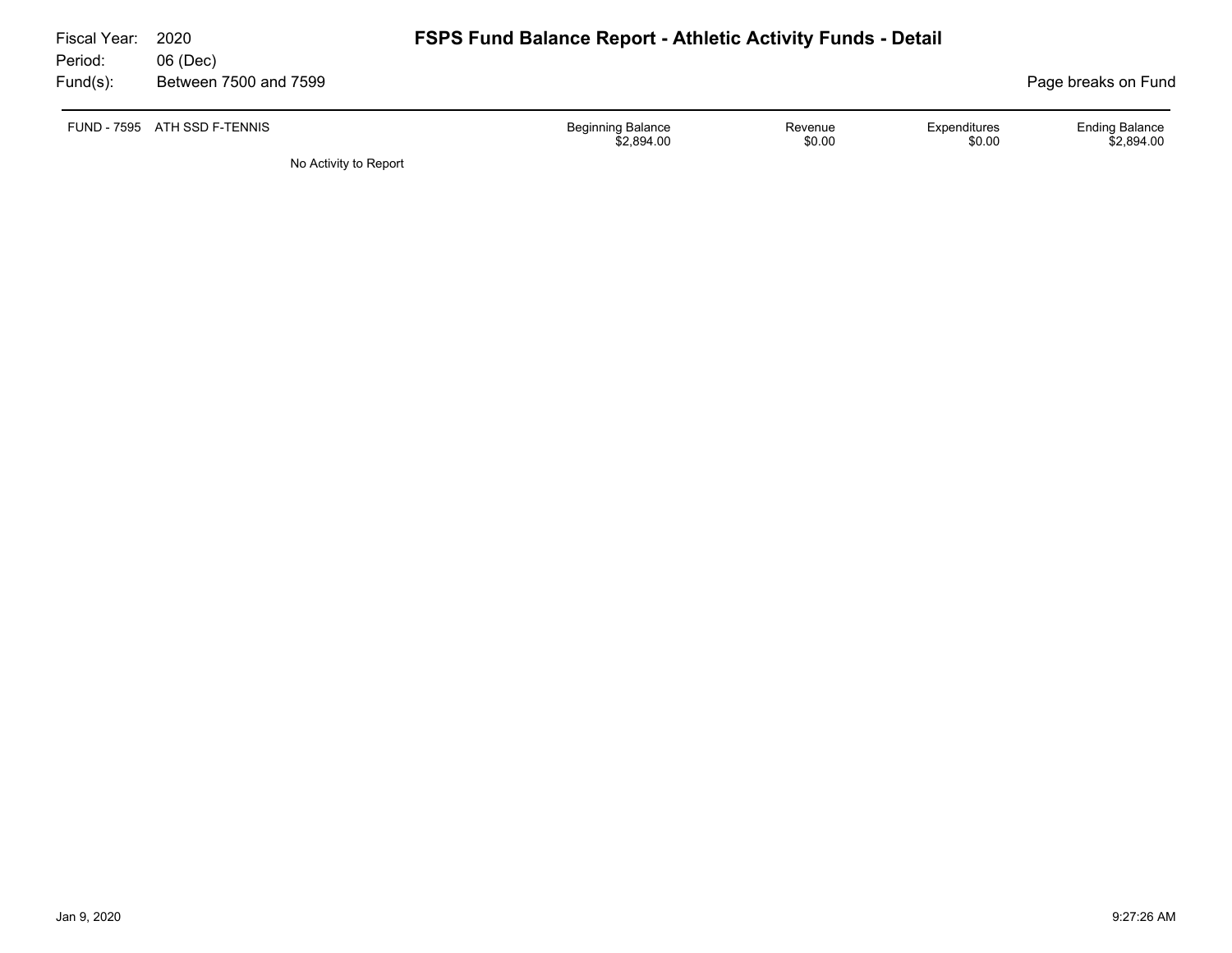# Fiscal Year: 2020 **FSPS Fund Balance Report - Athletic Activity Funds - Detail**

Fund(s): Between 7500 and 7599 **Page breaks** on Fund

| <b>FUND - 7596</b><br>ATH SSD M-TRACK |                                     |             |                               |        |              |        | <b>Beginning Balance</b><br>\$645.32 | Revenue<br>\$1,472.00 |             | Expenditures<br>\$765.06       | <b>Ending Balance</b><br>\$1,352.26 |
|---------------------------------------|-------------------------------------|-------------|-------------------------------|--------|--------------|--------|--------------------------------------|-----------------------|-------------|--------------------------------|-------------------------------------|
| Date                                  | P                                   | <b>TC</b>   | Purchase Order                | Check# | Invoice#     | Vendor | Vendor Name                          | Revenue               | Expenditure | <b>Transaction Description</b> |                                     |
| <b>SALES</b><br>17200                 |                                     |             |                               |        |              |        |                                      |                       |             |                                |                                     |
| 12/10/2019                            | 6                                   | $24 \mid 0$ |                               |        | 267806       |        |                                      | 330.00                |             | SHS BOYS XC                    |                                     |
| 12/10/2019                            | 6                                   | $24 \mid 0$ |                               |        | 270294       |        |                                      | 1,042.00              |             | <b>SHS BOYS TRACK</b>          |                                     |
| 12/13/2019                            | 6                                   | $24 \mid 0$ |                               |        | 267811       |        |                                      | 100.00                |             | <b>SHS BOYS TRACK</b>          |                                     |
|                                       |                                     |             |                               |        |              |        | <b>TOTAL SALES</b>                   | 1,472.00              |             |                                |                                     |
| 66110                                 |                                     |             | <b>SUPPLIES AND MATERIALS</b> |        |              |        |                                      |                       |             |                                |                                     |
| 12/02/2019                            | 6                                   | 21          | 20006754-1                    | 528322 | ROOMS 112119 | 21834  | <b>WINGATE LONGVIEW</b>              |                       | 207.00      | HOTEL FOR XC MEET IN TEXA      |                                     |
| 12/02/2019                            | 6                                   | 21          | 20006762-1                    | 528279 | ROOMS 112219 | 21835  | <b>BAYMONT INN &amp; SUITES</b>      |                       | 216.96      | <b>HOTEL FOR XCOUNTRY MEET</b> |                                     |
| 12/10/2019                            | 6                                   | $21 \mid 0$ |                               | 528709 | ATH          | 526    | SPECIAL SCHOOL DIST OF FT SMITH      |                       | 341.10      | <b>KAREUS</b>                  |                                     |
|                                       | <b>TOTAL SUPPLIES AND MATERIALS</b> |             |                               |        |              |        |                                      |                       | 765.06      |                                |                                     |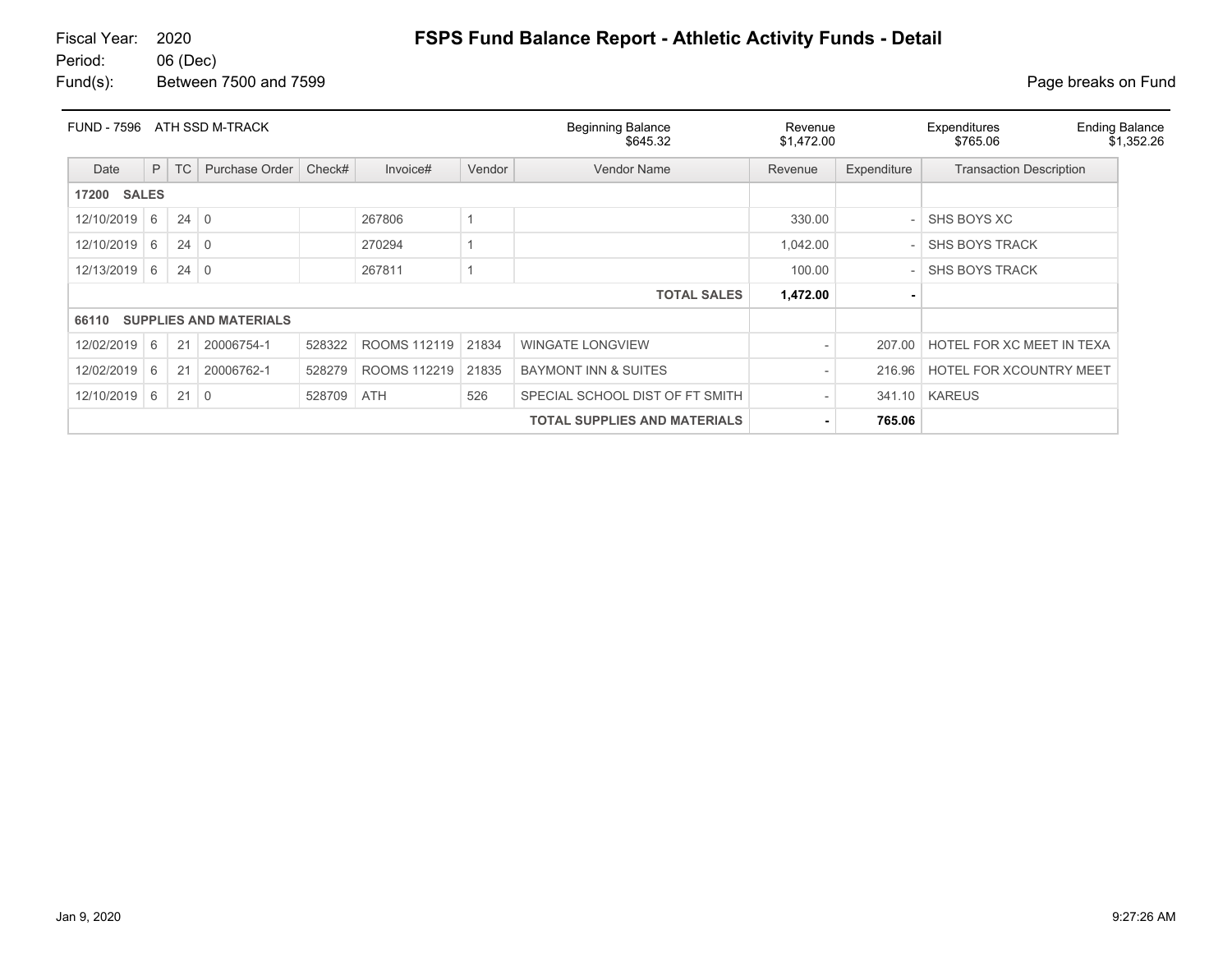| Fiscal Year:<br>Period: | 2020<br>06 (Dec)                | <b>FSPS Fund Balance Report - Athletic Activity Funds - Detail</b> |                        |                                   |
|-------------------------|---------------------------------|--------------------------------------------------------------------|------------------------|-----------------------------------|
| $Fund(s)$ :             | Between 7500 and 7599           |                                                                    |                        | Page breaks on Fund               |
|                         | FUND - 7598 ATH SSD M-WRESTLING | <b>Beginning Balance</b><br>Revenue<br>\$0.00<br>\$278.03          | Expenditures<br>\$0.00 | <b>Ending Balance</b><br>\$278.03 |
|                         | No Activity to Report           |                                                                    |                        |                                   |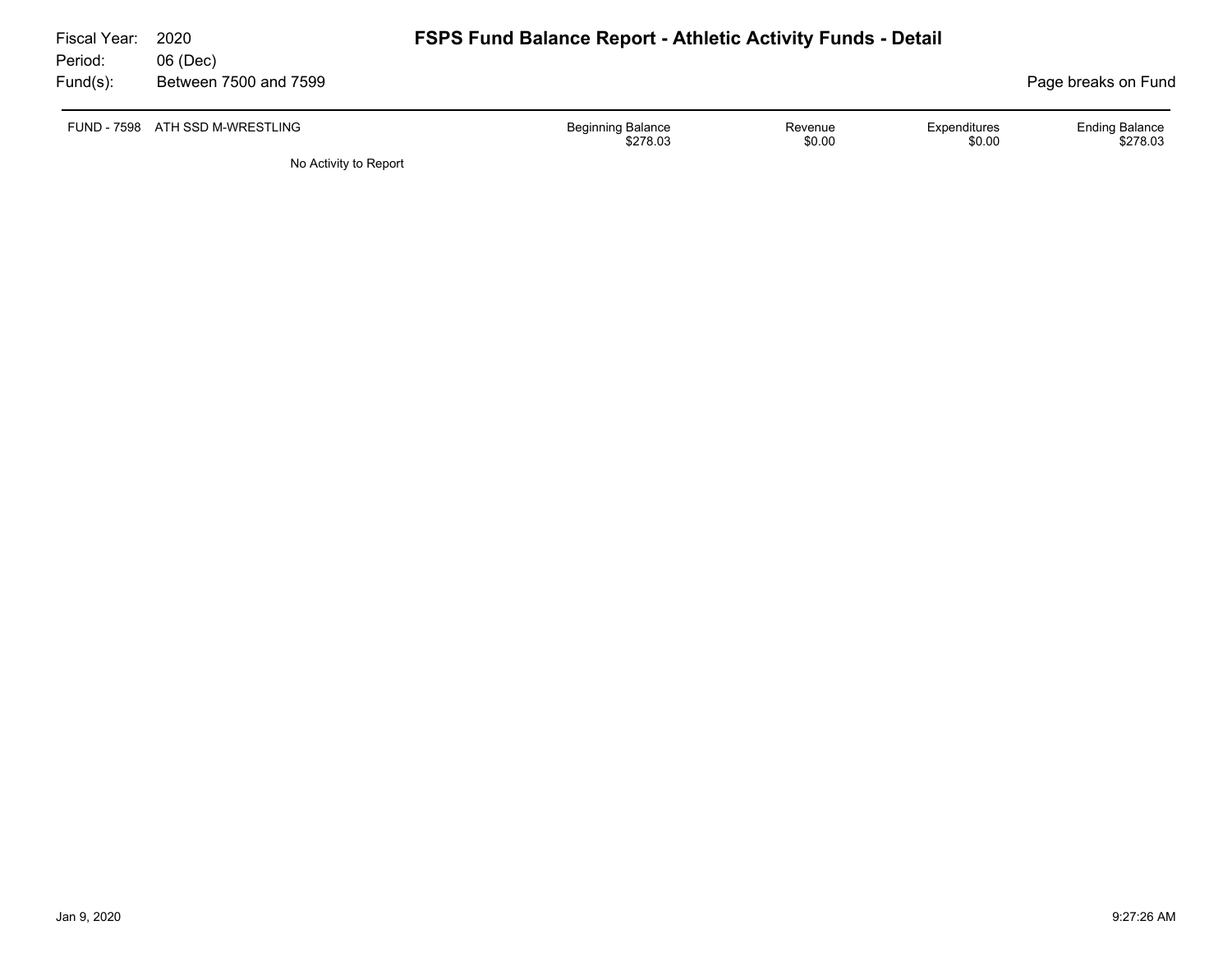| FUND - 7599 ATH SSD PROGRAMS |                                     |  | <b>Beginning Balance</b><br>\$14.282.51              |            | Revenue<br>\$0.00 | Expenditures<br>\$150.00 | <b>Ending Balance</b><br>\$14,132.51 |         |             |                                |  |
|------------------------------|-------------------------------------|--|------------------------------------------------------|------------|-------------------|--------------------------|--------------------------------------|---------|-------------|--------------------------------|--|
| Date                         |                                     |  | P   TC   Purchase Order   Check#   Invoice#   Vendor |            |                   |                          | Vendor Name                          | Revenue | Expenditure | <b>Transaction Description</b> |  |
| 66110 SUPPLIES AND MATERIALS |                                     |  |                                                      |            |                   |                          |                                      |         |             |                                |  |
| $12/10/2019$ 6 21 0          |                                     |  |                                                      | 528709 ATH |                   | 526                      | SPECIAL SCHOOL DIST OF FT SMITH      |         |             | 150.00 CHEERS                  |  |
|                              | <b>TOTAL SUPPLIES AND MATERIALS</b> |  |                                                      |            |                   |                          | 150.00                               |         |             |                                |  |